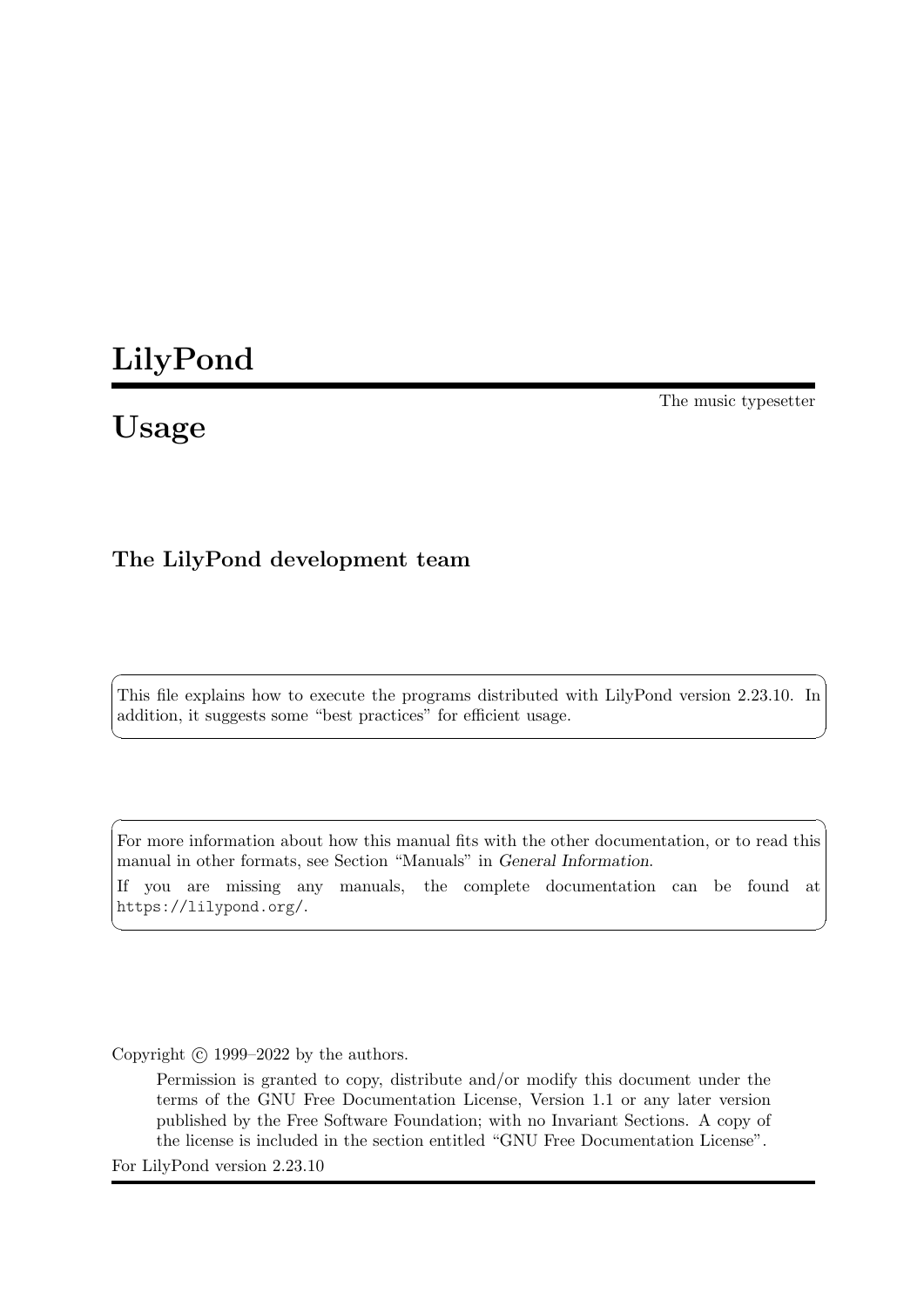# Table of Contents

| $\mathbf 1$ |            |  |  |  |  |
|-------------|------------|--|--|--|--|
|             | $1.1\,$    |  |  |  |  |
|             | 1.2        |  |  |  |  |
|             |            |  |  |  |  |
|             |            |  |  |  |  |
|             |            |  |  |  |  |
|             |            |  |  |  |  |
|             |            |  |  |  |  |
|             |            |  |  |  |  |
|             |            |  |  |  |  |
|             |            |  |  |  |  |
|             |            |  |  |  |  |
|             | 1.3        |  |  |  |  |
|             | 1.4        |  |  |  |  |
|             |            |  |  |  |  |
|             |            |  |  |  |  |
|             |            |  |  |  |  |
|             |            |  |  |  |  |
|             |            |  |  |  |  |
|             |            |  |  |  |  |
|             |            |  |  |  |  |
| $\bf{2}$    |            |  |  |  |  |
|             | 2.1        |  |  |  |  |
|             | 2.2        |  |  |  |  |
|             | 2.3        |  |  |  |  |
|             | 2.4        |  |  |  |  |
|             | 2.5        |  |  |  |  |
|             | 2.6        |  |  |  |  |
| $\bf{3}$    |            |  |  |  |  |
|             |            |  |  |  |  |
|             | $3.1\,$    |  |  |  |  |
|             | 3.2        |  |  |  |  |
|             | 3.2.1      |  |  |  |  |
|             |            |  |  |  |  |
|             | 3.2.2      |  |  |  |  |
|             | 3.2.3      |  |  |  |  |
|             | 3.2.4      |  |  |  |  |
|             | 3.3        |  |  |  |  |
|             | 3.4        |  |  |  |  |
|             | 3.5        |  |  |  |  |
|             | 3.6        |  |  |  |  |
|             | 3.6.1      |  |  |  |  |
|             | 3.6.2      |  |  |  |  |
|             | 3.6.3      |  |  |  |  |
|             | 3.6.4      |  |  |  |  |
|             | 3.7<br>3.8 |  |  |  |  |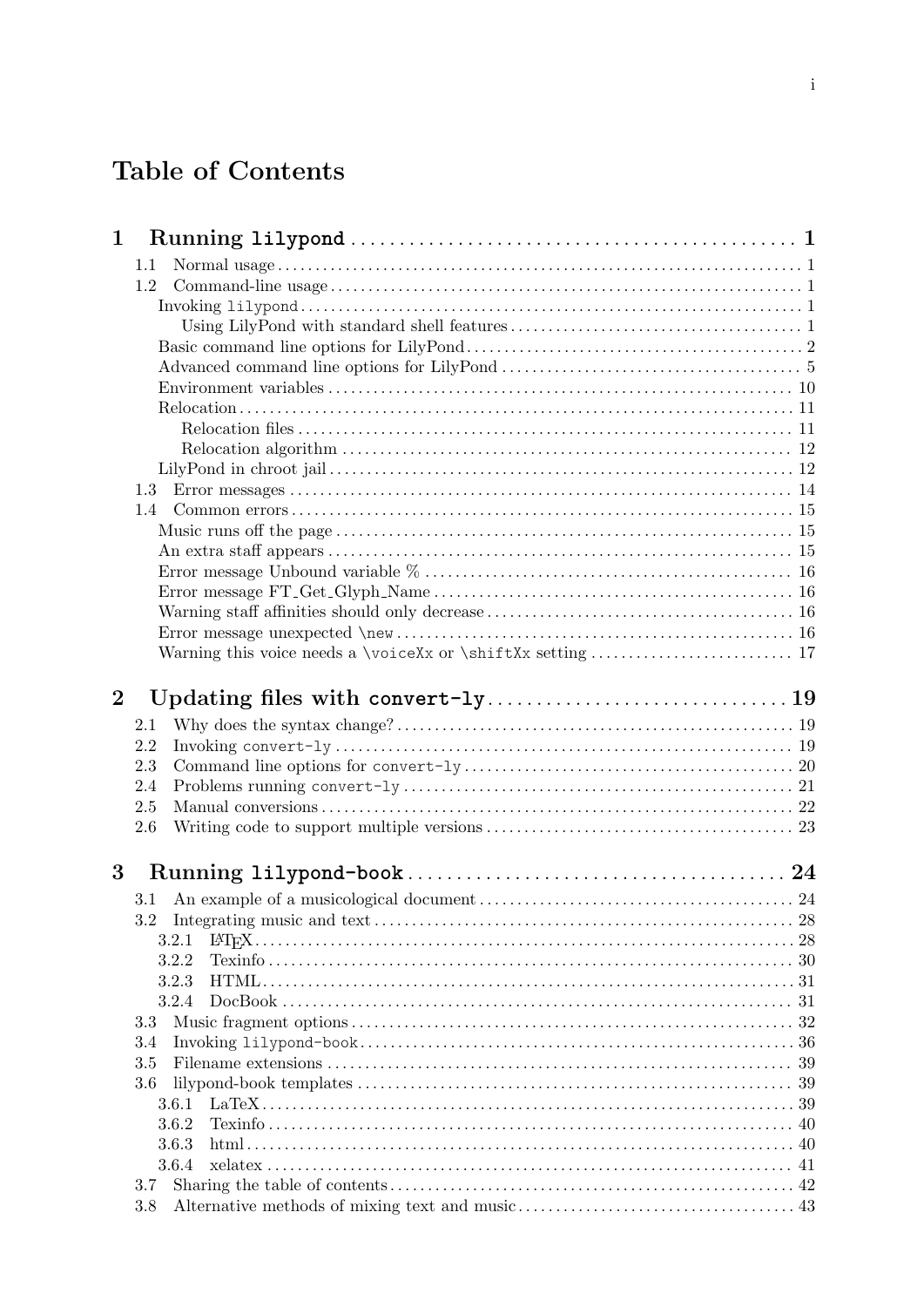| $\overline{4}$ |                                               |  |
|----------------|-----------------------------------------------|--|
|                |                                               |  |
|                | 4.1.1                                         |  |
|                |                                               |  |
|                |                                               |  |
|                |                                               |  |
|                |                                               |  |
|                |                                               |  |
|                |                                               |  |
|                |                                               |  |
|                |                                               |  |
|                |                                               |  |
|                | 4.3.1                                         |  |
|                | 4.3.2                                         |  |
|                | 4.3.3                                         |  |
|                | 4.3.4                                         |  |
|                | 4.3.5                                         |  |
|                |                                               |  |
|                | 4.4.1                                         |  |
|                | 4.4.2                                         |  |
|                | 4.4.3                                         |  |
|                |                                               |  |
|                |                                               |  |
| $\bf{5}$       |                                               |  |
|                | 5.1                                           |  |
|                | 5.2                                           |  |
|                | 5.3                                           |  |
|                | 5.4                                           |  |
|                | 5.5                                           |  |
|                | Appendix A GNU Free Documentation License  63 |  |
|                |                                               |  |

 $\ddot{\text{ii}}$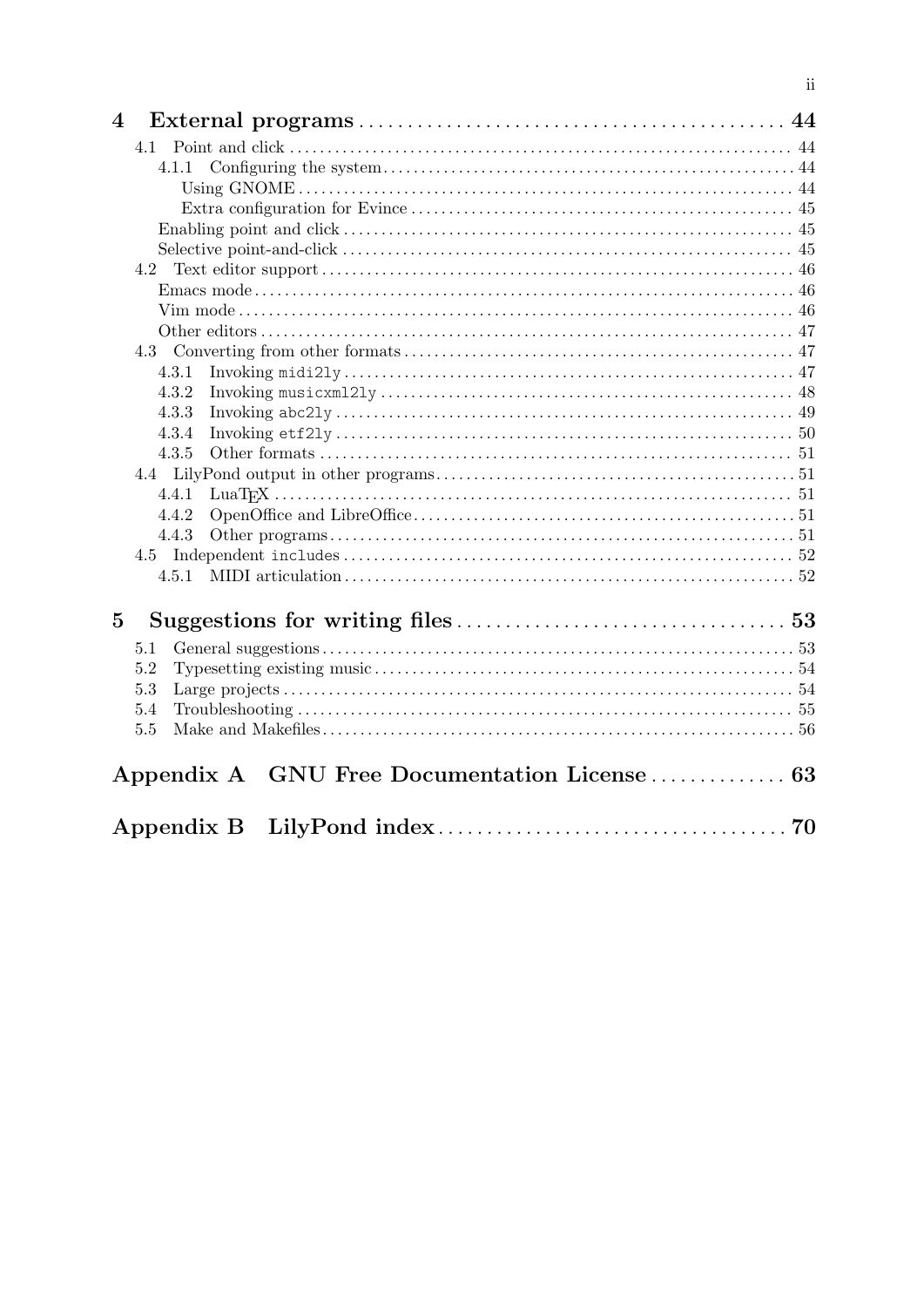# <span id="page-3-0"></span>1 Running **lilypond**

This chapter details the technicalities of running LilyPond.

# 1.1 Normal usage

Most users run LilyPond through a GUI; if you have not done so already, please read the Section "Tutorial" in Learning Manual. If you use an alternate editor to write LilyPond files, see the documentation for that program.

# <span id="page-3-1"></span>1.2 Command-line usage

This section contains extra information about using LilyPond on the command-line. This may be desirable to pass extra options to the program. In addition, there are certain extra 'helper' programs (such as midi2ly) which are only available on the command-line.

By 'command-line', we mean the command line in the operating system. Windows users might be more familiar with the terms 'DOS shell' or 'command shell'. MacOS X users might be more familiar with the terms 'terminal' or 'console'. Some additional setup is required for MacOS X users; please see Section "MacOS X" in General Information.

Describing how to use this part of an operating system is outside the scope of this manual; please consult other documentation on this topic if you are unfamiliar with the command-line.

## Invoking **lilypond**

The lilypond executable may be called as follows from the command line.

lilypond [option]... file...

When invoked with a filename that has no extension, the .ly extension is tried first. To read input from stdin, use a dash  $(-)$  for file.

> Note: On Windows prior to Windows 10 1903, LilyPond cannot handle Unicode file names.

 $\sqrt{a^2 + a^2 + a^2 + a^2 + a^2}$ 

 $\overline{\phantom{a}}$   $\overline{\phantom{a}}$   $\overline{\phantom{a}}$   $\overline{\phantom{a}}$   $\overline{\phantom{a}}$   $\overline{\phantom{a}}$   $\overline{\phantom{a}}$   $\overline{\phantom{a}}$   $\overline{\phantom{a}}$   $\overline{\phantom{a}}$   $\overline{\phantom{a}}$   $\overline{\phantom{a}}$   $\overline{\phantom{a}}$   $\overline{\phantom{a}}$   $\overline{\phantom{a}}$   $\overline{\phantom{a}}$   $\overline{\phantom{a}}$   $\overline{\phantom{a}}$   $\overline{\$ 

When filename.ly is processed it produces filename.pdf as output by default. Several files can be specified; they are each processed independently.<sup>1</sup>

If filename.ly contains more than one \book block, the rest of the scores is output in numbered files, starting with filename-1.pdf. In addition, the value of output-suffix is inserted between the basename and the number. For example, if filename.ly contains

```
#(define output-suffix "violin")
\score { ... }
#(define output-suffix "cello")
\score { ... }
```
LilyPond outputs filename-violin.pdf and filename-cello-1.pdf.

## Using LilyPond with standard shell features

Since LilyPond is a command line application, features of the 'shell' used for calling LilyPond can also be put to good use.

For example,

lilypond \*.ly

<sup>1</sup> The status of GUILE is not reset after processing a .ly file, so be careful not to change any system defaults from within Scheme.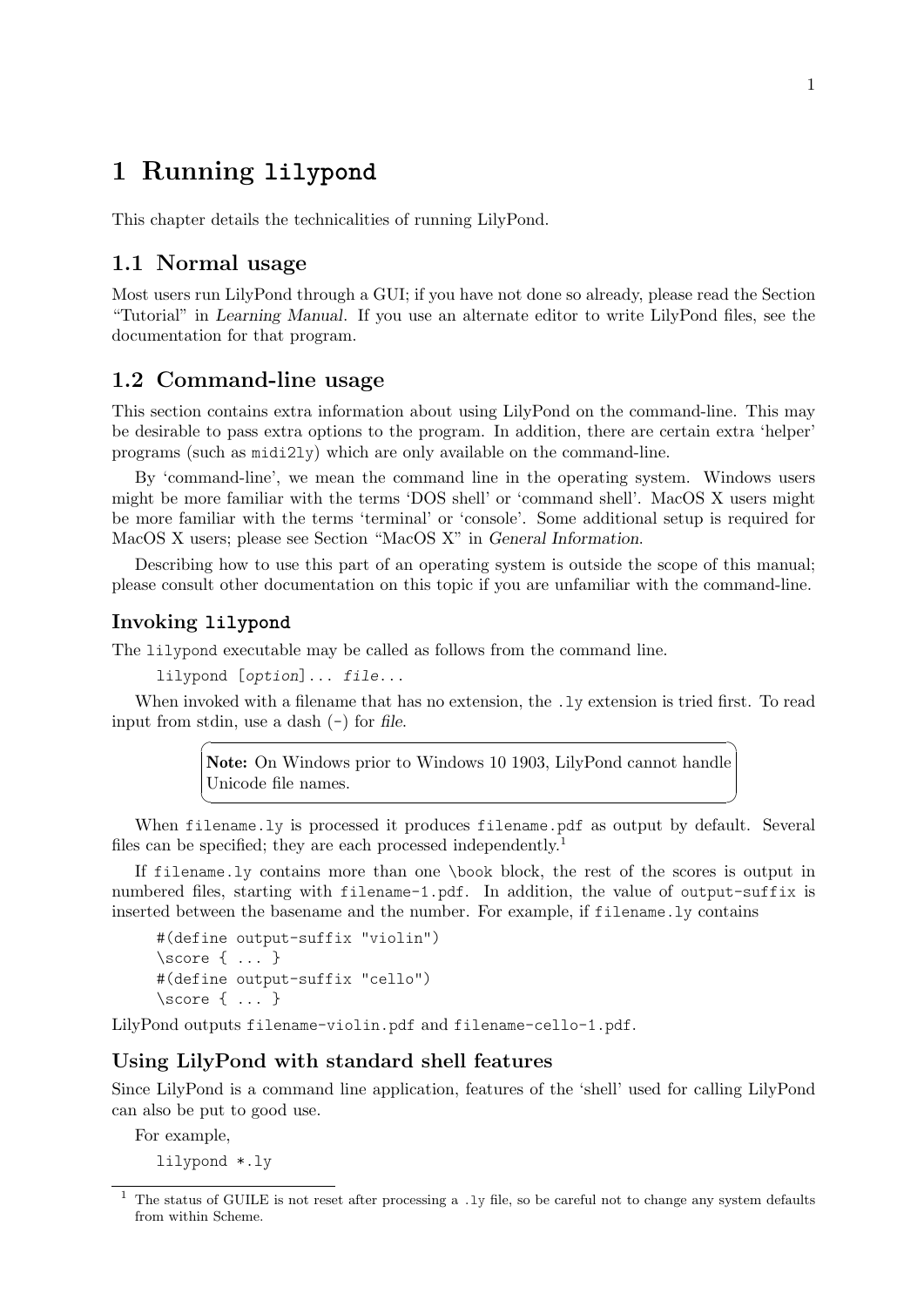<span id="page-4-0"></span>processes all LilyPond files in the current directory.

Redirecting the console output (e.g., to a file) may also be useful:

```
lilypond file.ly 1> stdout.txt
lilypond file.ly 2> stderr.txt
lilypond file.ly &> all.txt
```
The above commands divert 'normal' output, 'errors' only, or 'everything', respectively, to text files. Consult the documentation for your particular shell, Command (Windows), Terminal or Console applications (MacOS X) to check whether output redirection is supported or if the syntax is different.

The following example searches and processes all input files in the current directory and all directories below it recursively. The output files are located in the same directory that the command was run in, rather than in the same directories as the original input files.

find .  $-\text{name } '*.l y' - \text{exec } lilypond' { } ' \; \; \; ;$ 

This should also work for MacOS X users.

A Windows user would run

forfiles /s /M \*.ly /c "cmd /c lilypond @file"

entering these commands in a command prompt usually found under Start > Accessories > Command Prompt, or by typing in the search window 'command prompt'.

Alternatively, an explicit path to the top-level of your folder containing all the sub-folders that have input files in them can be stated using the /p option;

forfiles /s /p C:\Documents\MyScores /M \*.ly /c "cmd /c lilypond @file"

If there are spaces in the path to the top-level folder, then the whole path needs to be inside double quotes;

forfiles /s /p "C:\Documents\My Scores" /M \*.ly /c "cmd /c lilypond @file"

## <span id="page-4-1"></span>Basic command line options for LilyPond

The following options are supported.

```
-d, -define-default=var[-val]
```
See [\[Advanced command line options for LilyPond\], page 5.](#page-7-1)

-e, --evaluate=expr

Evaluate the Scheme expr before parsing any .ly files. Multiple -e options may be given, they are evaluated sequentially.

The expression is evaluated in the guile-user module, so if you want to use a definition like (define-public a 42) as expr, use

lilypond -e '(define-public a 42)'

on the command-line, and include

#(use-modules (guile-user))

at the top of the .ly file.

Note: Windows users must use double quotes instead of single quotes.

 $\sqrt{a^2 + b^2 + c^2}$ 

 $\sqrt{2\pi}$ 

-E, --eps Generate EPS files.

This option is equivalent to specifying -dseparate-page-formats=ps.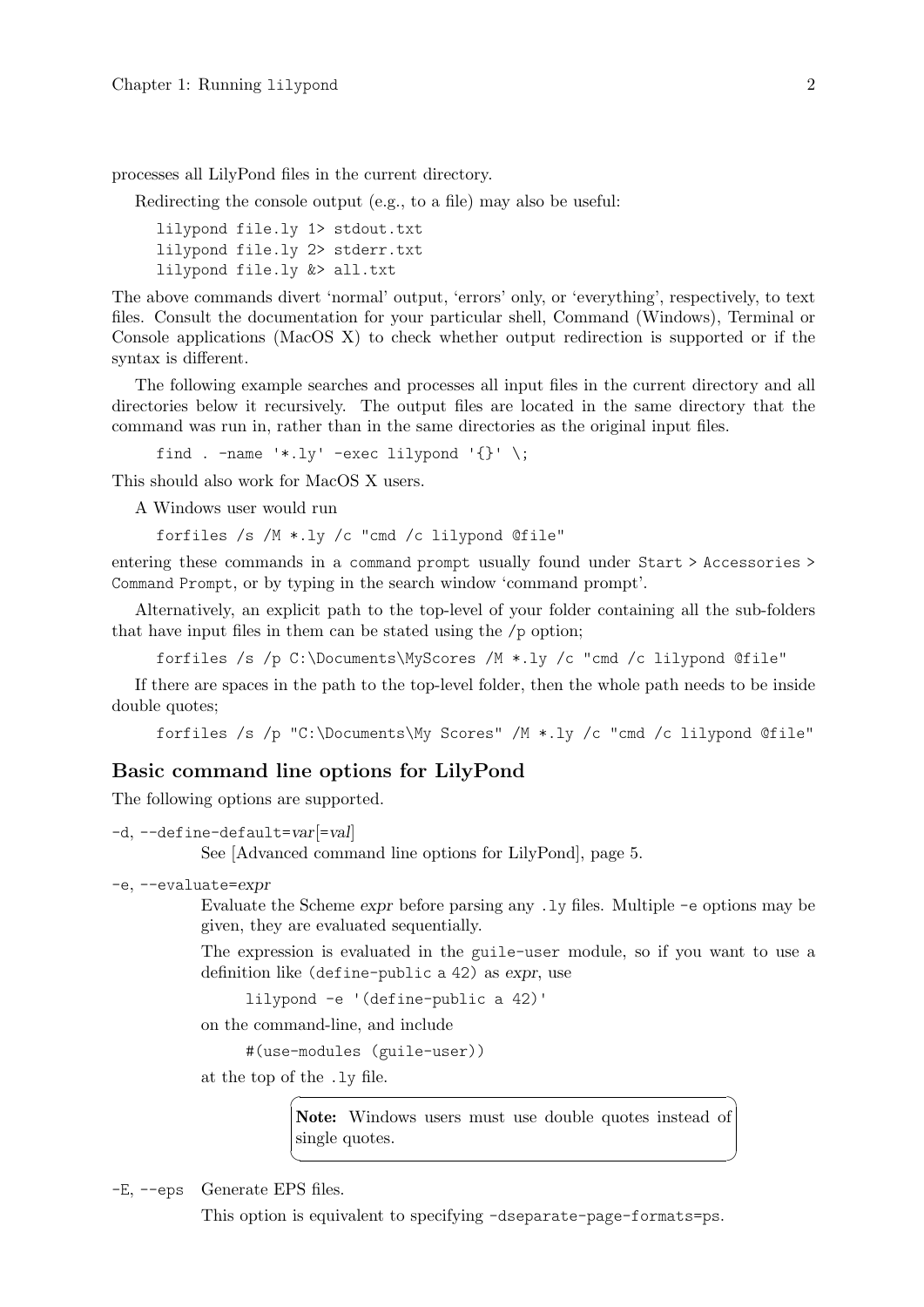#### $-f, -format=format$

The format of the (main) output file or files. Possible values for format are ps, pdf, png or svg.

Example: lilypond -fpng foo.ly

SVG internally uses a specific backend, and therefore cannot be obtained in the same run as other formats; using  $-fsvg$  or  $-svg$  is actually equivalent to using the -dbackend=svg option. See [\[Advanced command line options for LilyPond\], page 5.](#page-7-1)

-h, --help

Show a summary of usage.

-H, --header=field

Dump a header field to file BASENAME.field.

As an example, let's assume that you have an input file foo.ly containing

 $\header f title = "bar" }$ 

\score { c1 }

The command

lilypond -H title foo.ly

then creates a plain text file foo.title containing the string bar.

```
-i, -init=file
```
Set init file to file (default: init.ly).

-I, --include=directory

Append directory to the search path for input files with relative paths. By default, only the current working directory gets searched.

Multiple -I options may be given. The search starts in the current working directory, and if the file to be included is not found the search continues in the directory given by the first -I option, then the directory in the second -I option, and so on.

> **Note:** Using the tilde character  $(\tilde{\ })$  with the  $-I$  switch may produce unexpected results in some shells.

☛ ✟

Windows users need to include a trailing slash for the directory's path.

 $\overline{\phantom{a}}$ 

## -j, --jail=user,group,jail,dir

[This option is only available if your operating system supports the chroot functionality. In particular, Windows doesn't support it.]

Run lilypond in a chroot jail.

The --jail option provides a more flexible alternative to -dsafe, when LilyPond formatting is being provided via a web server, or whenever LilyPond executes commands sent by external sources (see [\[Advanced command line options for LilyPond\],](#page-7-1) [page 5\)](#page-7-1).

It works by changing the root of lilypond to jail just before starting the actual compilation process. The user and group are then changed to match those provided, and the current directory is changed to dir. This setup guarantees that it is not possible (at least in theory) to escape from the jail. Note that for --jail to work, lilypond must be run as root, which is usually accomplished in a safe way using sudo.

Setting up a jail can be a relatively complex matter, as we must be sure that LilyPond is able to find whatever it needs to compile the source inside the jail itself. A typical chroot jail comprises the following steps: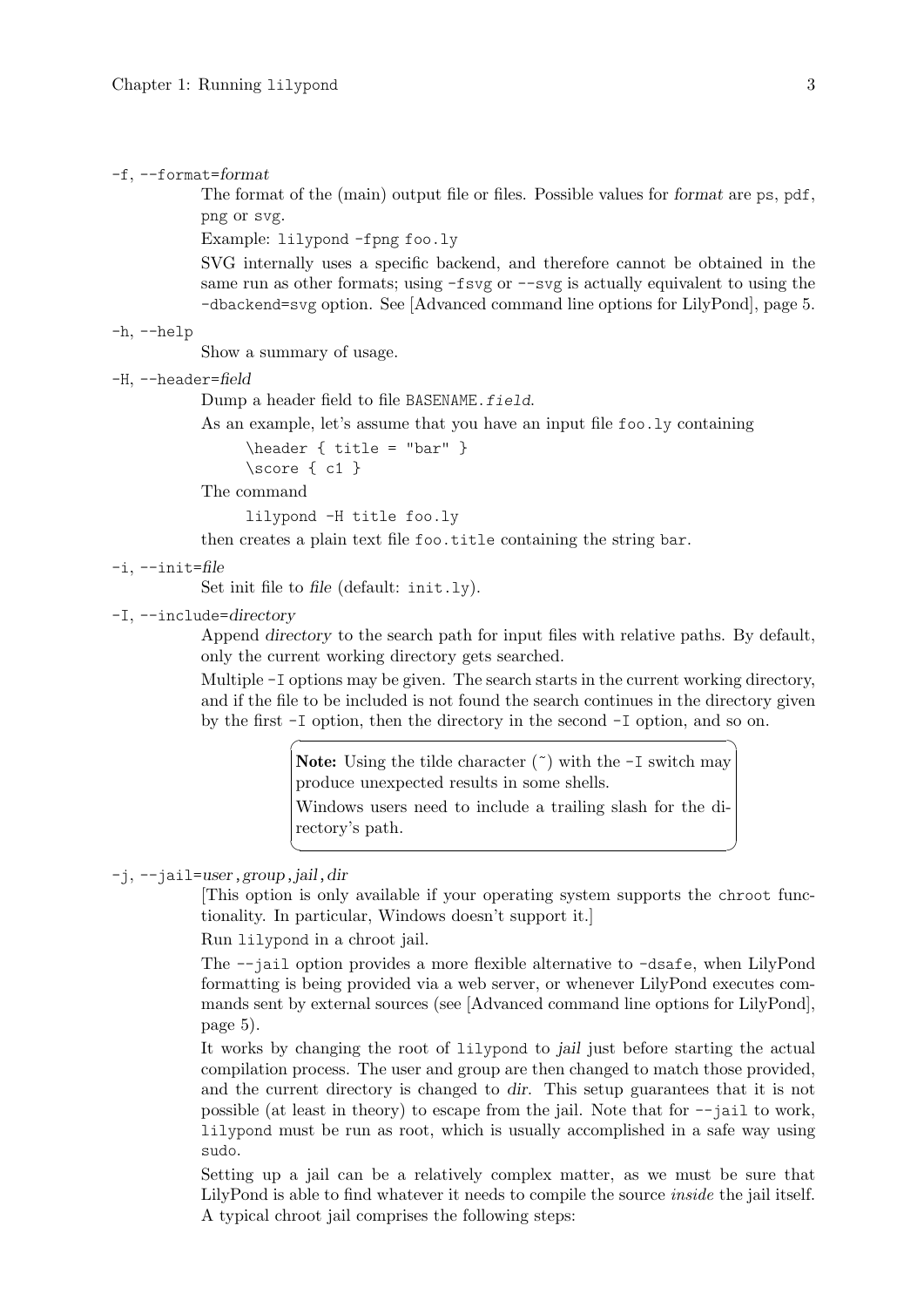#### Setting up a separate filesystem

A separate filesystem should be created for LilyPond, so that it can be mounted with safe options such as noexec, nodev, and nosuid. In this way, it is impossible to run executables or to write directly to a device from LilyPond. If you do not want to create a separate partition, just create a file of reasonable size and use it to mount a loop device. A separate filesystem also guarantees that LilyPond cannot write more space than it is allowed.

#### Setting up a separate user

A separate user and group (say, lily/lily) with low privileges should be used to run LilyPond inside the jail. There should be a single directory writable by this user, which should be passed in dir.

#### Preparing the jail

LilyPond needs to read a number of files while running. All these files are to be copied into the jail, under the same path they appear in the real root filesystem. The entire content of the LilyPond installation (e.g., /usr/share/lilypond) should be copied.

If problems arise, the simplest way to trace them down is to run Lily-Pond using strace, which allows you to determine which files are missing.

#### Running LilyPond

In a jail mounted with noexec it is impossible to execute any external program. Therefore LilyPond must be run with a backend that does not require any such program. As we have already mentioned, it must be run with superuser privileges (which, of course, it loses immediately), possibly using sudo. It is also good practice to limit the number of seconds of CPU time LilyPond can use (e.g., using ulimit -t), and, if your operating system supports it, the amount of memory that can be allocated. Also see [\[LilyPond in chroot jail\], page 12.](#page-14-1)

#### -l, --loglevel=level

Set the verbosity of the console output to level. Possible values are:

- NONE No output at all, not even error messages.
- ERROR Only error messages, no warnings or progress messages.
- WARN Warnings and error messages, no progress.

#### BASIC\_PROGRESS

Basic progress messages (success), warnings and errors.

- PROGRESS All progress messages, warnings and errors.
- INFO Progress messages, warnings, errors and further execution information. This is the default.

DEBUG All possible messages, including verbose debug output.

#### $-\circ$ ,  $-\circ$ utput=file

## -o, --output=folder

Set the default output file to file or, if a folder with that name exists, direct the output to folder, taking the file name from the input file. The appropriate suffix is added (e.g., .pdf for PDF) in both cases.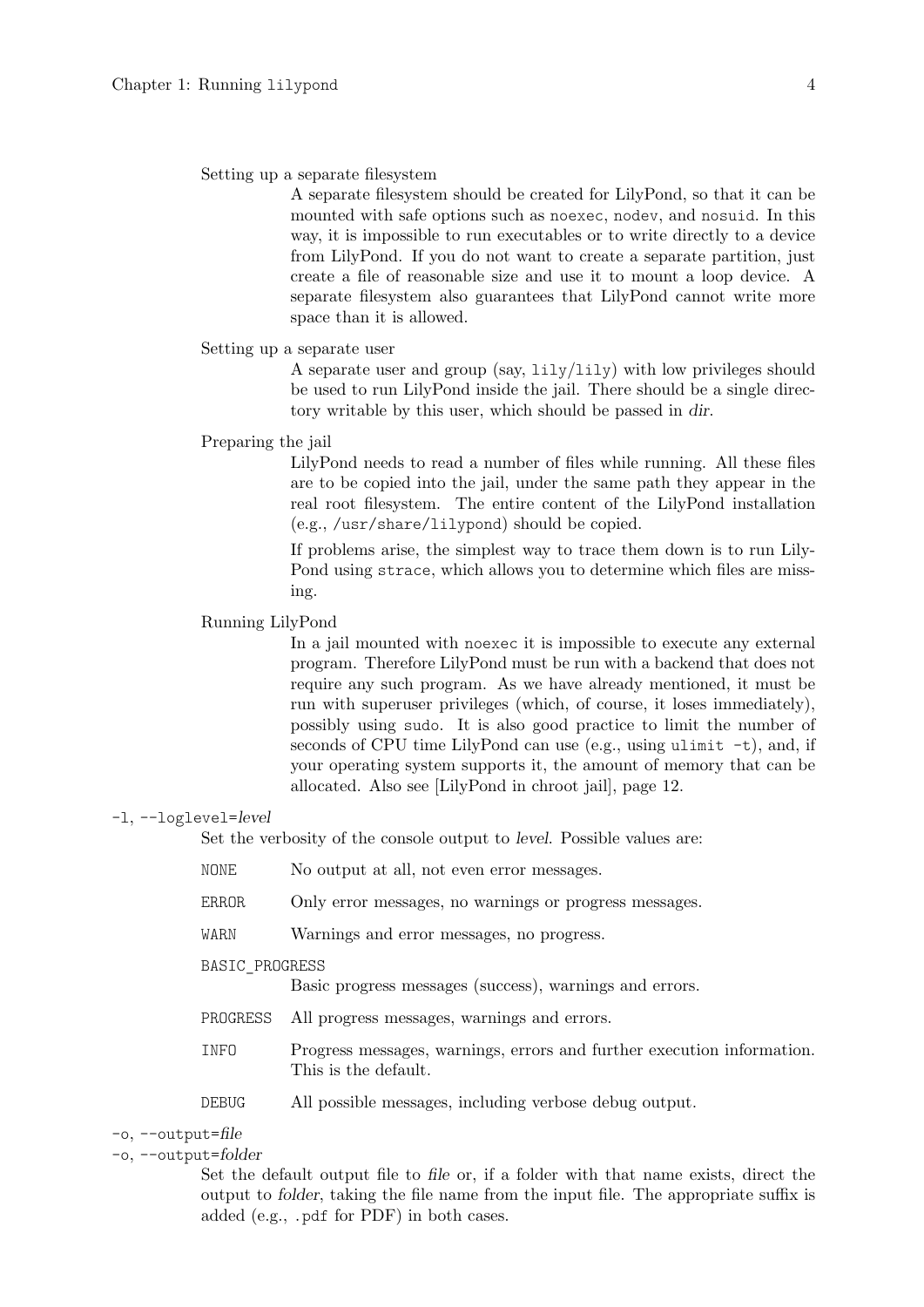#### <span id="page-7-0"></span> $-0$ ,  $-$ pspdfopt= $key$

Set the PS/PDF output optimization to key. Possible values are:

|               | size                                                                                         | Generate a very small PS/EPS/PDF document. This is the default.                                                                                                    |  |  |
|---------------|----------------------------------------------------------------------------------------------|--------------------------------------------------------------------------------------------------------------------------------------------------------------------|--|--|
|               |                                                                                              | Using this value is equivalent to setting LilyPond's Scheme command<br>line options -dmusic-font-encodings='#f' and -dgs-never-embed-<br>$fonts='#f'.$             |  |  |
|               | TeX                                                                                          | Produce files that are optimized for inclusion in pdfT <sub>F</sub> X, LuaT <sub>F</sub> X, or<br>XeT <sub>F</sub> X documents.                                    |  |  |
|               |                                                                                              | Using this value is equivalent to setting LilyPond's Scheme command<br>line options -dmusic-font-encodings='#t' and -dgs-never-embed-<br>$fonts='#f'.$             |  |  |
|               | TeX-GS                                                                                       | If you want to include more than one PDF generated by LilyPond in a<br>TeX document, use this option and postprocess the PDF generated by<br>TeX with Ghostscript. |  |  |
|               |                                                                                              | Using this value is equivalent to setting LilyPond's Scheme command<br>line options -dmusic-font-encodings='#t' and -dgs-never-embed-<br>$fonts='#t'.$             |  |  |
| $-$ ps        | Generate PostScript. This option is equivalent to $-\text{fps}$ .                            |                                                                                                                                                                    |  |  |
| $-\text{png}$ | Generate pictures of each page, in PNG format. This option is equivalent to $-\text{fppg}$ . |                                                                                                                                                                    |  |  |
|               | The resolution of the image may be set to $N$ DPI with                                       |                                                                                                                                                                    |  |  |
|               | $-dresolution = N$                                                                           |                                                                                                                                                                    |  |  |

--pdf Generate PDF. This is the default, being equivalent to -fpdf.

-s, --silent

Show no progress, only error messages. This is equivalent to -lERROR.

 $-\text{svg}$  Generate SVG files for each page. This option is equivalent to  $-\text{fsvg}$ .

-v, --version

Show version information.

-V, --verbose

Be verbose: show full paths of all files read, give timing information, etc. It is equivalent to -lDEBUG.

-w, --warranty

Show the warranty with which GNU LilyPond comes. (It comes with NO WAR-RANTY!)

## <span id="page-7-1"></span>Advanced command line options for LilyPond

Option -d is the command-line interface to LilyPond's Scheme function ly:set-option. This means that all options listed here can also be set within .ly files.

```
-d, --define-default=option-name[=value]
```
-d, --define-default=no-option-name

Set the equivalent internal Scheme symbol option-name to value. For example, the command-line option

-dbackend=svg

is equivalent to

```
#(ly:set-option 'backend 'svg)
```
in a LilyPond input file.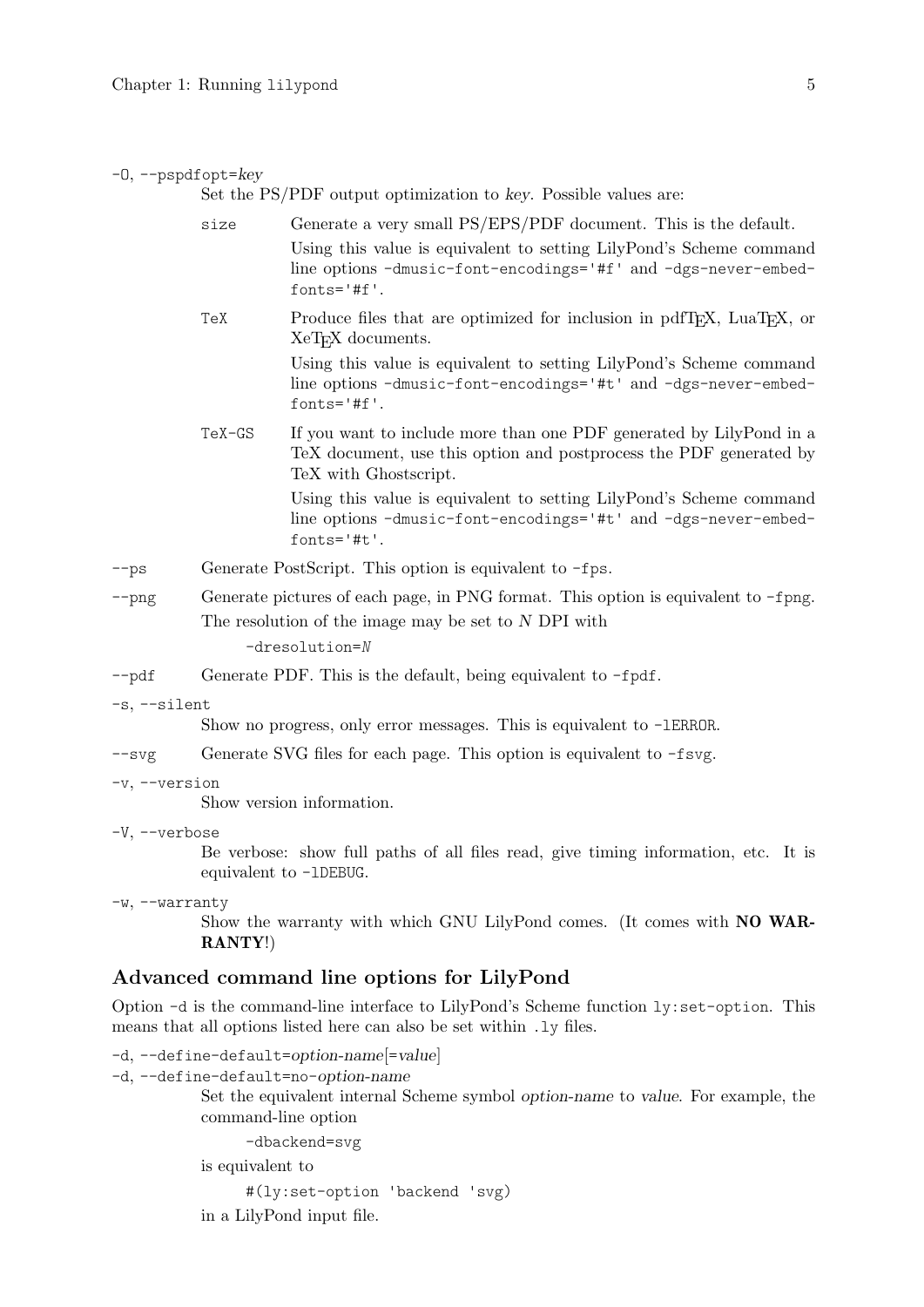If value is not supplied, use #t as the value (which might produce strange results if the expected value type is not boolean). The prefix no- may be added to optionname to switch 'off' an option, providing #f as the value. For example,

-dpoint-and-click='#f'

is the same as

-dno-point-and-click

[Note that the '#' character introduces a comment in many shells. For this reason it is recommended to always quote expressions that contain it.]

The following table lists all supported option names together with its values. Within Scheme code, option values can be read using function ly:get-option.

```
anti-alias-factor num
```
Render at a higher resolution (using factor num, which must be a positive integer ≤8) and scale down the result to prevent 'jaggies' in PNG images. Default: 1.

aux-files bool

If bool is #t, create .tex, .texi, and .count files. This option is mostly for use by lilypond-book. Default: #f.

#### backend symbol

Use symbol as the backend for LilyPond output. Possible values are:

subsetting by default.

- ps This is the default setting. PostScript files include TTF, Type1, and OTF fonts. No 'subsetting' of these fonts is done. Be aware that using 'oriental' character sets like Japanese can lead to very large file sizes. For PDF output, the ps backend is used, too; the resulting PS data is post-processed by Ghostscript's ps2pdf script, which also does font
- svg Scalable Vector Graphics. A single SVG file is created for every page of output. Music glyphs are encoded as vector graphics, but text fonts are not embedded in the SVG files. Any SVG viewer will therefore need the relevant text fonts to be available to it for proper rendering of both text and lyrics. It is recommended to not use font 'lists' or 'aliases' in case an SVG viewer is unable to handle them. When using Web Open Font Format (WOFF) files the additional -dsvg-woff switch is required.

clip-systems bool

If bool is #t, extract music fragments out of a score. This requires that the clip-regions function has been defined within the \layout block. See Section "Extracting fragments of music" in Notation Reference. No fragments are extracted though if used with the -dno-print-pages option. Default: #f.

crop bool

If bool is  $\#t$ , a second PDF file gets created (with extension .cropped.pdf), together with a rendered image of it (with extension .cropped.png). This output file fits all the music and headers, without margins, into a single, possibly tall page. If option --svg is set, an additional SVG file (with extension .cropped.svg) is produced instead. If option --eps or --ps is set, a cropped EPS file (with extension .cropped.eps) is produced instead of a cropped PDF. Default: #f.

Note that currently this option is not well suited for multi-system output since vertical space between systems gets removed.

datadir Prefix for data files. This is a read-only option; setting it has no effect.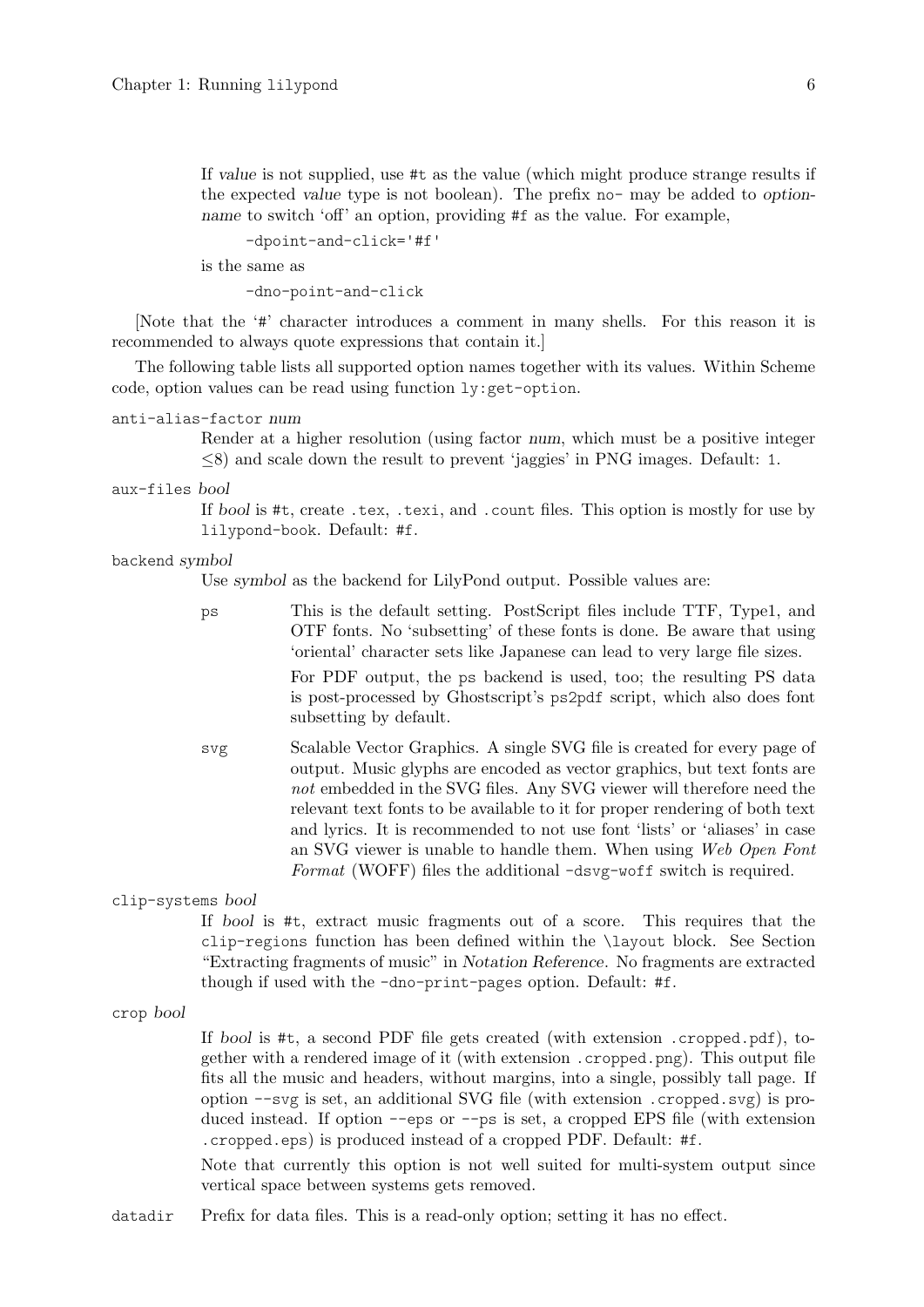debug-eval bool

If bool is #t, use the debugging Scheme evaluator, which prints backtraces with line numbers on errors. Default: #f, or #t when using --verbose.

debug-skylines bool

If bool is #t, debug skylines. Default: #f.

#### delete-intermediate-files bool

If bool is #t, delete the unusable, intermediate .ps files created during compilation. Default: #t.

## embed-source-code bool

If bool is #t, embed the LilyPond source files inside the generated PDF document. Default: #f.

#### eps-box-padding num

Pad left edge of the output EPS bounding box by num millimeters. Default: #f (meaning no bounding box padding).

#### font-export-dir string

Set directory for exporting fonts as PostScript files to string. This is useful when you want to create a PDF without embedded fonts first and later embed the fonts with Ghostscript as shown below.

- \$ lilypond -dfont-export-dir=fontdir -dgs-never-embed-fonts foo.ly \$ gs -q -dBATCH -dNOPAUSE -sDEVICE=pdfwrite \
	- -sOutputFile=foo.embedded.pdf foo.pdf fontdir/\*.font.ps

Note: Unlike font-ps-resdir, this method cannot embed CID fonts with Ghostscript 9.26 and later.

Note: Same as font-ps-resdir, this option skips TrueType fonts because embedding TrueType fonts later causes garbled characters. To avoid garbling characters, use gs-never-embed-fonts, as this embeds TrueType fonts despite its name. Default: #f (meaning not to export).

#### font-ps-resdir string

Set directory (as string) to build a subset of the PostScript resource directory to be used for embedding fonts later. This is useful when you want to create a PDF without embedded fonts first and later embed the fonts with Ghostscript as shown below.

```
$ lilypond -dfont-ps-resdir=resdir -dgs-never-embed-fonts foo.ly
$ gs -q -dBATCH -dNOPAUSE -sDEVICE=pdfwrite \
    -I resdir -I resdir/Font \
     -sOutputFile=foo.embedded.pdf foo.pdf
```
Note: It is better not to specify the directory that contains the name Resource because it has a special meaning when specified with the -I option for Ghostscript. Note: Unlike font-export-dir, this method can embed CID fonts with Ghostscript 9.26 and later.

Note: Same as font-export-dir, this option skips TrueType fonts because embedding TrueType fonts later causes garbled characters. To avoid garbling characters, use gs-never-embed-fonts, as this embeds TrueType fonts despite its name.

Default: #f (meaning not to build).

gs-load-fonts bool

If bool is #t, load fonts via Ghostscript. This option makes LilyPond's output files contain only references to all fonts, which must be resolved to real fonts in a post-processing step by Ghostscript. Default: #f.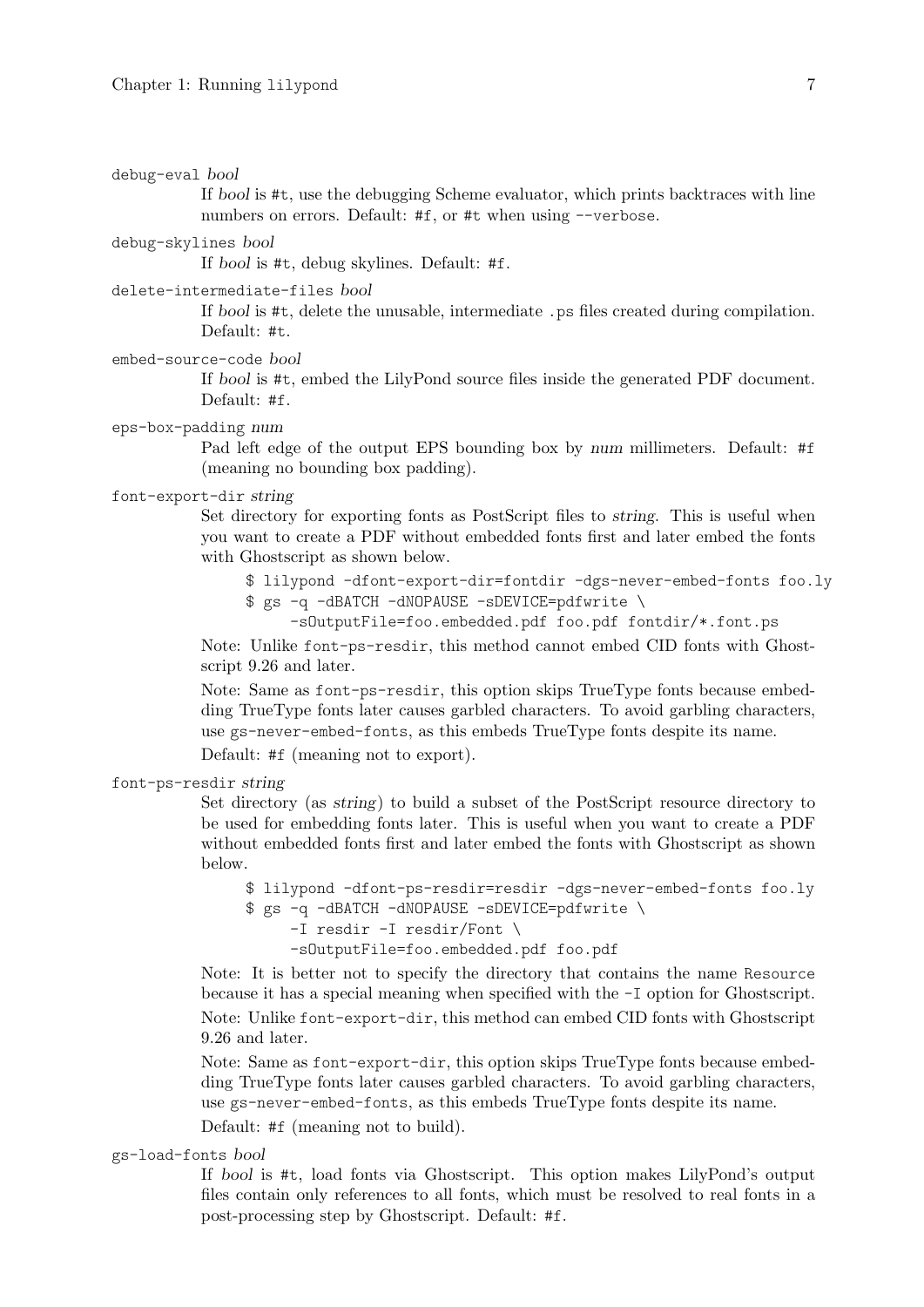#### gs-load-lily-fonts bool

If bool is #t, load LilyPond fonts via Ghostscript. This option makes LilyPond's output files contain only references to its music fonts, which must be resolved to real fonts in a post-processing step by Ghostscript. All other fonts are still output as usual. Default: #f.

#### gs-never-embed-fonts bool

If bool is #t, make Ghostscript embed only TrueType fonts and no other font format. Default: #f.

help bool If bool is #t, show this help. Default: #f.

#### include-book-title-preview bool

If bool is #t, include book titles in preview images. Default: #t.

#### include-eps-fonts bool

If bool is #t, include fonts in separate-system EPS files. Default: #t.

#### include-settings string

Include file string for global settings, which is included before the score is processed. Default: #f (meaning no global settings file).

#### job-count num

Process in parallel, using num jobs. Default: #f (meaning no parallel processing).

log-file string

Redirect output to the log file string.log. Default: #f (meaning no log file).

## max-markup-depth num

Set maximum depth for the markup tree to value num. If a markup has more levels, assume it will not terminate on its own, print a warning, and return a null markup instead. Default: 1024.

#### midi-extension string

Set the default file extension for MIDI output files to .string. Default: "midi".

#### music-strings-to-paths bool

If bool is #t, convert text strings to paths when glyphs belong to a music font. Default: #f.

#### paper-size extra-quoted-string

Set default paper size to extra-quoted-string. Note that the string must be enclosed in escaped double quotes. Default: "\"a4\"".

## pixmap-format symbol

Set Ghostscript's output format for pixel images to symbol. Default: png16m.

## png-width width

png-height height

For PNG output, set the width and height (in pixels) of the created image file. If one of the options is missing, the other dimension is computed according to the EPS bounding box, retaining the aspect ratio.

In addition to --png, either --eps, -dcrop, or -dpreview should be used to get proper image scaling without clipping.

Option -dresolution is ignored.

Note that there is a bug in ghostscript versions up to 9.52 for these two options: It produces empty PNG images if the height is larger than the width.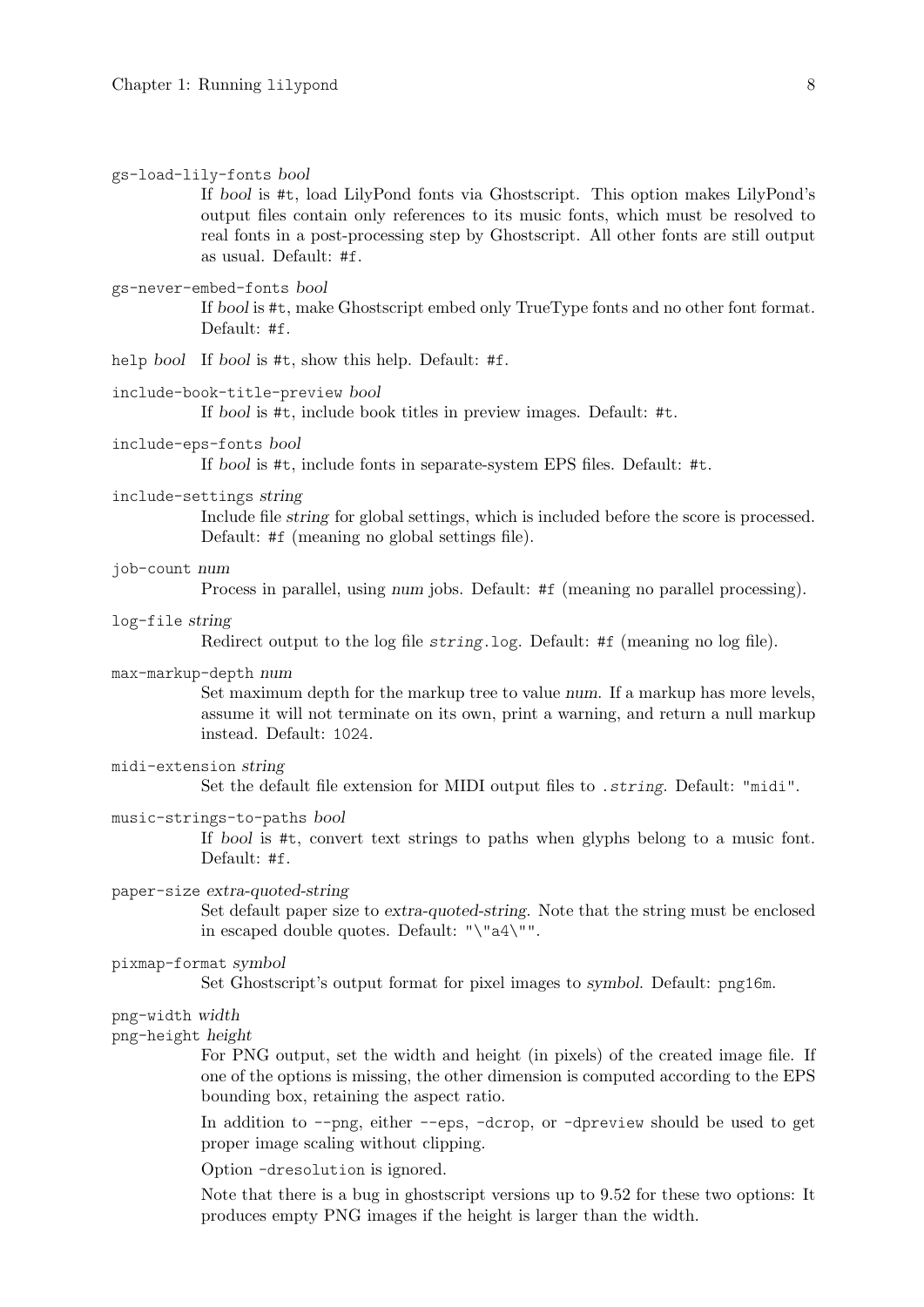#### point-and-click bool

If bool is #t, add 'point & click' links to PDF and SVG output. See [Section 4.1](#page-46-1) [\[Point and click\], page 44](#page-46-1). Default: #t.

#### preview bool

If bool is #t, create preview images in addition to normal output. Default: #f.

This option is supported by all backends (pdf, png, ps, eps, and svg) except scm. For input file name file and backend format, it generates an output file having the name file.preview.format, containing the titles and the first system of music. If \book or \bookpart blocks are used, the titles of \book, \bookpart or \score will appear in the output, including the first system of every \score block if the \paper variable print-all-headers is set to #t.

To suppress the usual output, use the -dprint-pages or -dno-print-pages options according to your requirements.

#### print-pages bool

If bool is #t, generate full pages. Default: #t.

Option -dno-print-pages is useful in combination with -dpreview or -dcrop.

#### protected-scheme-parsing bool

If bool is #t, continue when errors in inline Scheme code are caught in the parser. If set to #f, halt on errors and print a stack trace. Default: #t.

#### relative-includes bool

When processing an \include command, look for the included file relative to the current file if bool is #t. If set to #f, look for the file relative to the root file. Default: #t.

#### resolution num

Set resolution for generating PNG pixmaps to num dpi. Default: 101.

safe bool If bool is #t, do not trust the .ly input. Default: #f.

When LilyPond formatting is available through a web server, either the -dsafe or the --jail option MUST be passed. The -dsafe option prevents inline Scheme code from wreaking havoc, e.g.,

% too dangerous to write correctly #(s ystem "rm -rf /") % malicious but not destructive { c4ˆ\$(ly:gulp-file "/etc/passwd") }

The -dsafe option works by evaluating in-line Scheme expressions in a special safe module. This is derived from GUILE's safe-r5rs module, but also adds a number of functions of the LilyPond API which are listed in scm/safe-lily.scm.

In addition, safe mode disallows \include directives and disables the use of backslashes in TEX strings. It is also not possible to import LilyPond variables into Scheme while in safe mode.

Option -dsafe does not detect resource overuse, so it is still possible to make the program hang indefinitely, for example by feeding cyclic data structures into the backend. Therefore, if using LilyPond on a publicly accessible webserver, the process should be limited in both CPU and memory usage.

Safe mode will prevent many useful LilyPond snippets from being compiled.

Option --jail is an even more secure alternative, but requires more work to set up. See [\[Basic command line options for LilyPond\], page 2](#page-4-1).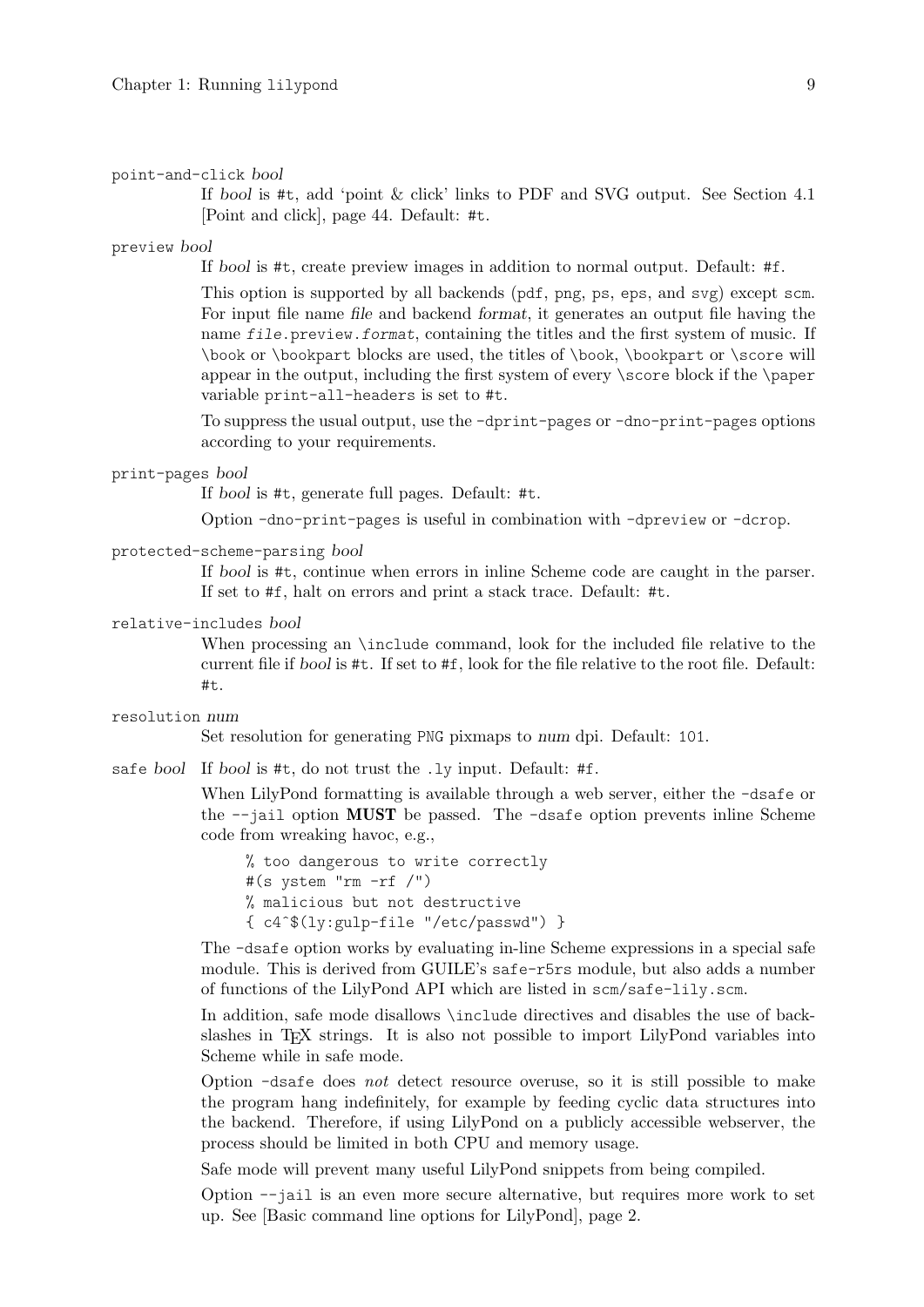```
separate-log-files bool
```
For input files file1.ly, file2.ly, . . ., output log data to files file1.log, file2.log,  $\dots$ , if bool is #t. Default: #f.

## separate-page-formats symbol

Comma-separated list of formats (svg, pdf, png, or eps) to use for the separate page images in lilypond-book.

show-available-fonts bool

If bool is #t, list available font names as delivered by the fontconfig library. Appended to this list LilyPond displays the configuration settings of fontconfig itself. Default: #f.

strip-output-dir bool

If bool is #t, don't use the directory part from input file paths while constructing output file names. Default: #t.

strokeadjust bool

If bool is #t, force PostScript stroke adjustment. This option is mostly relevant when a PDF is generated from PostScript output (stroke adjustment is usually enabled automatically for low-resolution bitmap devices). Without this option, PDF previewers tend to produce widely inconsistent stem widths at resolutions typical for screen display. However, the option does not noticeably affect print quality and causes large file size increases in PDF files. Default: #f.

svg-woff bool

This option is required when using Web Open Font Format (WOFF) font files with the svg backend. If bool is #t, a single SVG file is created for every page of output. Apart from LilyPond's own music glyphs, no other font information will be included. Any SVG viewer will therefore require the fonts be available to it for the proper rendering of both text and lyrics. It is also recommended not to use any font 'aliases' or 'lists' in case the SVG viewer cannot handle them. Default: #f.

tall-page-formats symbol

Comma-separated list of formats (svg, pdf, png, or eps) to use for the 'tall page' image in lilypond-book.

use-paper-size-for-page bool

If bool is #t (the default), each page is set to the paper size, possibly cropping parts that extend beyond the paper. Setting it #f will resize the page to contain the content as necessary.

- verbose Verbosity level. This is a read-only option; setting it has no effect.
- warning-as-error bool

If bool is #t, change all warning and 'programming error' messages into errors. Default: #f.

## Environment variables

lilypond recognizes the following environment variables:

## LILYPOND\_DATADIR

This specifies a directory where locale messages and data files are looked up by default, overriding locations defined either at compile-time or computed dynamically at run-time (see [\[Relocation\], page 11](#page-13-1)). The directory should contain subdirectories called ly, ps, tex, etc.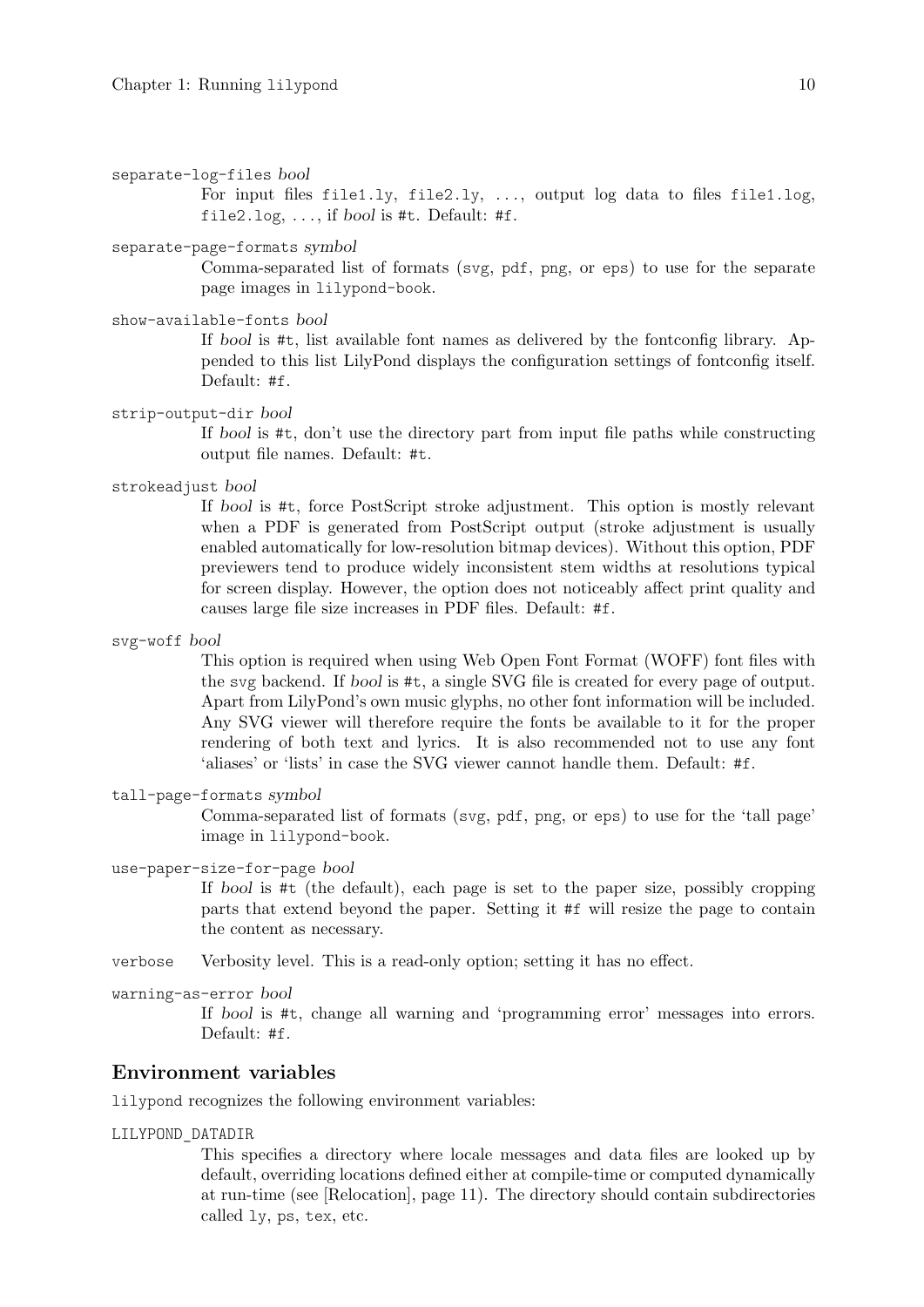#### <span id="page-13-0"></span>LILYPOND\_LOCALEDIR

Specify the directory where locale-specific files are located. This overrides the value derived from LILYPOND\_DATADIR.

## LILYPOND\_RELOCDIR

Specify the directory where relocation files are located. This overrides the value derived from the location of the lilypond binary.

LANG The language for LilyPond data sent to stdout and stderr, for example progress reports, warning messages, or debug output. Example: LANG=de.

#### LILYPOND\_LOGLEVEL

The default loglevel. If LilyPond is called without an explicit loglevel (i.e., no --loglevel command line option), this value is used.

LILYPOND\_GC\_YIELD

A variable, as a percentage, that tunes memory management behavior. A higher values means the program uses more memory, a smaller value means more CPU time is used. The default value is 70.

TMPDIR This specifies the temporary directory in GNU/Linux and Mac. Default is /tmp. It is the directory where intermediate files (such as PostScript files) are saved during compilation. Overriding this variable might be useful, for example, if the user running lilypond does not have write access to the default temporary directory. Example: TMPDIR=˜/foo.

## <span id="page-13-1"></span>Relocation

Most programs in the Unix world use default directories for its data that are determined at configure time before compilation. LilyPond is no exception; for example, a typical installation puts the lilypond binary into /usr/bin and all files specific to LilyPond into subdirectories of /usr/share/lilypond/2.21.0/ (assuming that the current version is  $2.21.0$ ).

While this approach works fine for manual compilation and platforms that come with standardized package managers, it can cause issues where such managers are not common or not used by default. Typical examples of such platforms are Windows and MacOS, where users expect that application bundles can be installed anywhere.

The common solution to this problem is relocation support: Instead of using hard-coded paths to data files, locations of the necessary support files are computed at run time relative to the executed binary.

## <span id="page-13-2"></span>Relocation files

There's actually a second mechanism for run-time configuration: LilyPond heavily relies on external programs and libraries, in particular the 'FontConfig' and 'GUILE' libraries to find system fonts and handle Scheme files, respectively, and the gs program to convert PS data to PDF files. All of them must be configured also to locate its relevant data files. To do that, the lilypond program parses all files in a directory called relocate (if it exists; see below where this directory is searched for) to manipulate environment variables, which in turn control those external libraries and programs. The format of such relocation files is simple; each line has the syntax

```
command key=value
```
and empty lines get ignored.

The command directive is one of the following.

set Uncondionally set environment variable key to value. This overrides a previously set value.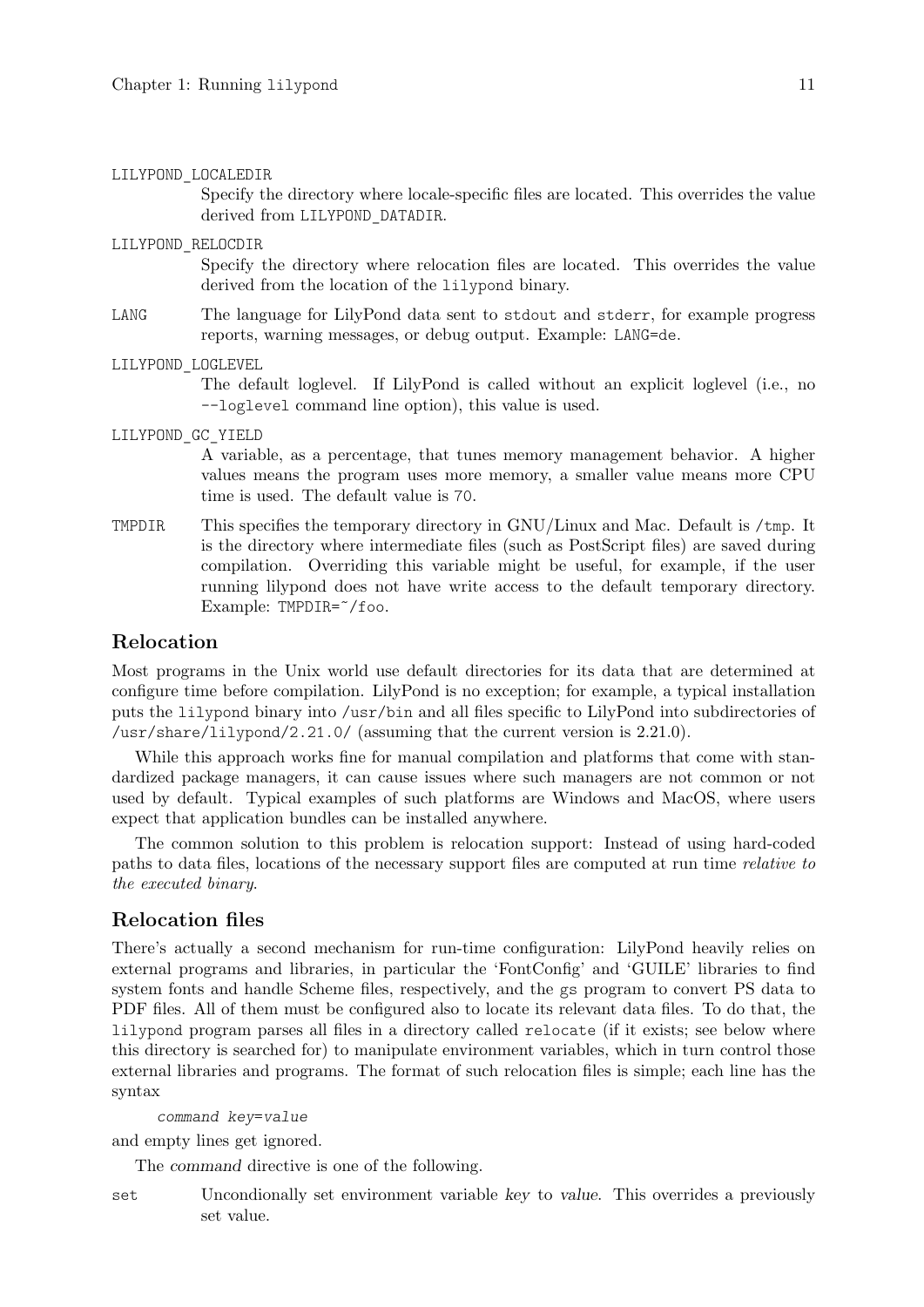<span id="page-14-0"></span>set? Set environment variable key to value only if key isn't defined yet. In other words, it doesn't override a previously set value.

- setdir If value is a directory, unconditionally set environent variable key to value. Otherwise, emit a warning.
- setfile If value is a file, unconditionally set environent variable key to value. Otherwise, emit a warning.

prependdir

Prepend directory value to the list of directories in environment variable key. If key doesn't exist it gets created.

Environment variables (marked with a leading dollar sign) are allowed in value and get expanded before the directive is executed.

Here are two examples of relocation file entries, taken from GUB (see Section "Grand Unified Builder (GUB)" in Contributor's Guide).

set? FONTCONFIG\_FILE=\$INSTALLER\_PREFIX/etc/fonts/fonts.conf prependdir GUILE\_LOAD\_PATH=\$INSTALLER\_PREFIX/share/guile/1.8

Multiple lines setting the same environment variable should be avoided in relocation files since the parsing order of files in the relocate directory is arbitrary.

## Relocation algorithm

LilyPond uses the following algorithm to find its data files.

- 1. Compute the directory where the currently executed lilypond binary is located. Let's call this bindir. Set (internal) environment variable INSTALLER\_PREFIX to bindir/.. (i.e., the parent directory of bindir).
- 2. Check environment variable LILYPOND\_DATADIR. If it is set, use its value for LilyPond's data directory, datadir. Otherwise use either \$INSTALLER\_PREFIX/share/lilypond/ version (with version being the current LilyPond version) or \$INSTALLER\_PREFIX/share/ lilypond/current.
- 3. Check environment variable LILYPOND\_LOCALEDIR. If it is set, use its value for LilyPond's locale data directory, localedir. Otherwise use \$INSTALLER\_PREFIX/share/locale.
- 4. Check environment variable LILYPOND\_RELOCDIR. If it is set, use its value for the directory of LilyPond's relocation files, relocdir. Otherwise use \$INSTALLER\_PREFIX/etc/relocate.
- 5. If datadir doesn't exist, use a compile-time value instead. Ditto for localedir (but not for relocdir, since it doesn't make sense to have that).
- 6. If relocdir exists, process all files in this directory as described in [\[Relocation files\], page 11.](#page-13-2)

## <span id="page-14-1"></span>LilyPond in chroot jail

Setting up the server to run LilyPond in a chroot jail is a complicated task. The steps are listed below. Examples in the steps are from Ubuntu GNU/Linux, and may require the use of sudo as appropriate.

- Install the necessary packages: LilyPond, Ghostscript, and ImageMagick.
- Create a new user by the name of lily:

adduser lily

This will create a new group for the lily user as well, and a home folder, /home/lily

• In the home folder of the lily user create a file to use as a separate filesystem:

dd if=/dev/zero of=/home/lily/loopfile bs=1k count= 200000

This example creates a 200MB file for use as the jail filesystem.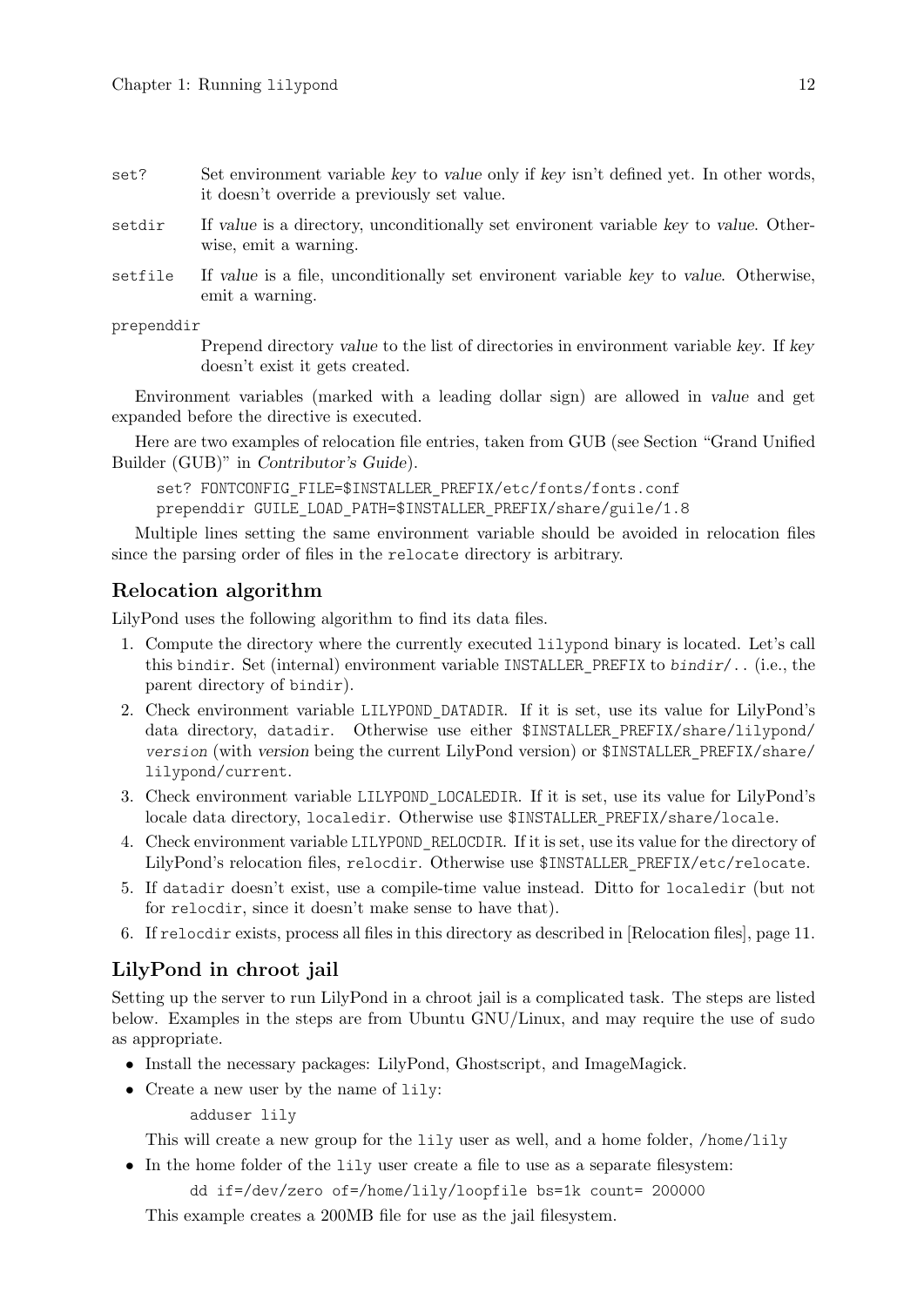• Create a loop device, make a file system and mount it, then create a folder that can be written by the lily user:

```
mkdir /mnt/lilyloop
losetup /dev/loop0 /home/lily/loopfile
mkfs -t ext3 /dev/loop0 200000
mount -t ext3 /dev/loop0 /mnt/lilyloop
mkdir /mnt/lilyloop/lilyhome
chown lily /mnt/lilyloop/lilyhome
```
- In the configuration of the servers, the JAIL will be /mnt/lilyloop and the DIR will be /lilyhome.
- Create a big directory tree in the jail by copying the necessary files, as shown in the sample script below.

You can use sed to create the necessary copy commands for a given executable:

```
for i in "/usr/local/lilypond/usr/bin/lilypond" "/bin/sh" "/usr/bin/; \
 do ldd $i | sed 's/.*=> \/\(.*\/\)\([^(]*\).*/mkdir -p \1 \&\& \
   cp -L \/\1\2 \1\2/' | sed 's/\t\/\(.*\/\)\(.*\) (.*)$/mkdir -p \
      \1 \&\&\ cp -L \//1\2 \1\2' | sed '/.*=>.*/d'; done
```
## Example script for 32-bit Ubuntu 8.04

```
#!/bin/sh
## defaults set here
username=lily
home=/home
loopdevice=/dev/loop0
jaildir=/mnt/lilyloop
# the prefix (without the leading slash!)
lilyprefix=usr/local
# the directory where lilypond is installed on the system
lilydir=/$lilyprefix/lilypond/
userhome=$home/$username
loopfile=$userhome/loopfile
adduser $username
dd if=/dev/zero of=$loopfile bs=1k count=200000
mkdir $jaildir
losetup $loopdevice $loopfile
mkfs -t ext3 $loopdevice 200000
mount -t ext3 $loopdevice $jaildir
mkdir $jaildir/lilyhome
chown $username $jaildir/lilyhome
cd $jaildir
mkdir -p bin usr/bin usr/share usr/lib usr/share/fonts $lilyprefix tmp
chmod a+w tmp
cp -r -L $lilydir $lilyprefix
cp -L /bin/sh /bin/rm bin
cp -L /usr/bin/convert /usr/bin/gs usr/bin
cp -L /usr/share/fonts/truetype usr/share/fonts
```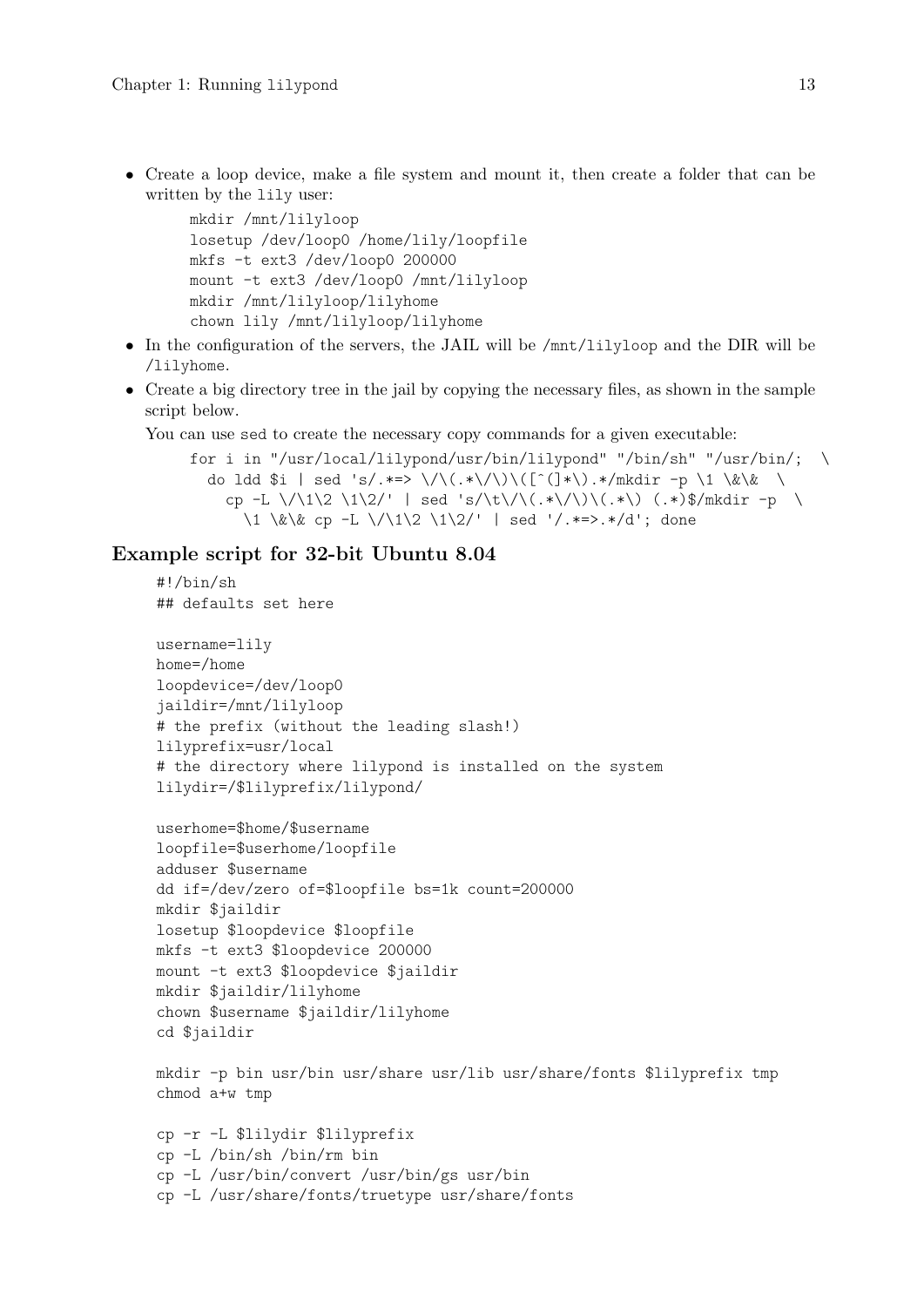```
# Now the library copying magic
for i in "$lilydir/usr/bin/lilypond" "$lilydir/usr/bin/guile" "/bin/sh" \
  "/bin/rm" "/usr/bin/gs" "/usr/bin/convert"; do ldd $i | sed 's/.*=> \
    \/\(.*\/\)\([ˆ(]*\).*/mkdir -p \1 \&\& cp -L \/\1\2 \1\2/' | sed \
      's/\t\/\(.*\/\)\(.*\) (.*)$/mkdir -p \1 \&\& cp -L \/\1\2 \1\2/' \
        | sed '/.*=>.*/d'; done | sh -s
# The shared files for Ghostscript...
      cp -L -r /usr/share/ghostscript usr/share
# The shared files for ImageMagick
      cp -L -r /usr/lib/ImageMagick* usr/lib
### Now, assuming that you have test.ly in /mnt/lilyloop/lilyhome,
### you should be able to run:
### Note that /$lilyprefix/bin/lilypond is a script, which sets the
### LD_LIBRARY_PATH - this is crucial
      /$lilyprefix/bin/lilypond -jlily,lily,/mnt/lilyloop,/lilyhome test.ly
```
## 1.3 Error messages

Different error messages can appear while compiling a file:

- Warning Something looks suspect. If you are requesting something out of the ordinary then you will understand the message, and can ignore it. However, warnings usually indicate that something is wrong with the input file.
- Error Something is definitely wrong. The current processing step (parsing, interpreting, or formatting) will be finished, but the next step will be skipped.

Fatal error

Something is definitely wrong, and LilyPond cannot continue. This happens rarely. The most usual cause is misinstalled fonts.

Scheme error

Errors that occur while executing Scheme code are caught by the Scheme interpreter. If running with the verbose option (-V or --verbose) then a call trace of the offending function call is printed.

Programming error

There was some internal inconsistency. These error messages are intended to help the programmers and debuggers. Usually, they can be ignored. Sometimes, they come in such big quantities that they obscure other output.

```
Aborted (core dumped)
```
This signals a serious programming error that caused the program to crash. Such errors are considered critical. If you stumble on one, send a bug-report.

If warnings and errors can be linked to some part of the input file, then error messages have the following form

filename:lineno:columnno: message offending input line

A line-break is inserted in the offending line to indicate the column where the error was found. For example,

test.ly:2:19: error: not a duration: 5 { c'4 e'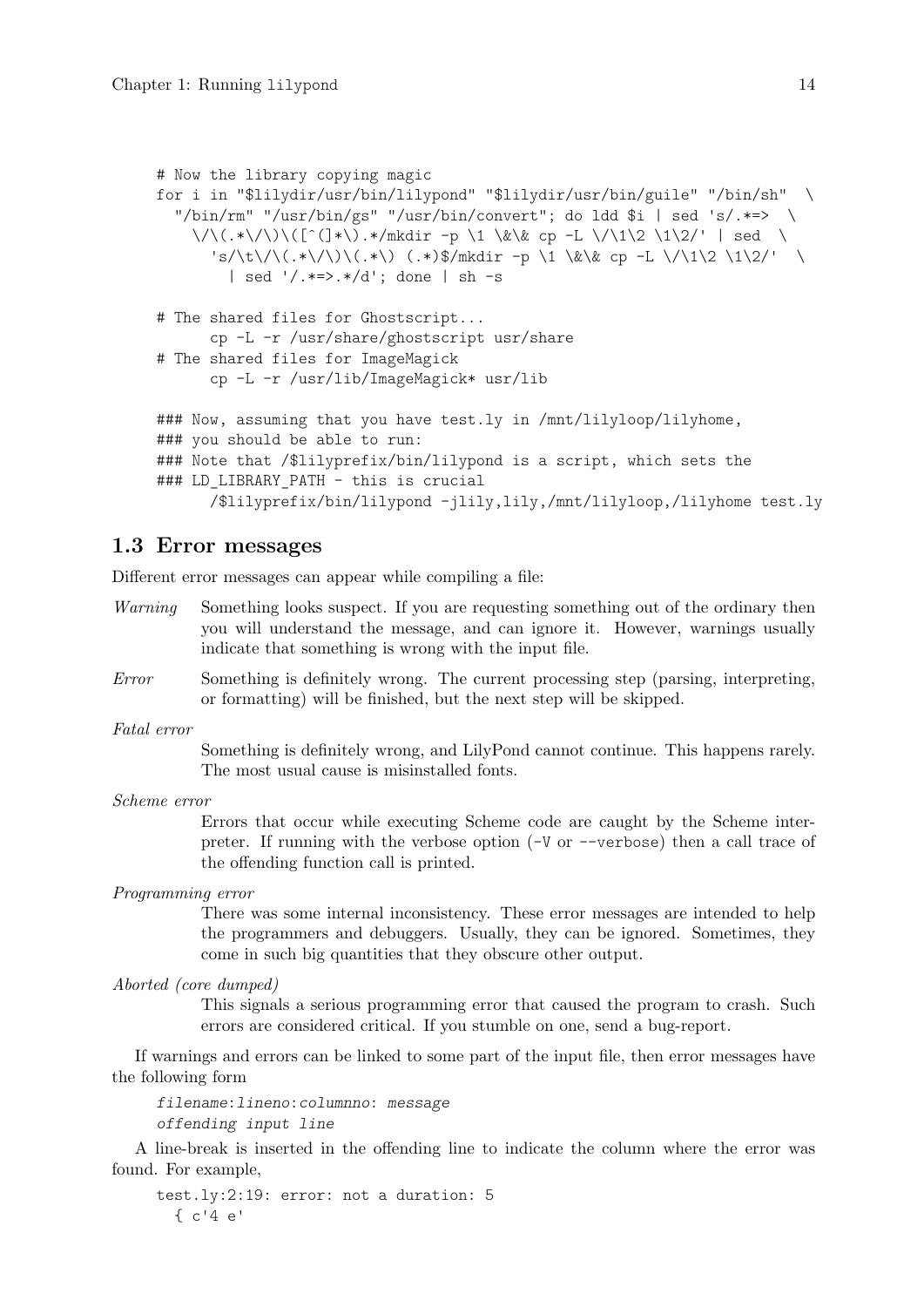## 5 g' }

<span id="page-17-0"></span>These locations are LilyPond's best guess about where the warning or error occurred, but (by their very nature) warnings and errors occur when something unexpected happens. If you can't see an error in the indicated line of your input file, try checking one or two lines above the indicated position.

Please note that diagnostics can be triggered at any point during the many stages of processing. For example if there are parts of the input that are processed multiple times (i.e., in midi and layout output), or if the same music variable is used in multiple contexts the same message may appear several times. Diagnostics produced at a 'late' stage (i.e., bar checks) might also be issued multiple times.

More information about errors is given in [Section 1.4 \[Common errors\], page 15.](#page-17-1)

## <span id="page-17-1"></span>1.4 Common errors

The error conditions described below occur often, yet the cause is not obvious or easily found. Once seen and understood, they are easily handled.

## Music runs off the page

Music running off the page over the right margin or appearing unduly compressed is almost always due to entering an incorrect duration on a note, causing the final note in a measure to extend over the bar line. It is not invalid if the final note in a measure does not end on the automatically entered bar line, as the note is simply assumed to carry over into the next measure. But if a long sequence of such carry-over measures occurs the music can appear compressed or may flow off the page because automatic line breaks can be inserted only at the end of complete measures, i.e., where all notes end before or at the end of the measure.

> Note: An incorrect duration can cause line breaks to be inhibited, leading to a line of highly compressed music or music which flows off the page.

 $\sqrt{2\pi}$ 

 $\overline{\phantom{a}}$   $\overline{\phantom{a}}$   $\overline{\phantom{a}}$   $\overline{\phantom{a}}$   $\overline{\phantom{a}}$   $\overline{\phantom{a}}$   $\overline{\phantom{a}}$   $\overline{\phantom{a}}$   $\overline{\phantom{a}}$   $\overline{\phantom{a}}$   $\overline{\phantom{a}}$   $\overline{\phantom{a}}$   $\overline{\phantom{a}}$   $\overline{\phantom{a}}$   $\overline{\phantom{a}}$   $\overline{\phantom{a}}$   $\overline{\phantom{a}}$   $\overline{\phantom{a}}$   $\overline{\$ 

The incorrect duration can be found easily if bar checks are used, see Section "Bar and bar number checks" in Notation Reference.

If you actually intend to have a series of such carry-over measures you will need to insert an invisible bar line where you want the line to break. For details, see Section "Bar lines" in Notation Reference.

## An extra staff appears

If contexts are not created explicitly with \new or \context, they will be silently created as soon as a command is encountered which cannot be applied to an existing context. In simple scores the automatic creation of contexts is useful, and most of the examples in the LilyPond manuals take advantage of this simplification. But occasionally the silent creation of contexts can give rise to unexpected new staves or scores. For example, it might be expected that the following code would cause all note heads within the following staff to be colored red, but in fact it results in two staves with the note heads remaining the default black in the lower staff.

```
\override Staff.NoteHead.color = #red
\new Staff { a' }
```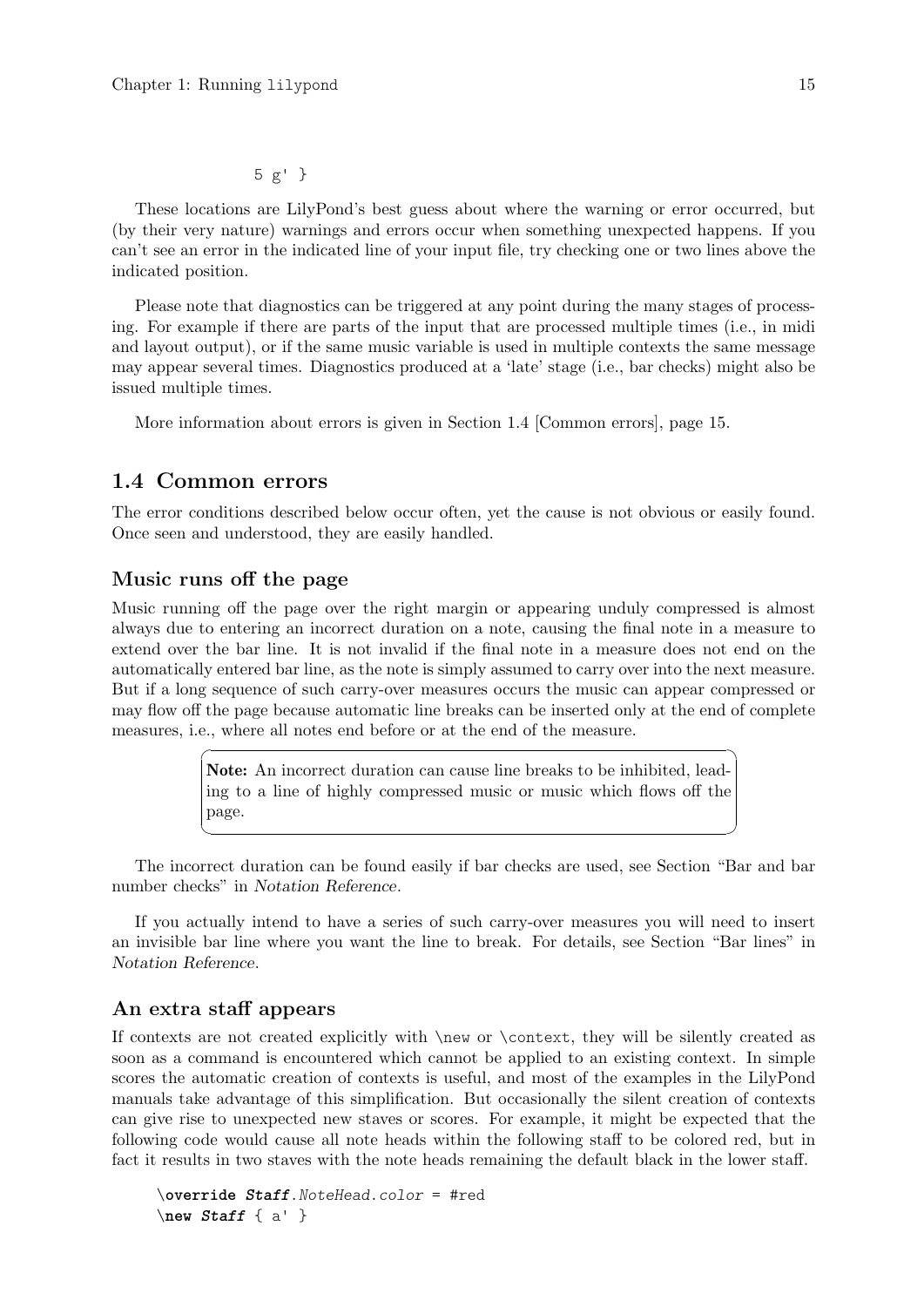<span id="page-18-0"></span>

This is because a Staff context does not exist when the override is processed, so one is implicitly created and the override is applied to it, but then the \new Staff command creates another, separate, staff into which the notes are placed. The correct code to color all note heads red is

```
\new Staff {
  \override Staff.NoteHead.color = #red
 a'
}
```


## Error message Unbound variable %

This error message will appear at the bottom of the console output or log file together with a "GUILE signalled an error . . . " message every time a Scheme routine is called which (invalidly) contains a LilyPond rather than a Scheme comment.

LilyPond comments begin with a percent sign,  $\binom{v}{k}$ , and must not be used within Scheme routines. Scheme comments begin with a semi-colon,  $($ ;  $).$ 

## Error message FT Get Glyph Name

This error messages appears in the console output or log file if an input file contains a non-ASCII character and was not saved in UTF-8 encoding. For details, see Section "Text encoding" in Notation Reference.

## Warning staff affinities should only decrease

This warning can appear if there are no staves in the printed output, for example if there are just a ChordName context and a Lyrics context as in a lead sheet. The warning messages can be avoided by making one of the contexts behave as a staff by inserting

```
\override VerticalAxisGroup.staff-affinity = ##f
```
at its start. For details, see "Spacing of non-staff lines" in Section "Flexible vertical spacing within systems" in Notation Reference.

## Error message unexpected **\new**

A \score block must contain a *single* music expression. If instead it contains several \new Staff, \new StaffGroup or similar contexts introduced with \new without them being enclosed in either curly brackets,  $\{ \ldots \}$ , or double angle brackets,  $\langle \cdot \ldots \rangle$ , like this:

```
\score {
  % Invalid! Generates error: syntax error, unexpected \new
  \new Staff { ... }
  \new Staff { ... }
}
```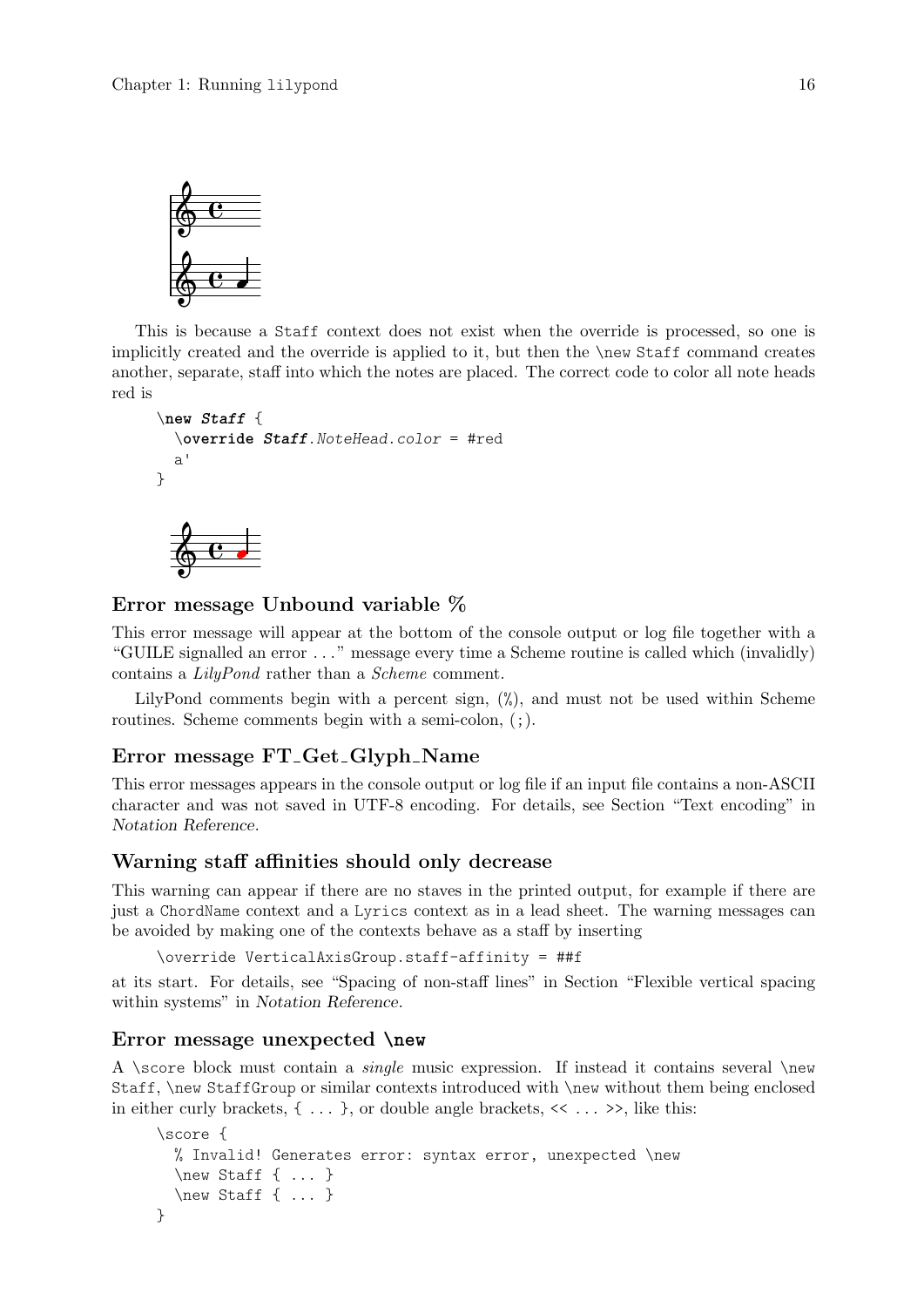<span id="page-19-0"></span>the error message will be produced.

To avoid the error, enclose all the \new statements in curly or double angle brackets. Using curly brackets will introduce the \new statements sequentially:



but more likely you should be using double angle brackets so the new staves are introduced in parallel, i.e., simultaneously:

```
\score {
    <<\new Staff { a' a' a' a' }
        \new Staff { g' g' g' g' }
   >>
}
                                   d
                                   \overline{\phantom{a}}\blacksquare\overline{\phantom{a}}\oint_C \mathbf{e}\oint_C\blacksquare\overline{\phantom{a}}
```
## Warning this voice needs a **\voiceXx** or **\shiftXx** setting

If notes from two different voices with stems in the same direction occur at the same musical moment, but the voices have no voice-specific shifts specified, the warning message 'warning: this voice needs a \voiceXx or \shiftXx setting' will appear when compiling the LilyPond file. This warning will appear even when the notes have no visible stems, e.g., whole notes, if the stems for shorter notes at the same pitch would be in the same direction.

Remember that the stem direction depends on the position of the note on the staff unless the stem direction is specified, for example by using \voiceOne, etc. In this case the warning will appear only when the stems happen to be in the same direction, i.e., when the notes are in the same half of the staff.

By placing the notes in voices with stem directions and shifts specified, for example by using \voiceOne, etc., these warnings may be avoided.

Notes in higher numbered voices, \voiceThree, etc., are automatically shifted to avoid clashing note columns. This causes a visible shift for notes with stems, but whole notes are not visibly shifted unless an actual clash of the note heads occurs, or when the voices cross over from their natural order (when \voiceThree is higher than \voiceOne, etc.).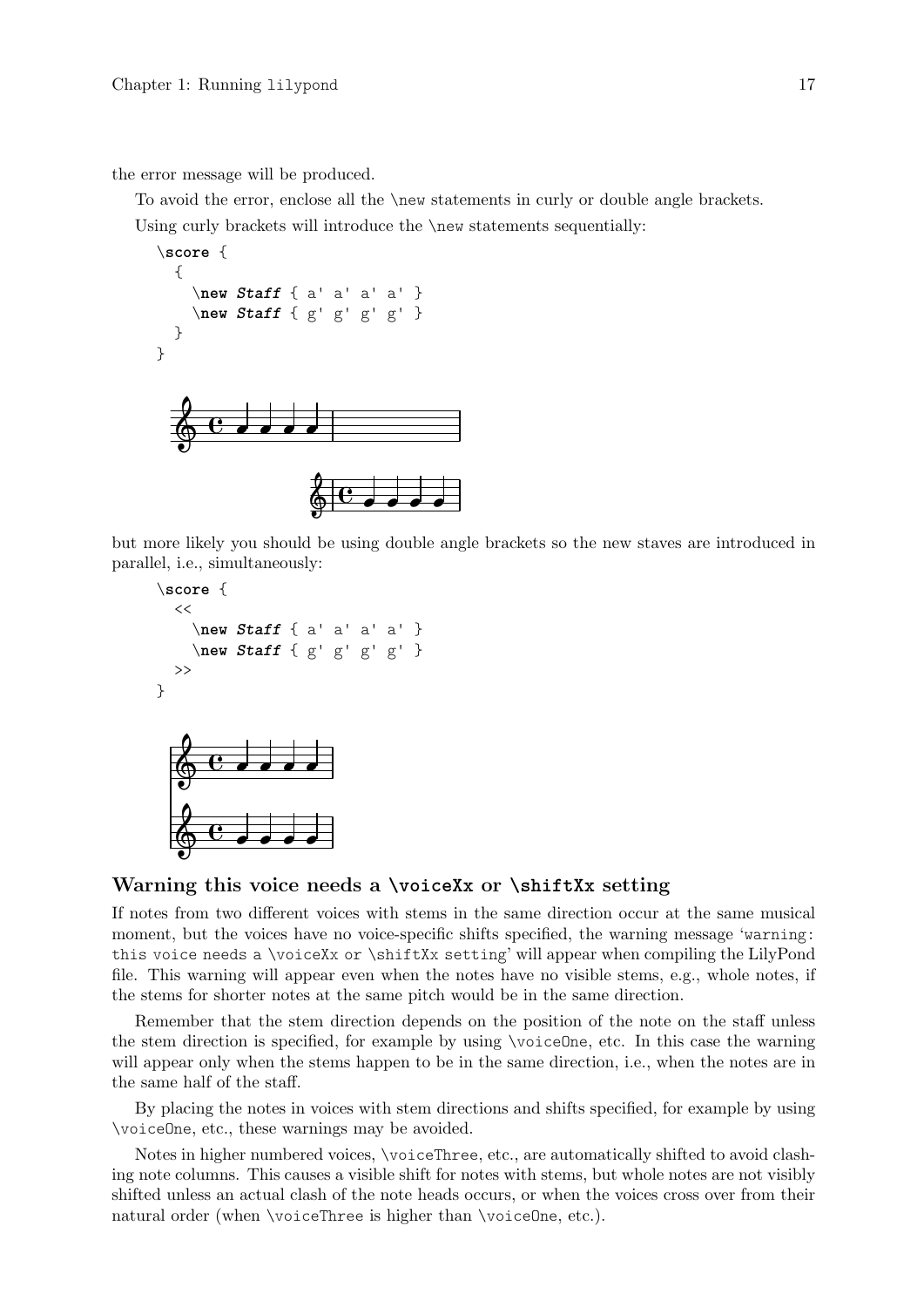# See also

Section "Explicitly instantiating voices" in Learning Manual, Section "Real music example" in Learning Manual, Section "Single-staff polyphony" in Notation Reference, Section "Collision resolution" in Notation Reference.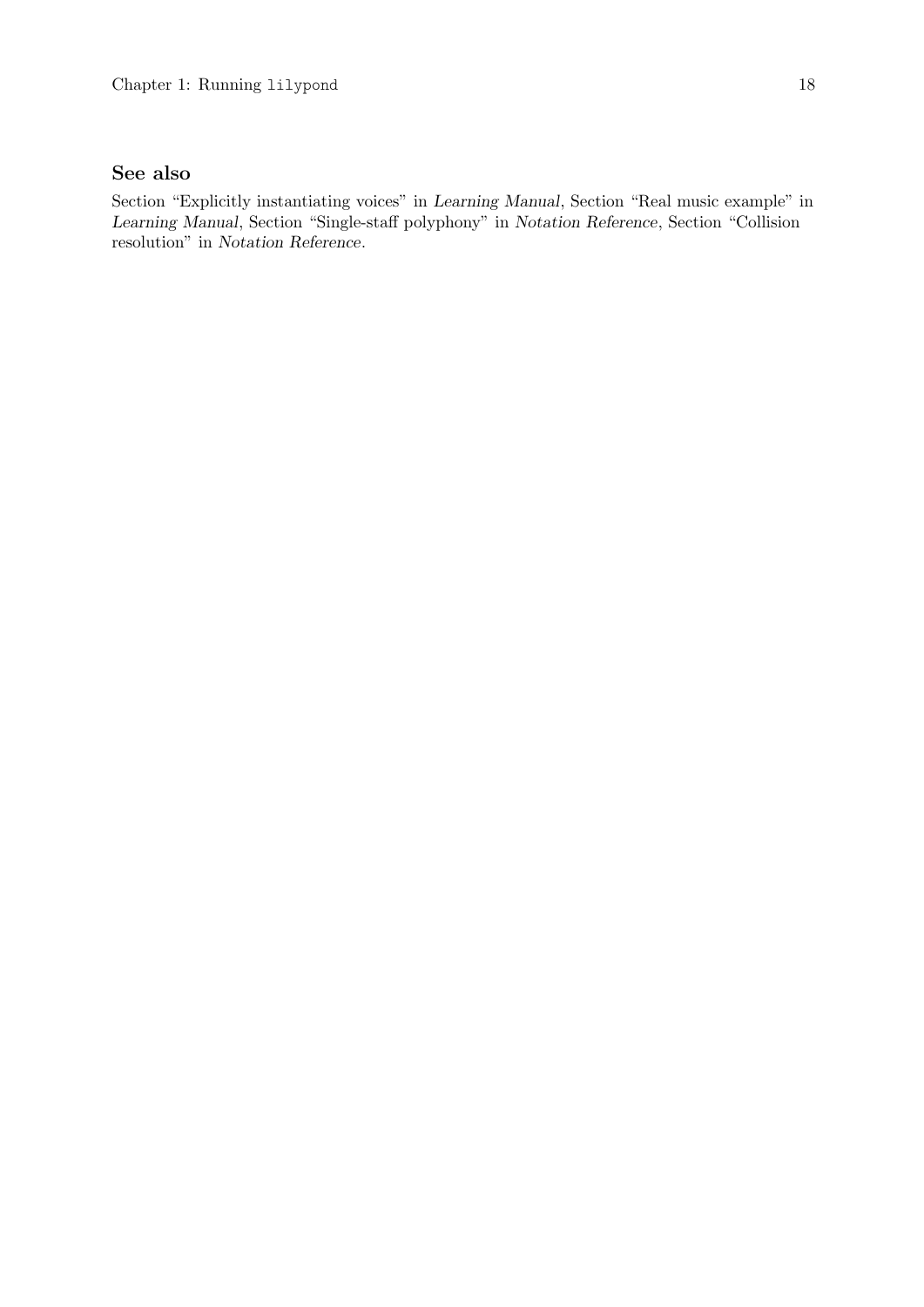# <span id="page-21-0"></span>2 Updating files with **convert-ly**

As LilyPond is improved, the syntax (input language) of some commands and functions can change. This can result in unexpected errors, warnings or even wrong output when input files, previously created for older versions of LilyPond are then used with later versions.

To help with this the convert-ly command can be used to upgrade these older input files to use the newer syntax.

# 2.1 Why does the syntax change?

Often, syntax changes are made to make the input simpler to both read and write, but occasionally the changes are made to accommodate new features or enhancements to existing functions.

To illustrate this here is a real example:

All \paper and \layout property names were supposed to be written in the form first-second-third. However, in LilyPond version 2.11.60, it was noticed that the printallheaders property did not follow this convention. Should this property be left alone (confusing new users with an inconsistent format)? Or should it be changed (annoying old users with existing LilyPond input files)?

The decision was made to change the name of the property to print-all-headers, and by using the convert-ly command the old users had a way to automatically update their existing input files.

However, the convert-ly command cannot always be used to manage all syntax changes. In versions of LilyPond before 2.4.2, accents and non-English characters were entered using standard LaTeX notation. For example the French word for 'Christmas' was entered as No\"el. But in LilyPond 2.6 onwards, the special  $\ddot{\text{e}}$  must be entered directly as a UTF-8 character. The convert-ly command cannot change LaTeX special characters into UTF-8 characters, so older LilyPond input files have to edited manually.

The conversion rules of the convert-ly command work using text pattern-matching and replacement (rather than 'understanding' the context of what it is changing within a given input file). This has several consequences:

- The reliability of the conversion depends on the quality of each applied rule set and on the complexity of the respective change. Sometimes conversions may require additional, manual fixes, so the original input files should be kept for comparison just in case.
- Only conversions to newer syntax changes are possible: there are no rule sets to go back to older versions of LilyPond. So the input file should only be upgraded when older versions of LilyPond are no longer being maintained. Again, the original input files should be kept just in case; perhaps using version control systems (i.e. Git) to help with maintaining multiple versions of your input files.
- LilyPond is quite robust when processing 'creatively' placed or omitted whitespace, but the rules used by convert-ly often make some stylistic assumptions. Therefore following the input style as used in the LilyPond manuals is advised for painless upgrades, particularly as the examples in the manuals themselves are all upgraded using the convert-ly command.

# 2.2 Invoking **convert-ly**

The convert-ly command uses the \version number in the input file to detect older versions. In most cases, to upgrade your input file it is sufficient just to run;

convert-ly -e myfile.ly

in the directory containing the input file. This will upgrade myfile.ly in-place and preserve the original file by renaming it myfile.ly<sup>*\**</sup>. The \version number in the upgraded input file, along with any required syntax updates, is also changed.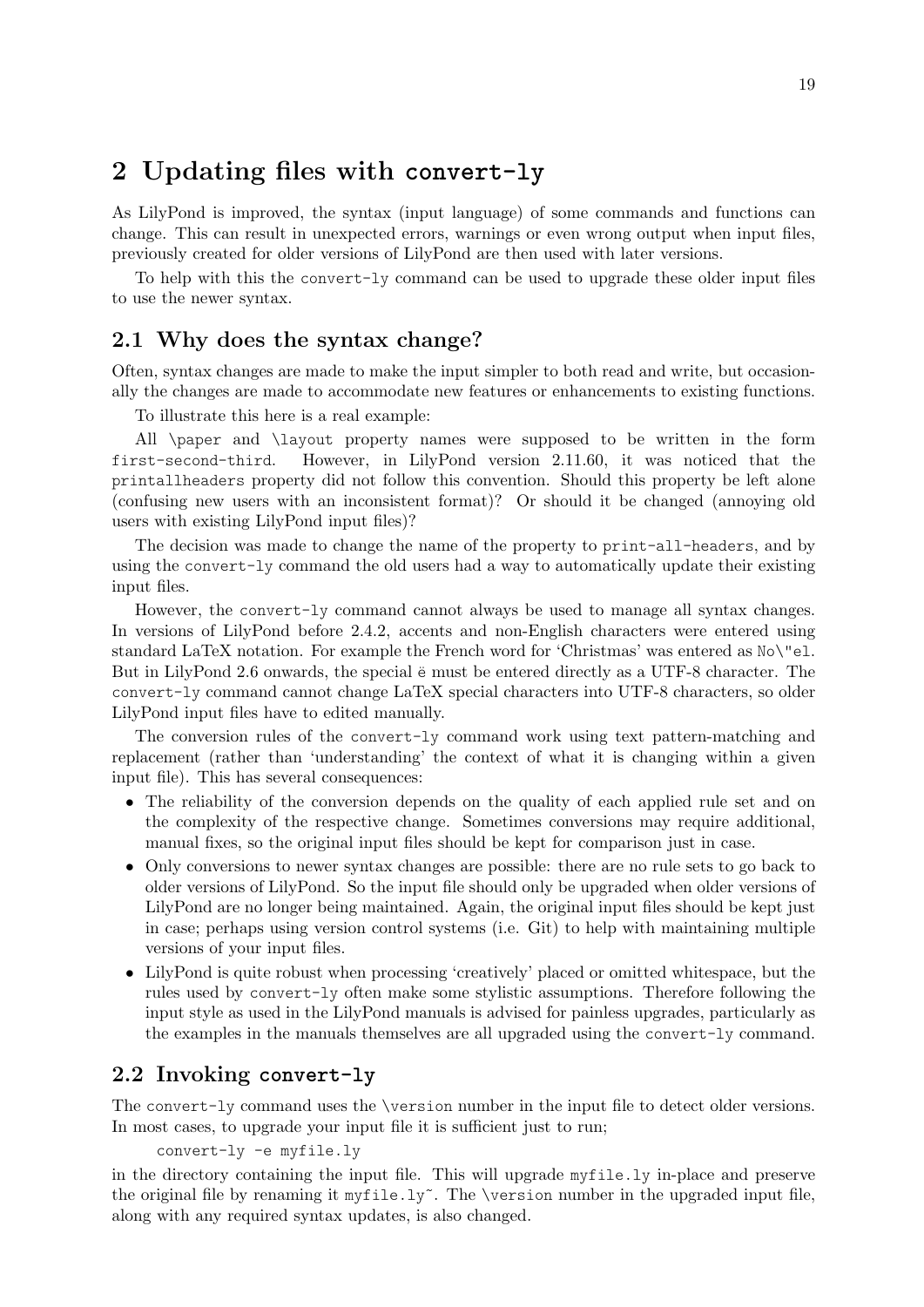<span id="page-22-0"></span>When run, the convert-ly command will output the version numbers of which conversions have been made to. If no version numbers are listed in the output for the file, it is already up to date and using the latest LilyPond syntax.

 $\sqrt{a^2 + b^2 + c^2}$ 

Note: For each new version of LilyPond, a new convert-ly command is created, however not every version of LilyPond will need syntax changes for its input files from the version before. This means that the convert-ly command will only convert input files up to the latest syntax change it has and this, in turn, may mean that the \version number left in the upgraded input file is sometimes earlier than the version of convert-ly command itself.

 $\overline{\phantom{a}}$   $\overline{\phantom{a}}$   $\overline{\phantom{a}}$   $\overline{\phantom{a}}$   $\overline{\phantom{a}}$   $\overline{\phantom{a}}$   $\overline{\phantom{a}}$   $\overline{\phantom{a}}$   $\overline{\phantom{a}}$   $\overline{\phantom{a}}$   $\overline{\phantom{a}}$   $\overline{\phantom{a}}$   $\overline{\phantom{a}}$   $\overline{\phantom{a}}$   $\overline{\phantom{a}}$   $\overline{\phantom{a}}$   $\overline{\phantom{a}}$   $\overline{\phantom{a}}$   $\overline{\$ 

To convert all input files in a single directory use;

convert-ly -e \*.ly

Linux and MacOS X users can both use the appropriate terminal application, but MacOS X users can also execute this command directly under the menu entry Compile > Update syntax.

A Windows user would run the command;

convert-ly.py -e \*.ly

entering these commands in a command prompt usually found under Start > Accessories > Command Prompt or for version 8 users, by typing in the search window 'command prompt'.

To convert all input files that reside in different sets of subdirectories;

find . -name '\*.ly' -exec convert-ly -e '{}' \;

This example searches and converts all input files in the current directory and all directories below it recursively. The converted files will be located in the same directory along with their renamed originals. This should also work for MacOS X users, although only via the terminal app.

Windows user would use;

forfiles /s /M \*.ly /c "cmd /c convert-ly.py -e @file"

Alternatively, an explicit path to the top-level of your folder containing all the sub-folders that have input files in them can be stated using the /p option;

forfiles /s /p C:\Documents\MyScores /M \*.ly /c "cmd /c convert-ly.py -e @file"

If there are spaces in the path to the top-level folder, then the whole path needs to be inside double quotes;

forfiles /s /p "C:\Documents\My Scores" /M \*.ly /c "cmd /c convert-ly.py -e @file"

# 2.3 Command line options for **convert-ly**

The program is invoked as follows:

```
convert-ly [option]... filename...
```
The following options can be given:

```
-d, --diff-version-update
```
increase the \version string only if the file has actually been changed. In that case, the version header will correspond to the version after the last actual change. An unstable version number will be rounded up to the next stable version number unless that would exceed the target version number. Without this option, the version will instead reflect the last attempted conversion.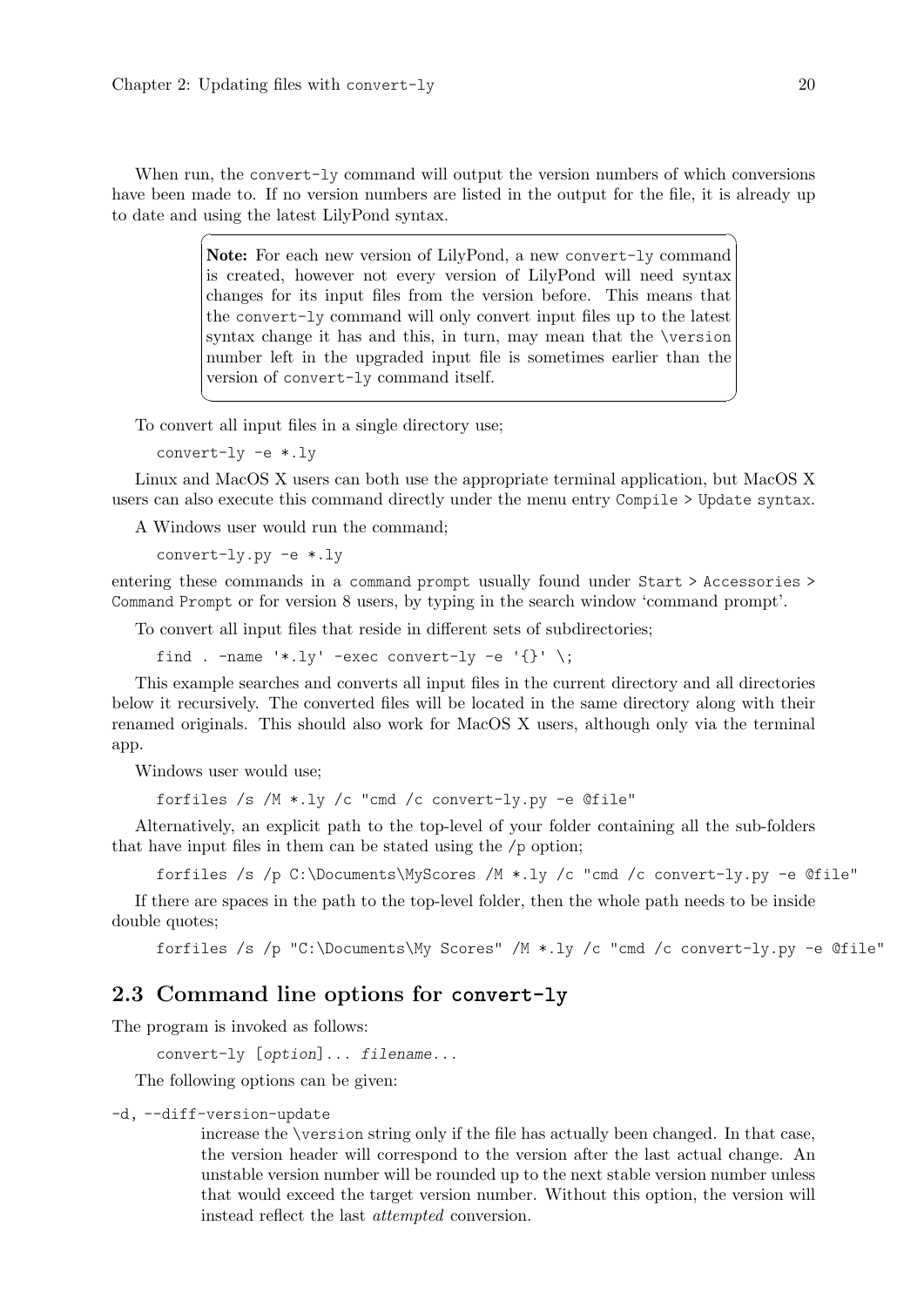#### <span id="page-23-0"></span>-e, --edit

Apply the conversions direct to the input file, modifying it in-place. The original file is renamed as  $myfile.ly^{\sim}$ . This backup file may be a hidden file on some operating systems. Alternatively, if you want to specify a different name for the upgraded file without using the  $-e$  options default  $\tilde{ }$  appended to the old input file, the output can be redirected instead;

```
convert-ly myfile.ly > mynewfile.ly
```
Windows user would use;

convert-ly.py myfile.ly > mynewfile.ly

## -b, --backup-numbered

When used with the '-e' option, number the backup files so that no previous version is overwritten. The backup files may be hidden on some operating systems.

#### -f, --from=from-patchlevel

Set the version to convert from. If this is not set, convert-ly will guess this, on the basis of \version strings in the file. E.g. --from=2.10.25

#### -h, --help

Print usage help.

## -l loglevel, --loglevel=loglevel

Set the output verbosity to loglevel. Possible values, in upper case, are PROGRESS (the default), NONE, WARNING, ERROR and DEBUG.

#### -n, --no-version

Normally, convert-ly adds a \version indicator to the output. Specifying this option suppresses this.

#### -s, --show-rules

Show all known conversions and exit.

#### -t, --to=to-patchlevel

Explicitly set which \version to convert to, otherwise the default is the most current value. It must be higher than the starting version.

convert-ly --to=2.14.1 myfile.ly

To upgrade LilyPond fragments in texinfo files, use

convert-ly --from=... --to=... --no-version \*.itely

To see the changes in the LilyPond syntax between two versions, use

convert-ly --from=... --to=... -s

## 2.4 Problems running **convert-ly**

When running convert-ly in a Command Prompt window under Windows on a file which has spaces in the filename or in the path to it, it is necessary to surround the entire input file name with three  $(!)$  sets of double quotes:

convert-ly """D:/My Scores/Ode.ly""" > "D:/My Scores/new Ode.ly"

If the simple convert-ly -e \*.ly command fails because the expanded command line becomes too long, the convert-ly command may be placed in a loop instead. This example for UNIX will upgrade all .ly files in the current directory

for f in \*.ly; do convert-ly -e \$f; done;

In the Windows Command Prompt window the corresponding command is

for  $\frac{6}{x}$  in  $(*.1y)$  do convert-ly -e """"x"""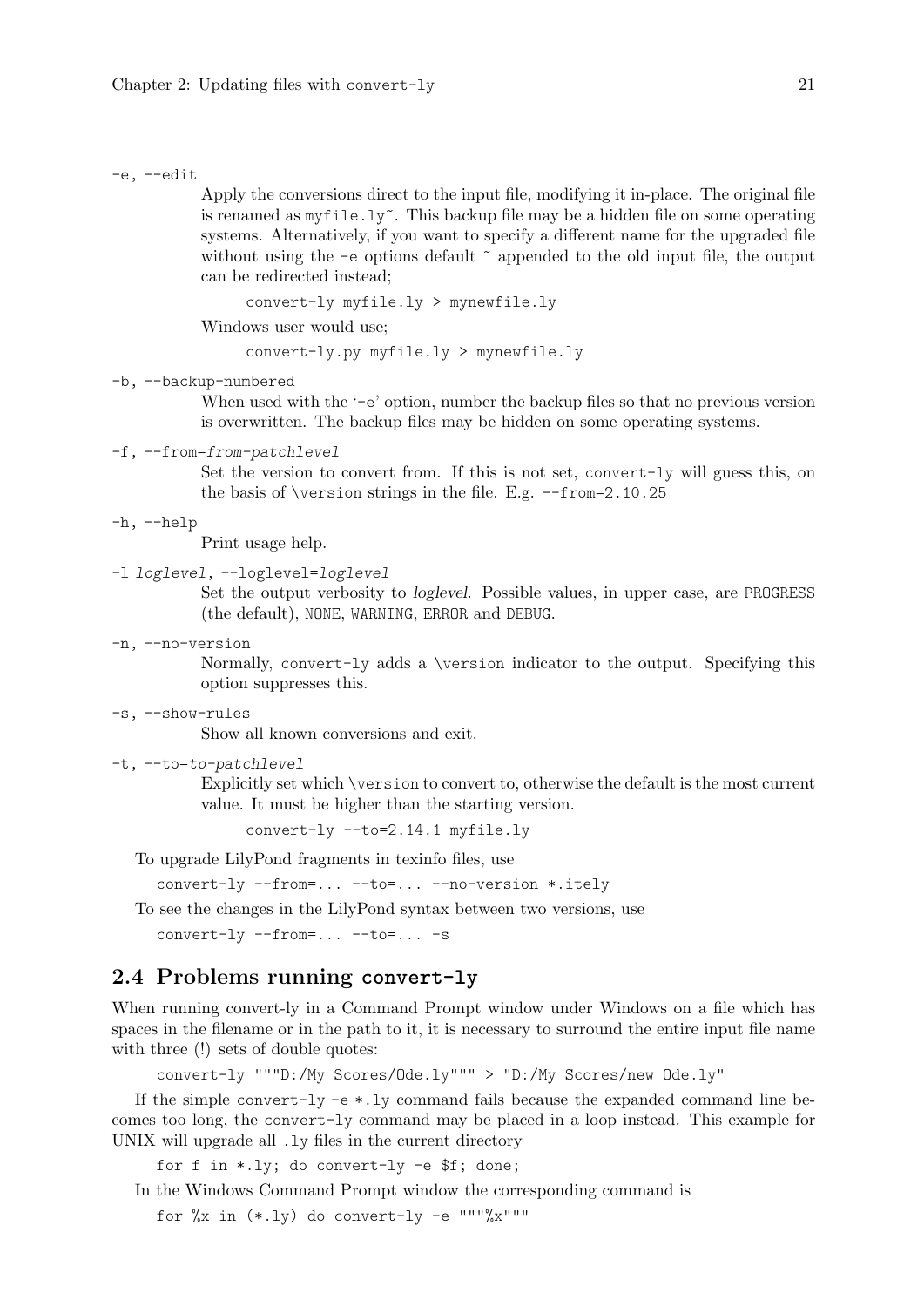<span id="page-24-0"></span>Not all language changes are handled. Only one output option can be specified. Automatically updating scheme and LilyPond scheme interfaces is quite unlikely; be prepared to tweak scheme code manually.

## 2.5 Manual conversions

In theory, a program like convert-ly could handle any syntax change. After all, a computer program interprets the old version and the new version, so another computer program can translate one file into another<sup>1</sup>.

However, the LilyPond project has limited resources: not all conversions are performed automatically. Below is a list of known problems.

```
1.6 - 2.0:
Doesn't always convert figured bass correctly, specifically things like {<
>}. Mats' comment on working around this:
   To be able to run convert-ly
   on it, I first replaced all occurrences of \{<\} to some dummy like \{#'
   and similarly I replaced '>}' with '\&}'. After the conversion, I could
   then change back from \{ #' to \{ < ' \text{ and from } '> '\} to \geq \}'.
Doesn't convert all text markup correctly. In the old markup syntax,
 it was possible to group a number of markup commands together within
parentheses, e.g.
   -#'((bold italic) "string")
   This will incorrectly be converted into
   -\markup{{\bold italic} "string"}
   instead of the correct
   -\markup{\bold \italic "string"}
2.0->2.2:
Doesn't handle \partCombine
Doesn't do \addlyrics => \lyricsto, this breaks some scores with multiple
stanzas.
2.0 - 2.4:
 \magnify isn't changed to \fontsize.
    - \max_{m \neq m \neq 0} \cdot \frac{m}{m} => \frac{m}{m} = \frac{m}{m}remove-tag isn't changed.
    - \applyMusic #(remove-tag '...) => \keepWithTag #'...
 first-page-number isn't changed.
    - first-page-number no => print-first-page-number = ##f
 Line breaks in header strings aren't converted.
    - \|\cdot\| as line break in \header strings => \markup \center-align <
      "First Line" "Second Line" >
 Crescendo and decrescendo terminators aren't converted.
    - \rceil- \rcorner => \backslash!
2.2 - 2.4:
 \turnOff (used in \set Staff.VoltaBracket = \turnOff) is not properly
converted.
2.4.2->2.5.9
 \markup{ \center-align <{ ... }> } should be converted to:
```
<sup>1</sup> At least, this is possible in any LilyPond file which does not contain scheme. If there is scheme in the file, then the LilyPond file contains a Turing-complete language, and we run into problems with the famous "Halting Problem" in computer science.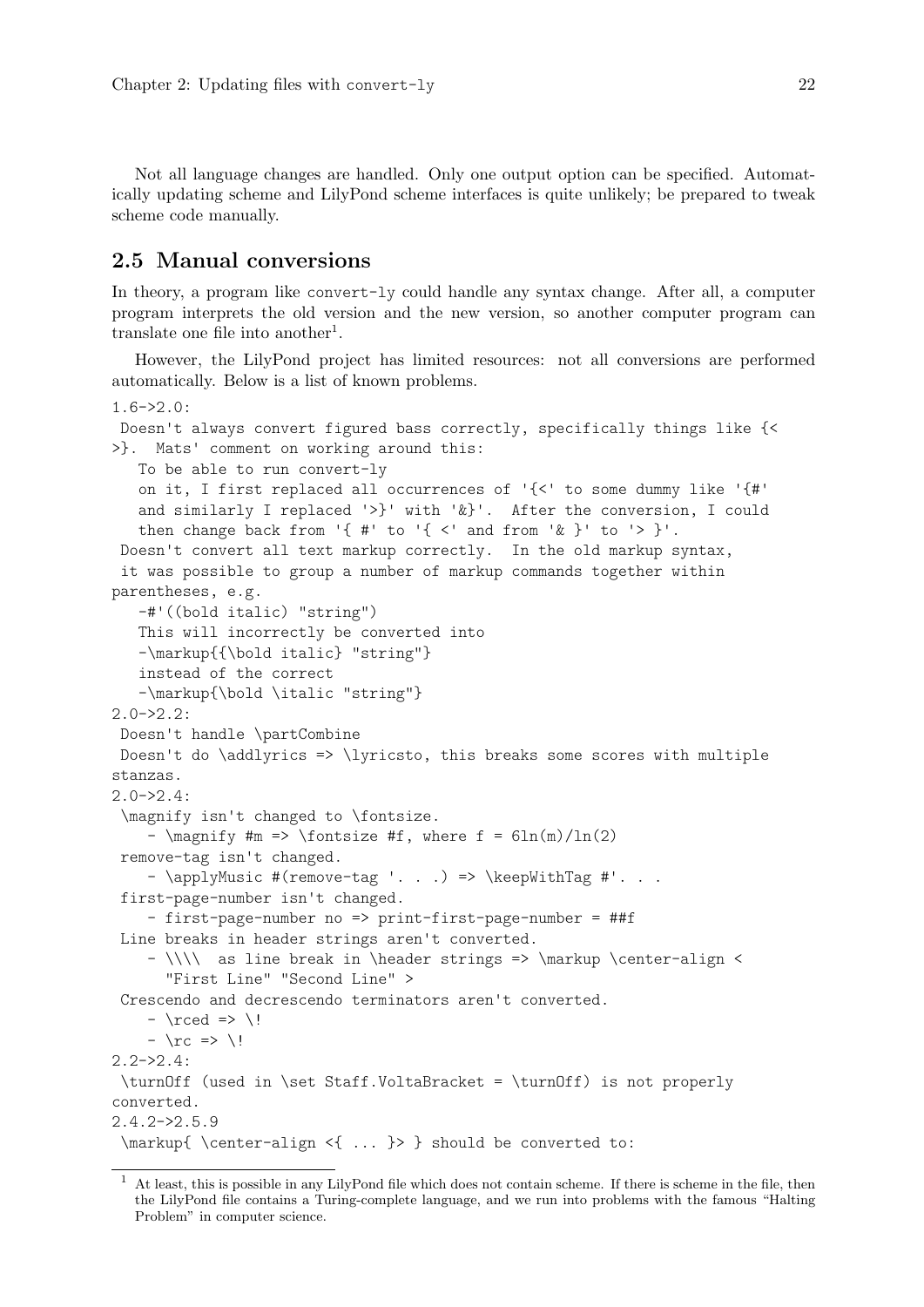```
\markup{ \center-align {\line { ... }} }
 but now, \line is missing.
2.4 - 2.6Special LaTeX characters such as $˜$ in text are not converted to UTF8.
2.8
 \score{} must now begin with a music expression. Anything else
 (particularly \header{}) must come after the music.
```
# 2.6 Writing code to support multiple versions

In some cases, especially when writing *library* code it is desirable to support multiple LilyPond versions across breaking syntax changes. To do this alternative portions of code can be wrapped into conditional expressions depending on the currently executed LilyPond version. The Scheme function ly:version? expects a comparison operator op and a reference version ver passed as a list of integers with up to three elements. Missing elements are ignored so '(2 20) is equivalent to any version of the 2.20 line of versions. Constructs like the following are possible:

```
#(cond
```

```
((ly:version? > '(2 20))(ly:message "This is code to run for LilyPond after 2.20"))
((ly:version? = '(2 19 57))
 (ly:message "This will only be executed with LilyPond 2.19.57"))
(else (ly:message "This will be executed in any other version")))
```
Usually this will be integrated in library functions to allow alternative syntax to be used, but it is also possible to use the comparison directly within the music like in the following example: {

```
c' d' e' f'
  #(if (ly:version? = '(2 21))#{ \override NoteHead.color = #red #}
       #{ \override NoteHead.color = #blue #})
  g' a' b' c''
}
```
Note: This function has been introduced in LilyPond 2.21.80, so it is not possible to compare with versions earlier than that.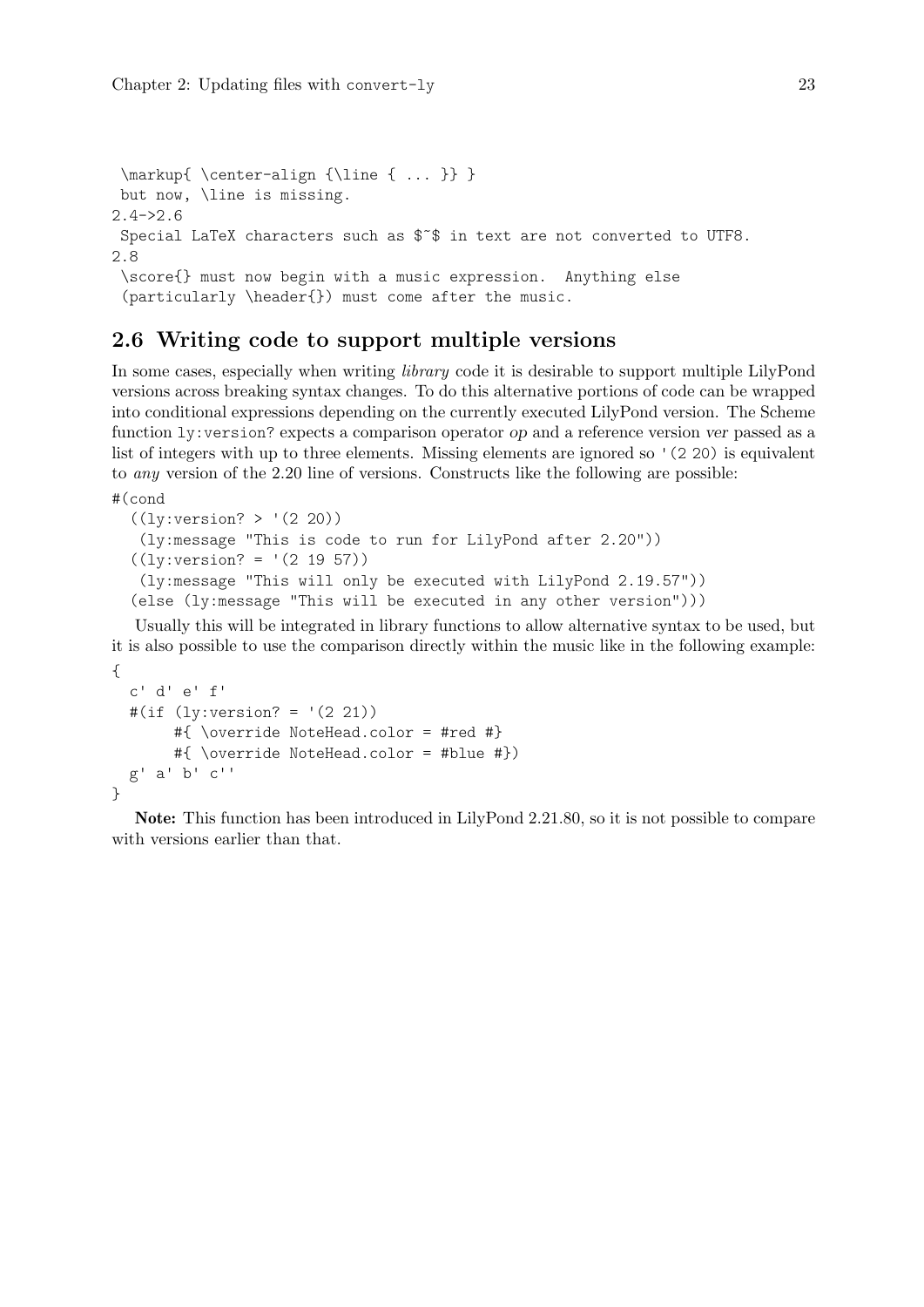# <span id="page-26-0"></span>3 Running **lilypond-book**

If you want to add pictures of music to a document, you can simply do it the way you would do with other types of pictures. The pictures are created separately, yielding PostScript output or PNG images, and those are included into a LAT<sub>EX</sub> or HTML document.

lilypond-book provides a way to automate this process: This program extracts snippets of music from your document, runs lilypond on them, and outputs the document with pictures substituted for the music. The line width and font size definitions for the music are adjusted to match the layout of your document.

This is a separate program from lilypond itself, and is run on the command line; for more information, see [Section 1.2 \[Command-line usage\], page 1.](#page-3-1) If you have trouble running lilypond-book on Windows or Mac OS X using the command line, then see either Section "Windows" in General Information or Section "MacOS X" in General Information.

This procedure may be applied to LAT<sub>EX</sub>, HTML, Texinfo or DocBook documents.

# 3.1 An example of a musicological document

Some texts contain music examples. These texts are musicological treatises, songbooks, or manuals like this. Such texts can be made by hand, simply by importing a PostScript figure into the word processor. However, there is an automated procedure to reduce the amount of work involved in HTML, LATEX, Texinfo and DocBook documents.

A script called lilypond-book will extract the music fragments, format them, and put back the resulting notation. Here we show a small example for use with LATEX. The example also contains explanatory text, so we will not comment on it further.

## Input

```
\documentclass[a4paper]{article}
```

```
\begin{document}
```

```
Documents for \verb+lilypond-book+ may freely mix music and text.
For example,
```

```
\begin{lilypond}
\relative {
  c'2 e2 \tuplet 3/2 { f8 a b } a2 e4
}
\end{lilypond}
```
Options are put in brackets.

```
\begin{lilypond}[fragment,quote,staffsize=26,verbatim]
  c'4 f16
\end{lilypond}
```

```
Larger examples can be put into a separate file, and introduced with
\verb+\lilypondfile+.
```
\lilypondfile[quote,noindent]{screech-and-boink.ly}

(If needed, replace @file{screech-and-boink.ly} by any @file{.ly} file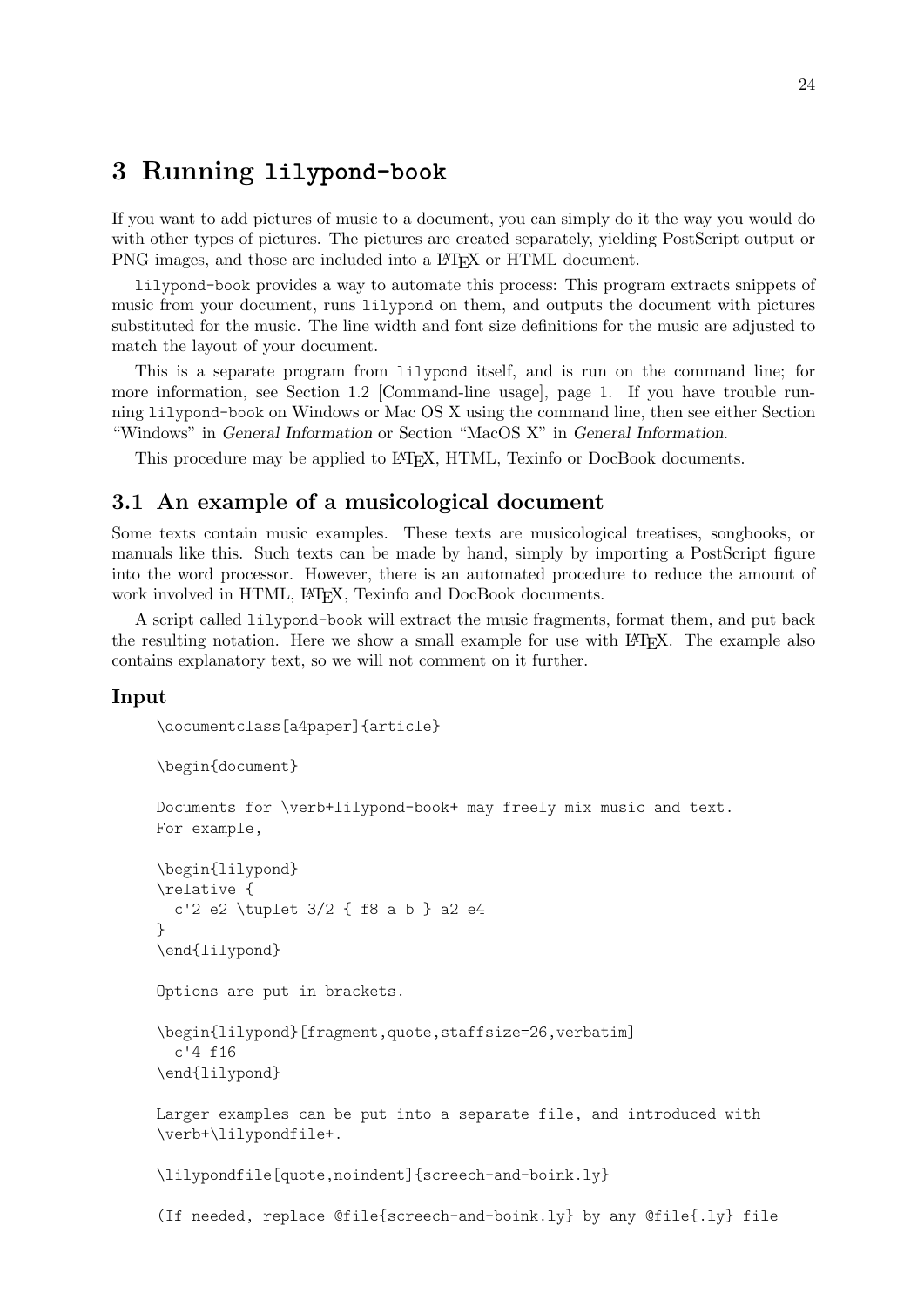you put in the same directory as this file.) \end{document}

## Processing

Save the code above to a file called lilybook.lytex, then in a terminal run

```
lilypond-book --output=out --pdf lilybook.lytex
lilypond-book (GNU LilyPond) 2.23.10
Reading lilybook.lytex...
...lots of stuff deleted...
Compiling lilybook.tex...
cd out
pdflatex lilybook
...lots of stuff deleted...
xpdf lilybook
(replace xpdf by your favorite PDF viewer)
```
Running lilypond-book and latex creates a lot of temporary files, which would clutter up the working directory. To remedy this, use the  $--$ output=dir option. It will create the files in a separate subdirectory dir.

Finally the result of the  $\text{MTEX}$  example shown above.<sup>1</sup> This finishes the tutorial section.

 $^{\rm 1}$  This tutorial is processed with Texinfo, so the example gives slightly different results in layout.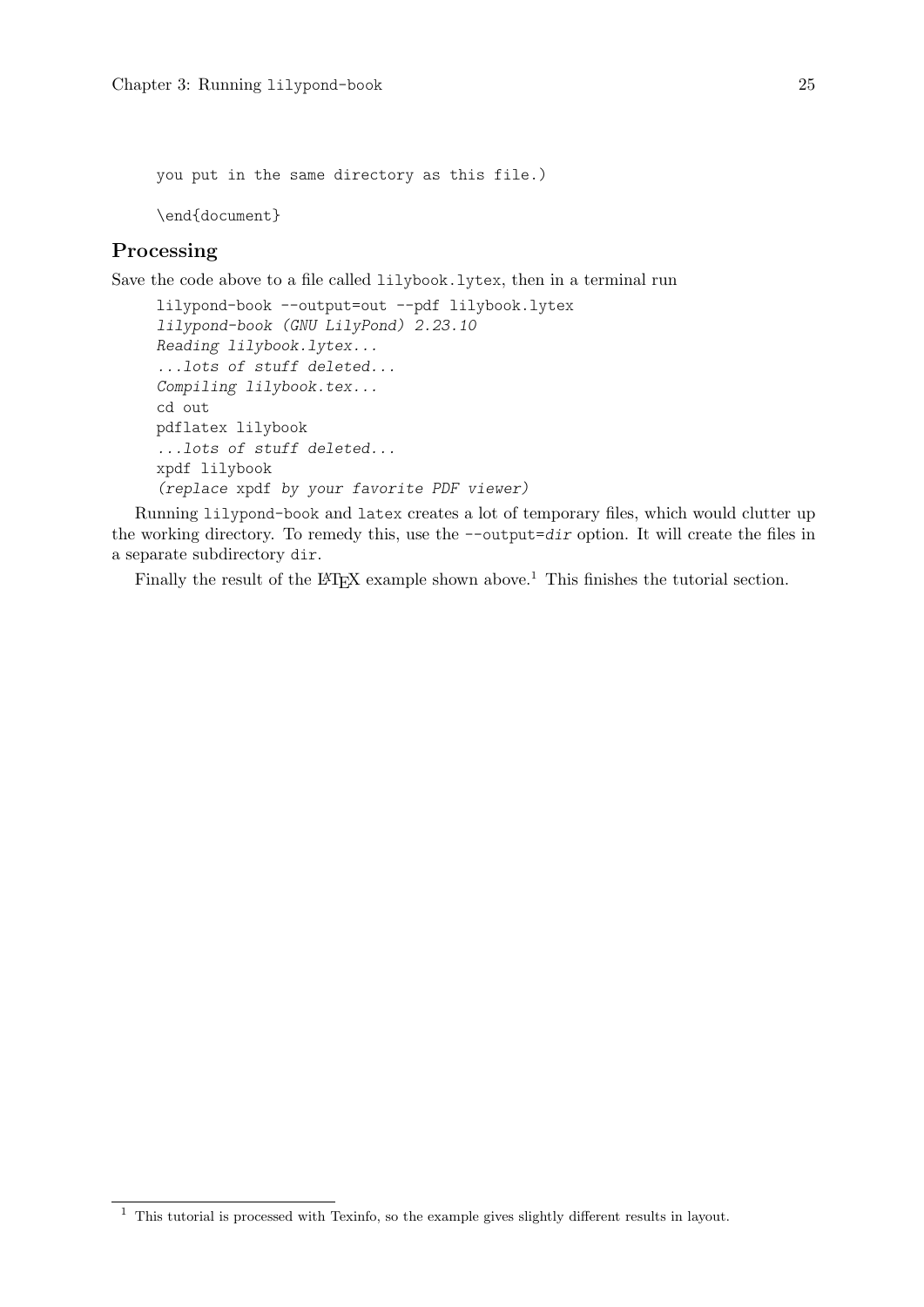## Output

Documents for lilypond-book may freely mix music and text. Using Texinfo syntax, this example

```
@lilypond
\relative {
  c'2 e2 \tuplet 3/2 { f8 a b } a2 e4
}
@end lilypond
```
produces



Options to control the appearance of snippets can be added, too. Using L<sup>A</sup>TEX syntax, this example

```
\begin{lilypond}[fragment, quote, staffsize=26]
c'4 f16
\end{lilypond}
```
produces



Larger music snippets can be put into separate files. Using HTML syntax, this example

```
<lilypondfile quote noindent>
  snippets/screech-and-boink.ly
</lilypondfile>
```
produces



If a tagline is required, either default or custom, the entire snippet must be enclosed in a \book { } construct.

```
\book {
  \header { title = "A scale in LilyPond" }
```
\**relative** { c' d e f g a b c }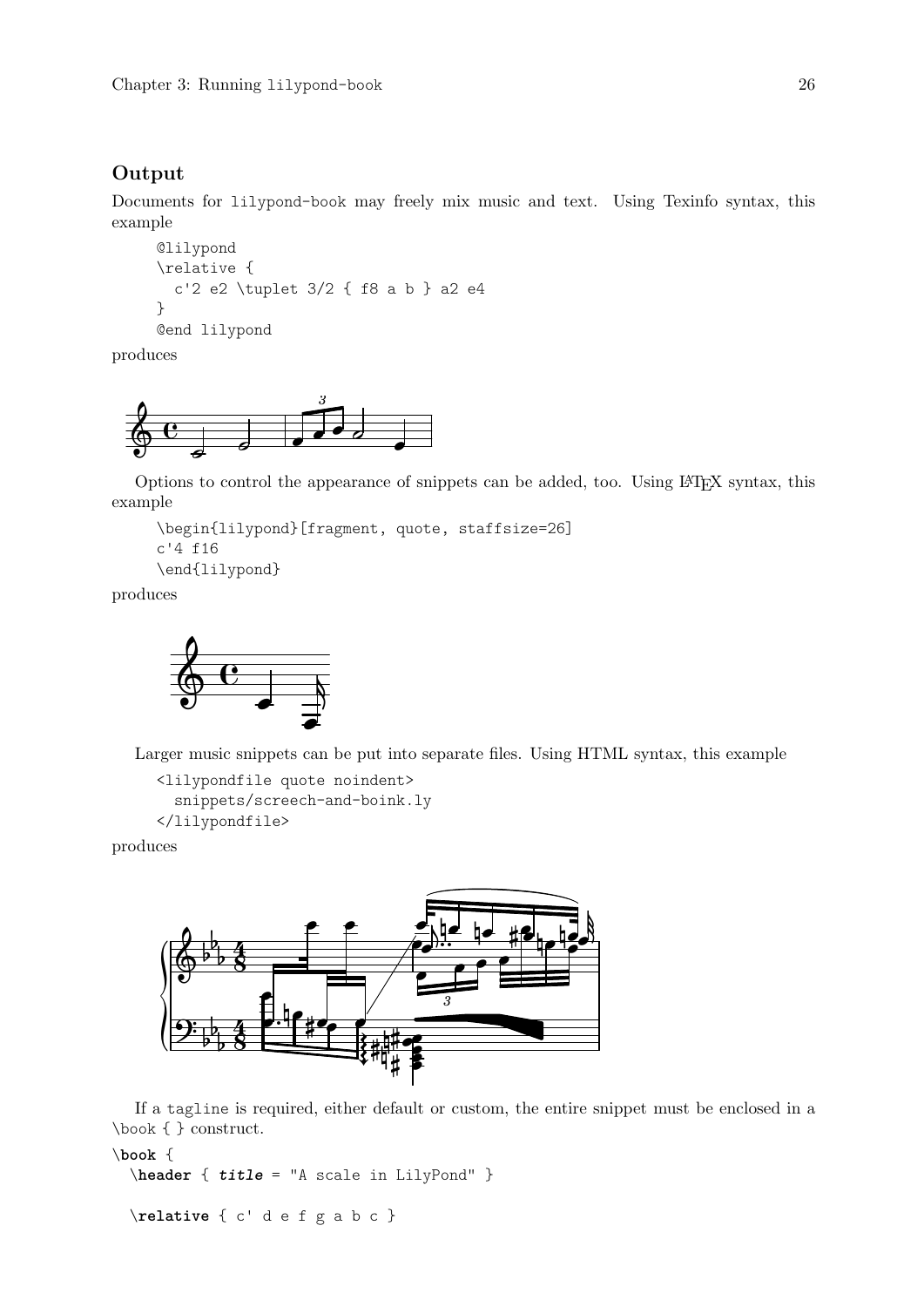}



Music engraving by LilyPond 2.23.10—www.lilypond.org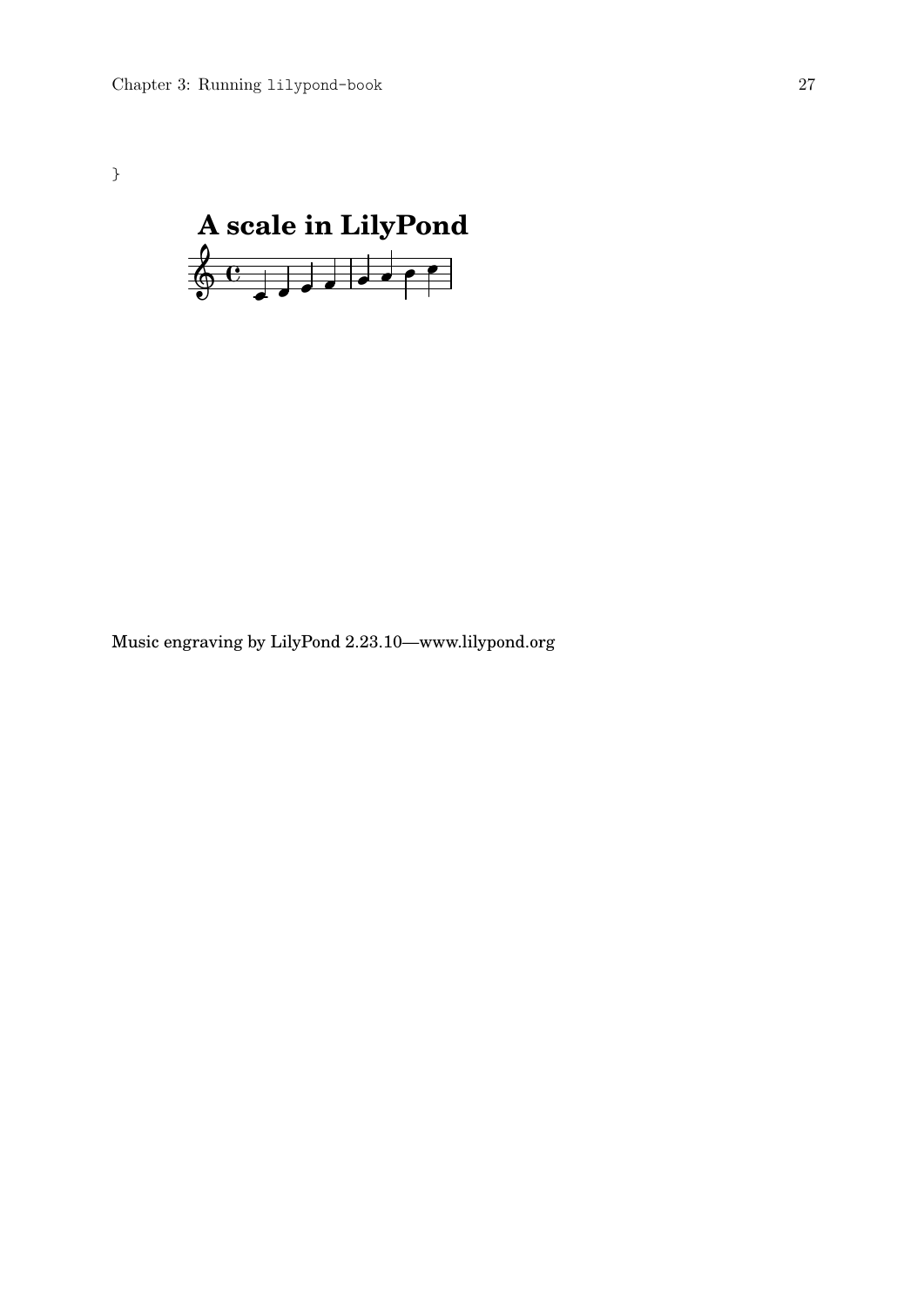## <span id="page-30-0"></span>3.2 Integrating music and text

Here we explain in detail how to integrate LilyPond with various output formats.

## $3.2.1$   $\text{MTF}X$

L<sup>A</sup>TEX is the de-facto standard for publishing layouts in the exact sciences. It is built on top of the TEX typesetting engine, providing the best typography available anywhere.

See The Not So Short Introduction to  $\cancel{B}T_F X$  ([https://www.ctan.org/tex-archive/info/](https://www.ctan.org/tex-archive/info/lshort/english/)  $\text{lshort/english/}}$  $\text{lshort/english/}}$  $\text{lshort/english/}}$  for an overview on how to use  $\text{LFTFX}.$ 

lilypond-book provides the following commands and environments to include music in LATEX files:

- the \lilypond{...} command to directly enter short LilyPond code,
- the \begin{lilypond}...\end{lilypond} environment to directly enter longer LilyPond code,
- $\bullet$  the \lilypondfile{...} command to insert a LilyPond file,
- the  $\text{invariantile}\{... \}$  command to insert a MusicXML file, which gets processed by musicxml2ly and lilypond.

In the input file, music is specified with any of the following commands:

```
\begin{lilypond}[options,go,here]
  YOUR LILYPOND CODE
\end{lilypond}
```

```
\begin[options,go,here]{lilypond}
  YOUR LILYPOND CODE
\end{lilypond}
```
\lilypond[options,go,here]{ YOUR LILYPOND CODE }

```
\lilypondfile[options,go,here]{filename}
```
\musicxmlfile[options,go,here]{filename}

Additionally, \lilypondversion displays the current version of LilyPond. Running lilypond-book yields a file that can be further processed with  $\text{MTFX}$ .

We show some examples here. The lilypond environment

\begin{lilypond}[quote,fragment,staffsize=26] c'4 d' e' f' g'2 g' \end{lilypond}

produces



The short version

```
\lilypond[quote,fragment,staffsize=11]{<c' e' g'>}
produces
```
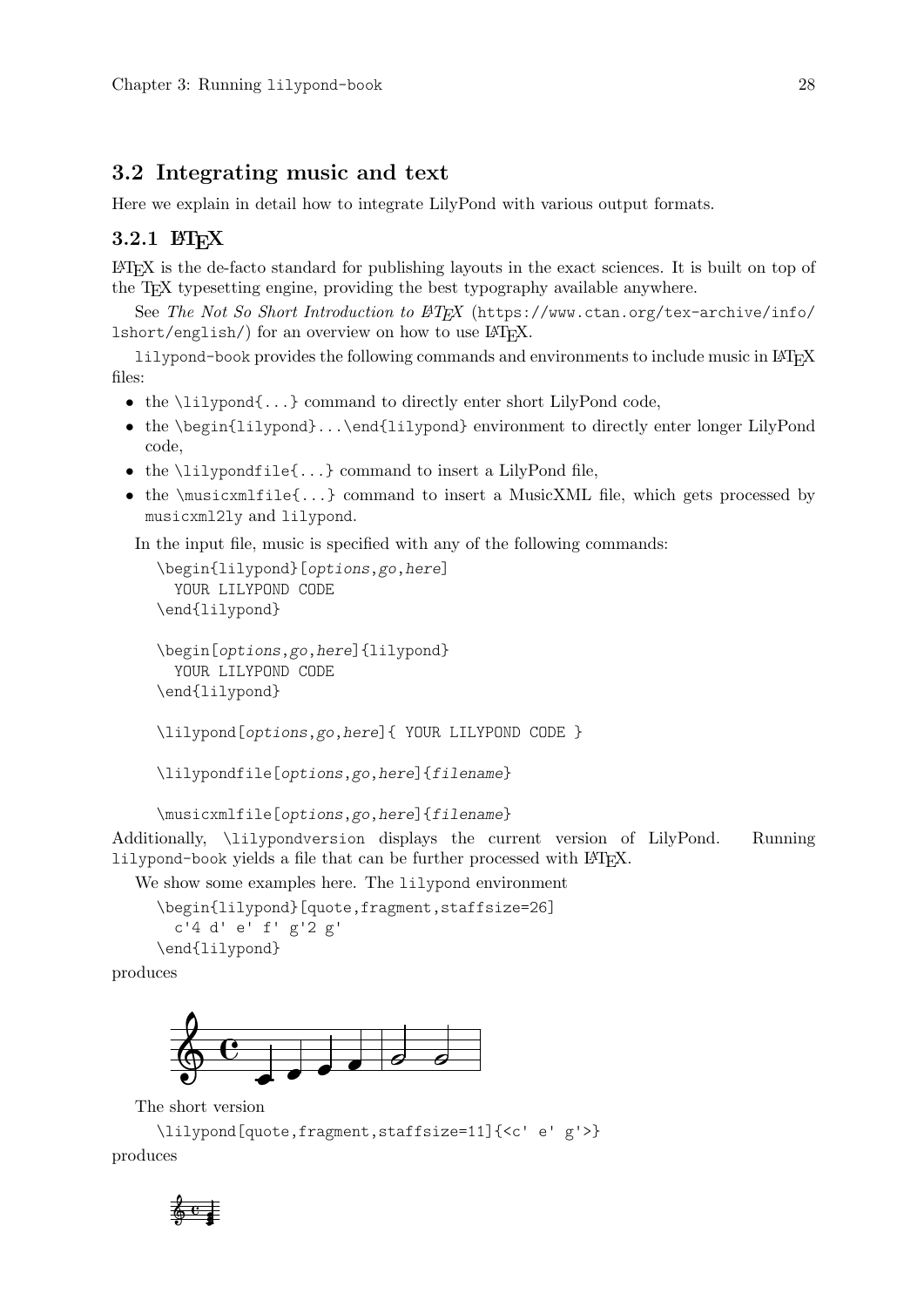The default line width of the music is computed by examining the commands in the document preamble (this is, the part of the document before \begin{document}). The lilypond-book command sends these to LAT<sub>EX</sub> to find out how wide the text is. The line width for music fragments is then adjusted to the text width. Note that this heuristic algorithm can fail easily; in such cases it is necessary to use the line-width music fragment option.

Each snippet calls the following macros if they have been defined by the user:

- \preLilyPondExample is called before the music,
- \postLilyPondExample is called after the music,
- \betweenLilyPondSystem[1] is called between systems if lilypond-book splits the snippet into several chunks. It must be defined as taking one parameter, which is the number of files already included in this snippet. The default is to simply insert \linebreak.

## Selected Snippets

Sometimes it is useful to display music elements (such as ties and slurs) as if they continued after the end of the fragment. This can be done by breaking the staff and suppressing inclusion of the rest of the LilyPond output.

In L<sup>A</sup>TEX, define \betweenLilyPondSystem in such a way that inclusion of other systems is terminated once the required number of systems are included. Since \betweenLilyPondSystem is first called after the first system, including only the first system is trivial.

```
\def\betweenLilyPondSystem#1{\endinput}
```

```
\begin{lilypond}[fragment]
  c'1\( e'( c'<sup>~</sup> \break c' d) e f\)
\end{lilypond}
```
If a greater number of systems is requested, a T<sub>E</sub>X conditional must be used before \endinput. In this example, replace value 2 by the number of systems you want in the output.

```
\def\betweenLilyPondSystem#1{
  \ifnum#1<2\else\expandafter\endinput\fi
}
```
(Since \endinput immediately stops the processing of the current input file we need  $\exp\left\{ \exp\left( \frac{1}{\pi} \cdot \frac{1}{\pi} \cdot \frac{1}{\pi} \right) \right\}$ clause is balanced.)

Remember that the definition of \betweenLilyPondSystem is effective until the current group is finished (such as the LAT<sub>EX</sub> environment) or is overridden by another definition (which it is, in most cases, for the rest of the document). To reset your definition, write

\let\betweenLilyPondSystem\undefined

in your L<sup>A</sup>TEX source.

This may be simplified by defining a T<sub>E</sub>X macro

```
\def\onlyFirstNSystems#1{
  \def\betweenLilyPondSystem##1{%
    \ifnum##1<#1\else\expandafter\endinput\fi}
}
```
and then saying only how many systems you want before each fragment,

```
\onlyFirstNSystems{3}
\begin{lilypond}...\end{lilypond}
\onlyFirstNSystems{1}
\begin{lilypond}...\end{lilypond}
```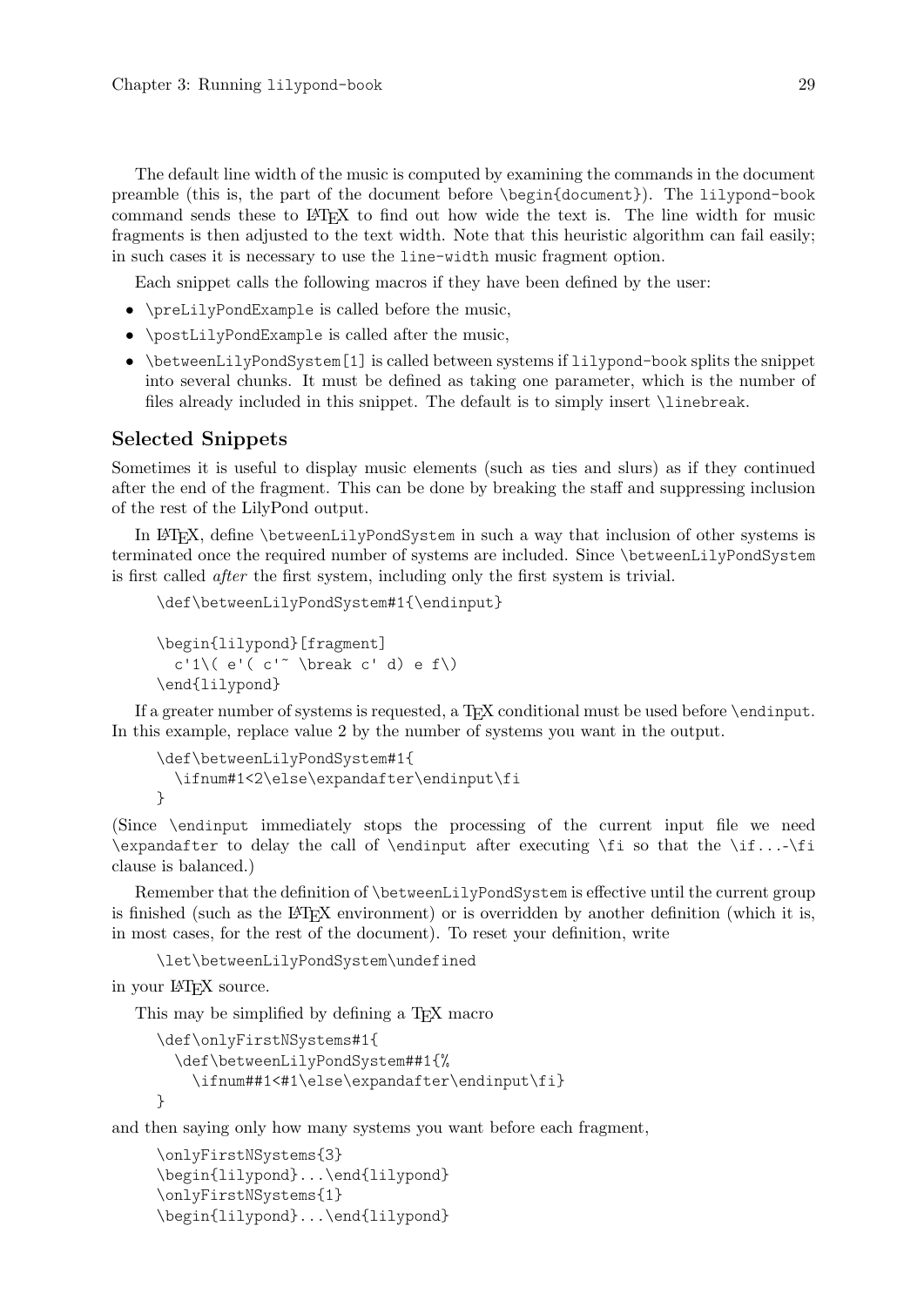## <span id="page-32-0"></span>See also

There are specific lilypond-book command line options and other details to know when processing L<sup>A</sup>TEX documents, see [Section 3.4 \[Invoking](#page-38-1) lilypond-book], page 36.

## 3.2.2 Texinfo

Texinfo is the standard format for documentation of the GNU project. An example of a Texinfo document is this manual. The HTML, PDF, and Info versions of the manual are made from the Texinfo document.

lilypond-book provides the following commands and environments to include music in Texinfo files:

- the @lilypond{...} command to directly enter short LilyPond code,
- the @lilypond...@end lilypond environment to directly enter longer LilyPond code,
- $\bullet$  the @lilypondfile{...} command to insert a LilyPond file,
- the  $\mathbb{C}$ musicxmlfile $\{\ldots\}$  command to insert a MusicXML file, which gets processed by musicxml2ly and lilypond.

In the input file, music is specified with any of the following commands

```
@lilypond[options,go,here]
  YOUR LILYPOND CODE
@end lilypond
@lilypond[options,go,here]{ YOUR LILYPOND CODE }
@lilypondfile[options,go,here]{filename}
```
@musicxmlfile[options,go,here]{filename}

Additionally, @lilypondversion displays the current version of LilyPond.

When lilypond-book is run on it, this results in a Texinfo file (with extension .texi) containing @image tags for HTML, Info and printed output. lilypond-book generates images of the music in EPS and PDF formats for use in the printed output, and in PNG format for use in HTML and Info output.

We show some examples here. The lilypond environment

```
@lilypond[quote,fragment]
  c'4 d' e' f' g'2 g'
@end lilypond
```
produces



The short version

```
@lilypond[quote,fragment,staffsize=11]{<c' e' g'>}
```
produces

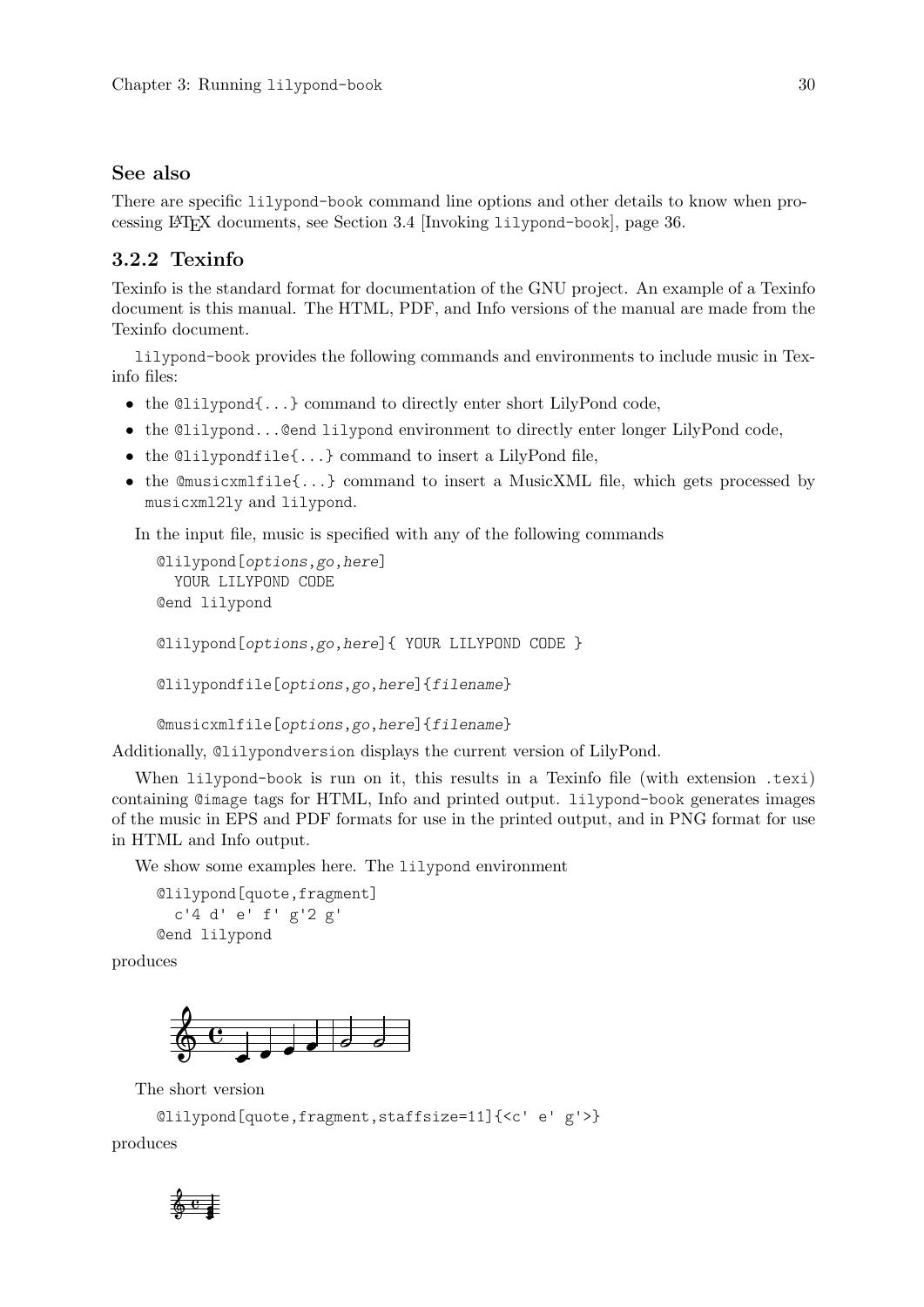## <span id="page-33-0"></span>See also

There are specific lilypond-book command line options and other details to know when processing Texinfo documents, see [Section 3.4 \[Invoking](#page-38-1) lilypond-book], page 36.

# 3.2.3 HTML

lilypond-book provides the following commands and environments to include music in HTML files:

- the  $\langle \text{lilypond} \dots \rangle$  command to directly enter short LilyPond code,
- the <lilyond>...</lilypond> environment to directly enter longer LilyPond code,
- the <lilypondfile>...</lilypondfile> command to insert a LilyPond file,
- the  $\{musicxmlfile\}$ ... $\{\mbox{musicxmlfile}\}$  command to insert a MusicXML file, which gets processed by musicxml2ly and lilypond.

In the input file, music is specified with any of the following commands:

```
<lilypond options go here>
       YOUR LILYPOND CODE
     </lilypond>
     <lilypond options go here: YOUR LILYPOND CODE />
     <lilypondfile options go here>filename</lilypondfile>
     <musicxmlfile options go here>filename</musicxmlfile>
Additionally, <lilypondversion/> displays the current version of LilyPond.
```
We show some examples here. The lilypond environment

```
<lilypond quote fragment staffsize=26>
  c'4 d' e' f' g'2 g'
</lilypond>
```
produces



The short version

<lilypond quote fragment staffsize=11: <c' e' g'> /> produces

$$
\frac{2}{9}e
$$

## See also

There are specific lilypond-book command line options and other details to know when processing HTML documents, see [Section 3.4 \[Invoking](#page-38-1) lilypond-book], page 36.

# 3.2.4 DocBook

For inserting LilyPond snippets it is good to keep the conformity of DocBook documents, allowing the use of DocBook editors, validation, etc. For this reason no custom tags are provided, only specifying conventions based on standard DocBook elements.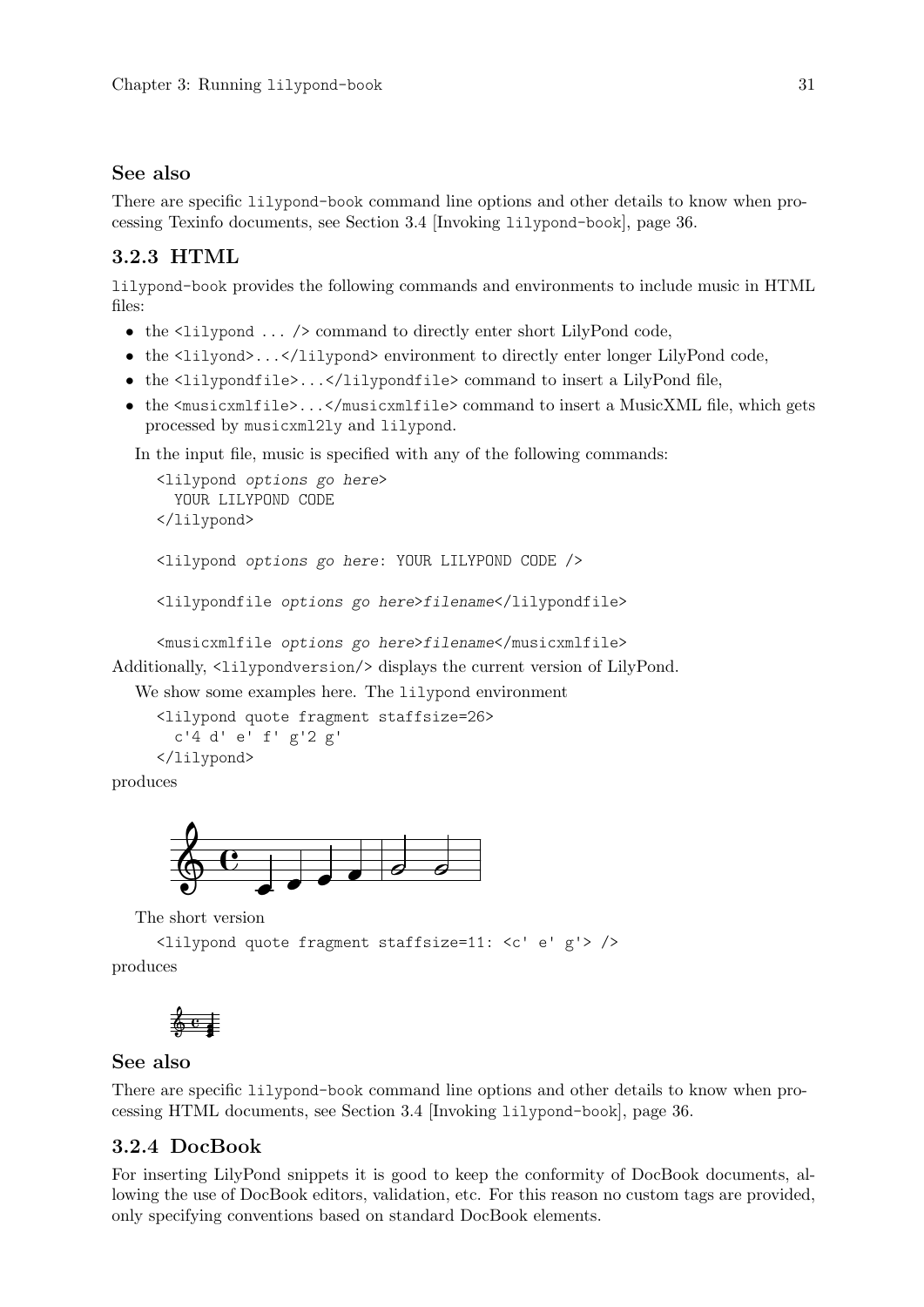## <span id="page-34-0"></span>Common conventions

For inserting all types of snippets we use the mediaobject and inlinemediaobject elements to format snippets inline or not inline, respectively. The snippet formatting options are always provided in the role property of the innermost element (see next sections). Tags are chosen to allow DocBook editors format the content gracefully. The DocBook files to be processed with lilypond-book should have the extension .lyxml.

## Including a LilyPond file

This is the simplest case. We must use the .ly extension for the included file and insert it as a standard imageobject, with the following structure:

```
<mediaobject>
  <imageobject>
    <imagedata fileref="music1.ly"
               role="printfilename" />
  </imageobject>
</mediaobject>
```
Note that you can use mediaobject or inlinemediaobject as the outermost element as you wish.

# Including LilyPond code

Including LilyPond code is possible by using a programlisting environment where the language is set to lilypond, with the following structure:

```
<inlinemediaobject>
  <textobject>
    <programlisting language="lilypond"
                    role="fragment verbatim staffsize=16
                          ragged-right relative=2">
\context Staff \with {
  \remove Time_signature_engraver
  \remove Clef_engraver}
  { c4( fis) }
    </programlisting>
  </textobject>
</inlinemediaobject>
```
As you can see, the outermost element is a mediaobject or inlinemediaobject, and there is a textobject containing the programlisting inside.

## Processing the DocBook document

Running lilypond-book on a .lyxml file creates a valid DocBook document (with extension .xml) to be further processed. If you use dblatex (<http://dblatex.sourceforge.net>), it creates a PDF file from this document automatically. For HTML (HTML Help, JavaHelp, etc.) generation you can use the official DocBook XSL stylesheets; however, it is possible that you have to make some customization for it.

# 3.3 Music fragment options

In the following, a 'LilyPond command' refers to any command described in the previous sections which is handled by lilypond-book to produce a music snippet. For simplicity, LilyPond commands are only shown in L<sup>A</sup>TEX syntax.

Note that the option string is parsed from left to right; if an option occurs multiple times, the last one is taken.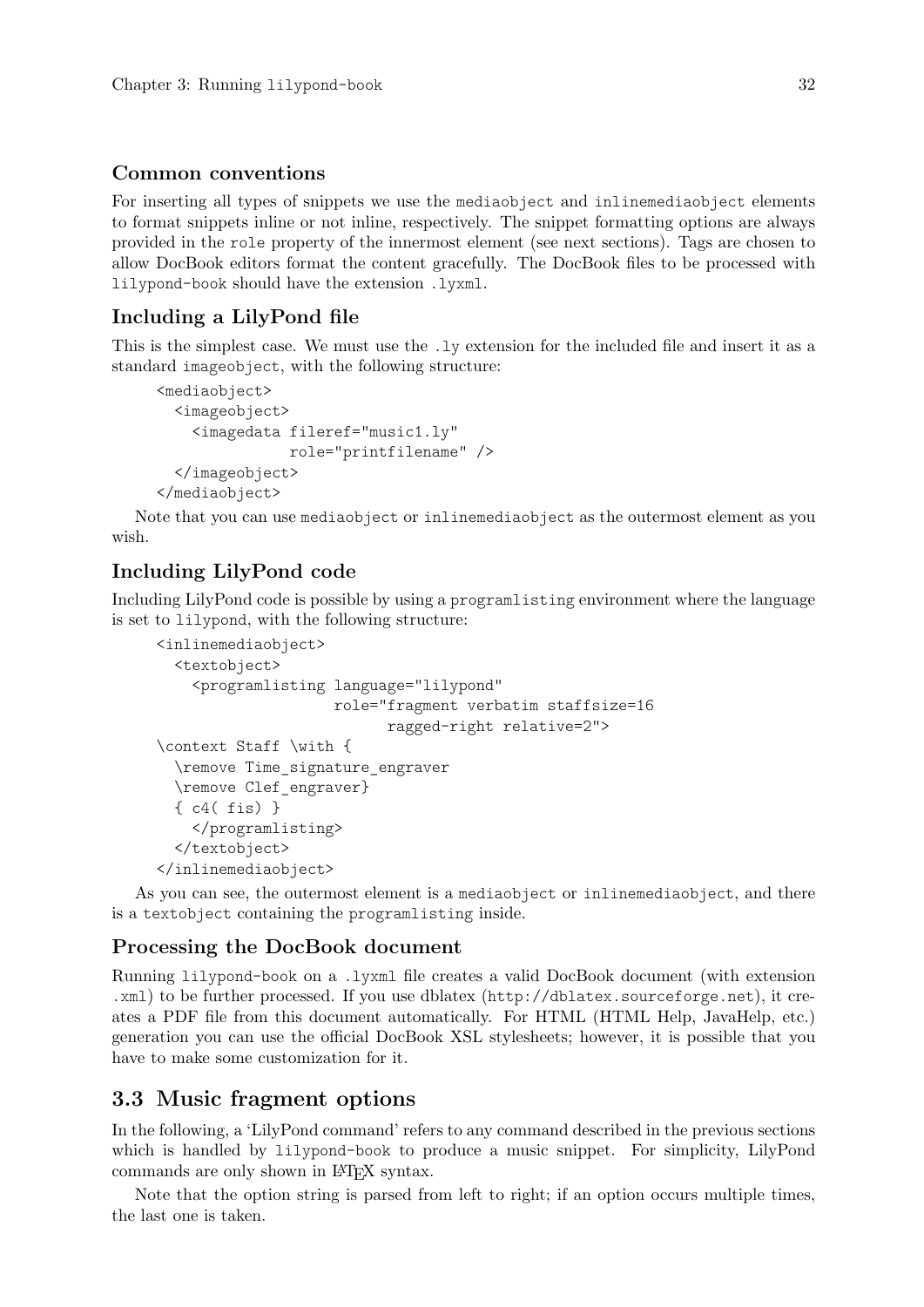The following options are available for LilyPond commands:

## staffsize=ht

Set staff size to ht, which is measured in points.

## ragged-right

Produce ragged-right lines with natural spacing, i.e., ragged-right  $=$  ##t is added to the LilyPond snippet. Single-line snippets will always be typeset by default as ragged-right, unless noragged-right is explicitly given.

#### noragged-right

For single-line snippets, allow the staff length to be stretched to equal that of the line width, i.e., ragged-right = ##f is added to the LilyPond snippet.

## line-width

line-width=size\unit

Set line width to size (expressed in unit). unit is one of the following: cm, mm, in, or pt. This option affects LilyPond output (that is, the staff length of the music fragment), not the text layout.

If used without an argument, set line width to a default value (as computed with a heuristic algorithm).

If no line-width option is given, lilypond-book tries to guess a default for lilypond environments which don't use the ragged-right option.

papersize=string

Set paper size to string (for example a5 or letter) for music fragments that use \book. See Section "Predefined paper sizes" in Notation Reference for a list of available paper sizes.

This option affects LilyPond output (that is, the paper size of the music fragment), not the text layout. Unknown values of string are ignored: a warning is emitted and the snippet is printed using the default a4 size.

```
paper-width=size\unit
```
Set paper width to *size* (expressed in unit) for music fragments that use \book. unit is one of the following: cm, mm, in, or pt.

This option affects LilyPond output (that is, the paper width of the music fragment), not the text layout. If set, it overrides option papersize if given. If option paper-height is not specified, the paper height is set to the default A4 paper height (296 mm).

paper-height=size\unit

Set paper height to size (expressed in unit) for music fragments that use \book. unit is one of the following: cm, mm, in, or pt.

This option affects LilyPond output (that is, the paper height of the music fragment), not the text layout. If set, it overrides option papersize if given. If option paper-width is not specified, the paper width is set to the default A4 paper width (210 mm).

Example:

```
\lilypond[paper-width=10\cm, paper-height=57\mm]{
 \book {
    ...
 }
}
```
notime Do not print the time signature and turn off the timing (time signature, bar lines) in the score.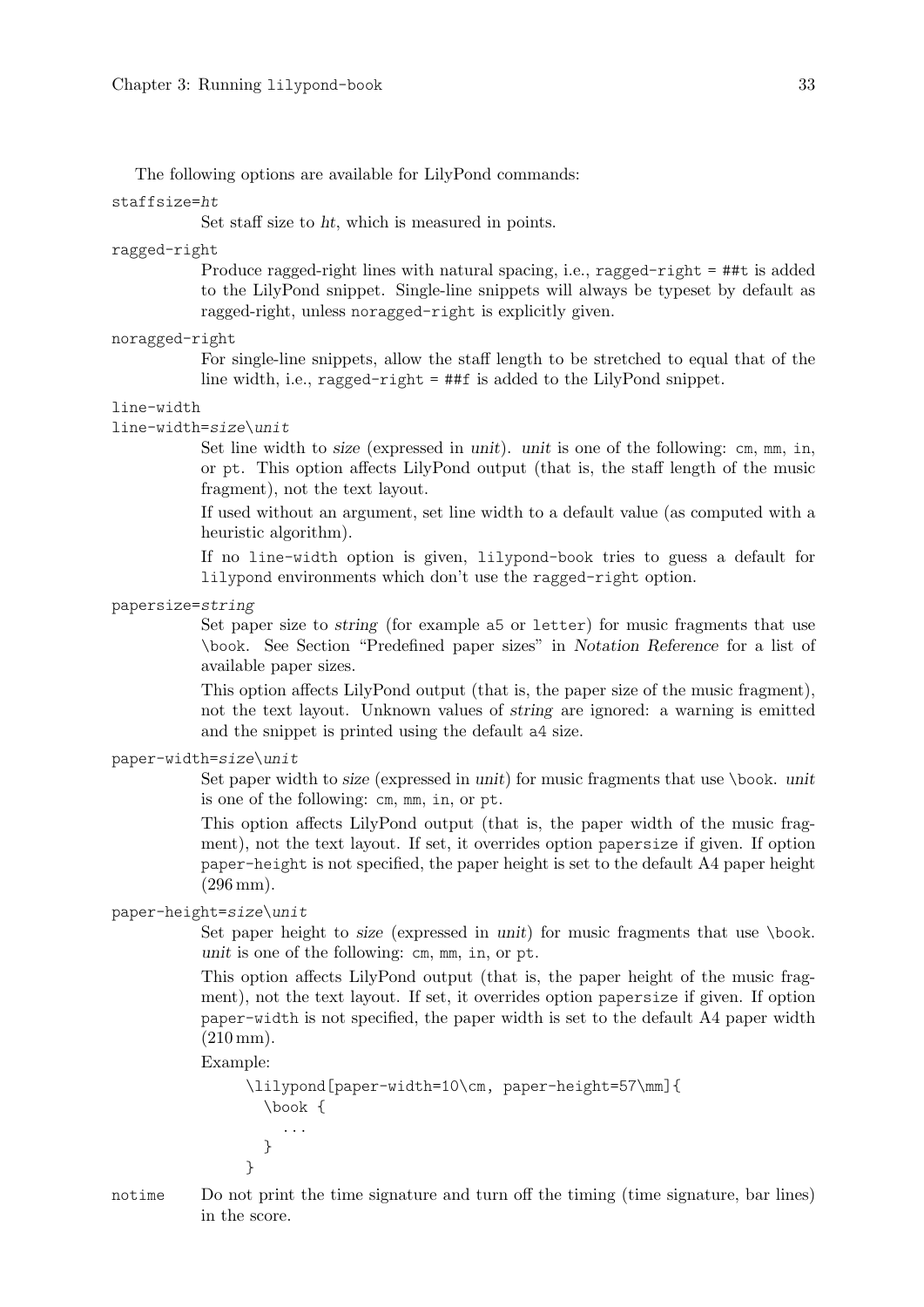fragment Make lilypond-book add some boilerplate code so that you can simply enter, say,  $c'4$ 

without *\layout*, *\score*, etc.

nofragment

Do not add additional code to complete LilyPond code in music snippets. Since this is the default, nofragment is redundant normally.

inline Set up snippet for inline use, that is, to be typeset within a paragraph. The snippet itself is formatted with a very small left padding (approximately the same as the right padding), ignoring the value given by the command line option --left-padding.

> For Texinfo output, it suppresses the insertion of a blank line before and after the snippet. For HTML output, it suppresses the insertion of  $\langle p \rangle$  before and  $\langle p \rangle$  after the snippet.

> To actually make a snippet appear inline in L<sup>A</sup>TEX and Texinfo mode, it is necessary to position it within a paragraph, avoiding an empty line before and after the snippet. For example

```
The motive
\lilypond[inline,staffsize=11]{
  { \time 2/4 r8 g'[ g' g'] | es'2 }
}
is widely known.
```
becomes

The motive  $\frac{2}{9}$   $\frac{2}{10}$   $\frac{1}{10}$  is widely known.

indent=size\unit

Set indentation of the first music system to size (expressed in unit). unit is one of the following: cm, mm, in, or pt. This option affects LilyPond, not the text layout.

- noindent Set indentation of the first music system to zero. This option affects LilyPond, not the text layout. Since no indentation is the default, noindent is redundant normally.
- quote Reduce line length of a music snippet by 2∗0.4 in and put the output into a quotation block. The value '0.4 in' can be controlled with the exampleindent option.

exampleindent

Set the amount by which the quote option indents a music snippet.

#### relative

relative=n

Use relative octave mode. By default, notes are specified relative to middle C. The optional integer argument specifies the octave of the starting note, where the default 1 is middle C. relative option only works when fragment option is set, so fragment is automatically implied by relative, regardless of the presence of any (no)fragment option in the source.

LilyPond also uses lilypond-book to produce its own documentation. To do that, some more obscure music fragment options are available.

verbatim The argument of a LilyPond command is copied to the output file and enclosed in a verbatim block, followed by any text given with the intertext option (not implemented yet); then the actual music is displayed. This option does not work well with \lilypond{} if it is part of a paragraph.

> If verbatim is used in a lilypondfile command, it is possible to enclose verbatim only a part of the source file. If the source file contain a comment containing 'begin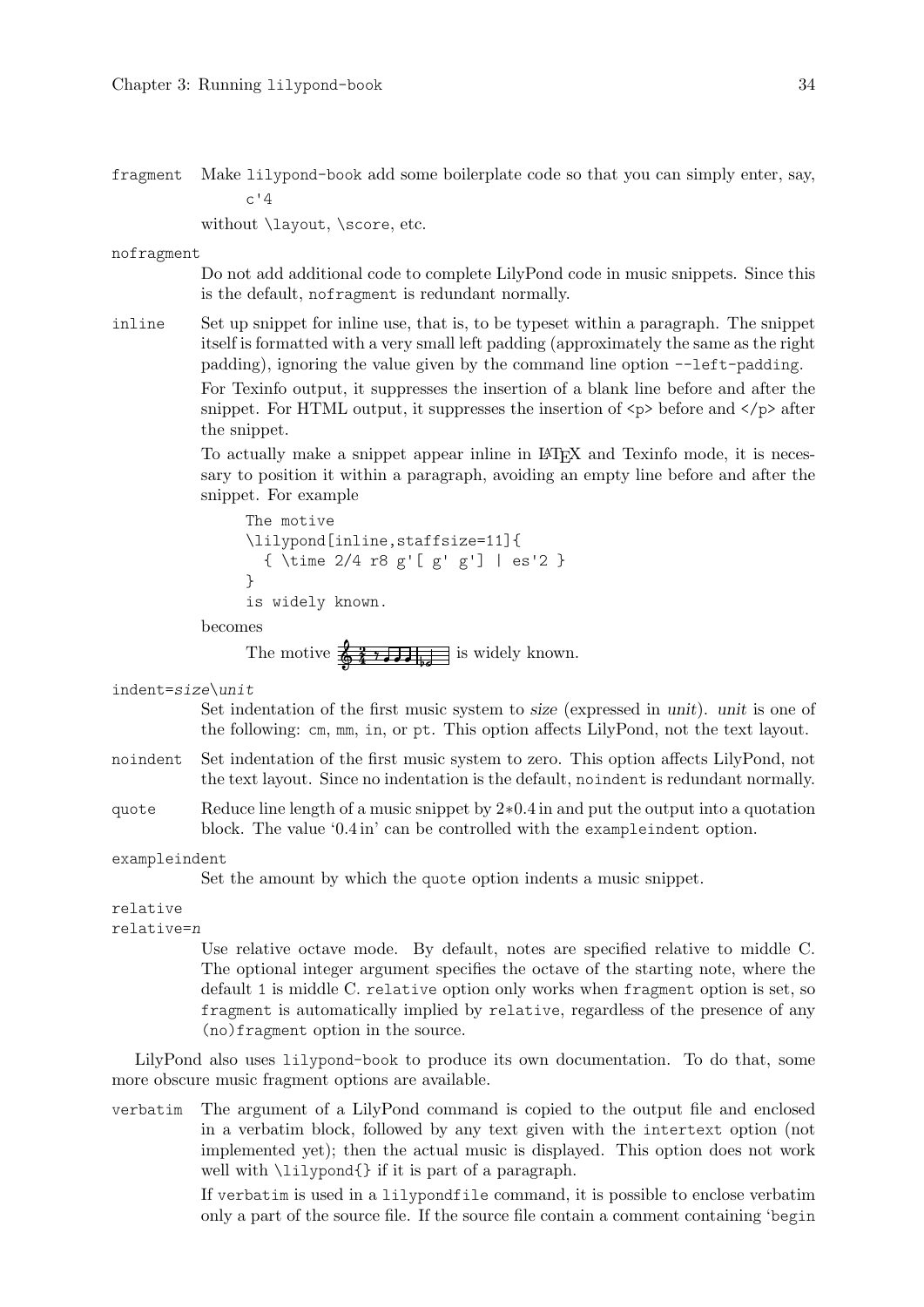verbatim' (without quotes), quoting the source in the verbatim block will start after the last occurrence of such a comment; similarly, quoting the source verbatim will stop just before the first occurrence of a comment containing 'end verbatim', if there is any. In the following source file example, the music will be interpreted in relative mode, but the verbatim quote will not show the relative block, i.e.,

```
\relative { % begin verbatim
 c'4 e2 g4
 f2 e % end verbatim
}
```
will be printed with a verbatim block like

```
c4 e2 g4
f2 e
```
If you would like to translate comments and variable names in verbatim output but not in the sources, you may set the environment variable LYDOC\_LOCALEDIR to a directory path; the directory should contain a tree of .mo message catalogs with lilypond-doc as a domain.

texidoc (Only for Texinfo output.) If lilypond is called with the --header=texidoc option, and the file to be processed is called  $f \circ \varphi$ . It creates a file  $f \circ \varphi$ . text doe if there is a texidoc field in the \header. The texidoc option makes lilypond-book include such files, adding its contents as a documentation block right before the music snippet (but outside the example environment generated by a quote option).

Assuming the file foo.ly contains

```
\header {
 texidoc = "This file demonstrates a single note."
}
{ c'4 }
```
and we have this in our Texinfo document test.texinfo

```
@lilypondfile[texidoc]{foo.ly}
```
the following command line gives the expected result

lilypond-book --pdf --process="lilypond \ --header=texidoc" test.texinfo

Most LilyPond test documents (in the input directory of the distribution) are small .ly files which look exactly like this.

For localization purpose, if the Texinfo document contains @documentlanguage LANG and foo.ly header contains a texidocLANG field, and if lilypond is called with --header=texidocLANG, then foo.texidocLANG will be included instead of foo.texidoc.

```
doctitle (Only for Texinfo output.) This option works similarly to texidoc option: if
           lilypond is called with the --header=doctitle option, and the file to be pro-
           cessed is called foo.ly and contains a doctitle field in the \header, it creates a
           file foo.doctitle. When doctitle option is used, the contents of foo.doctitle,
           which should be a single line of text, is inserted in the Texinfo document as
           @lydoctitle text. @lydoctitle should be a macro defined in the Texinfo doc-
           ument. The same remark about texidoc processing with localized languages also
           applies to doctitle.
```
nogettext

(Only for Texinfo output.) Do not translate comments and variable names in the snippet quoted verbatim.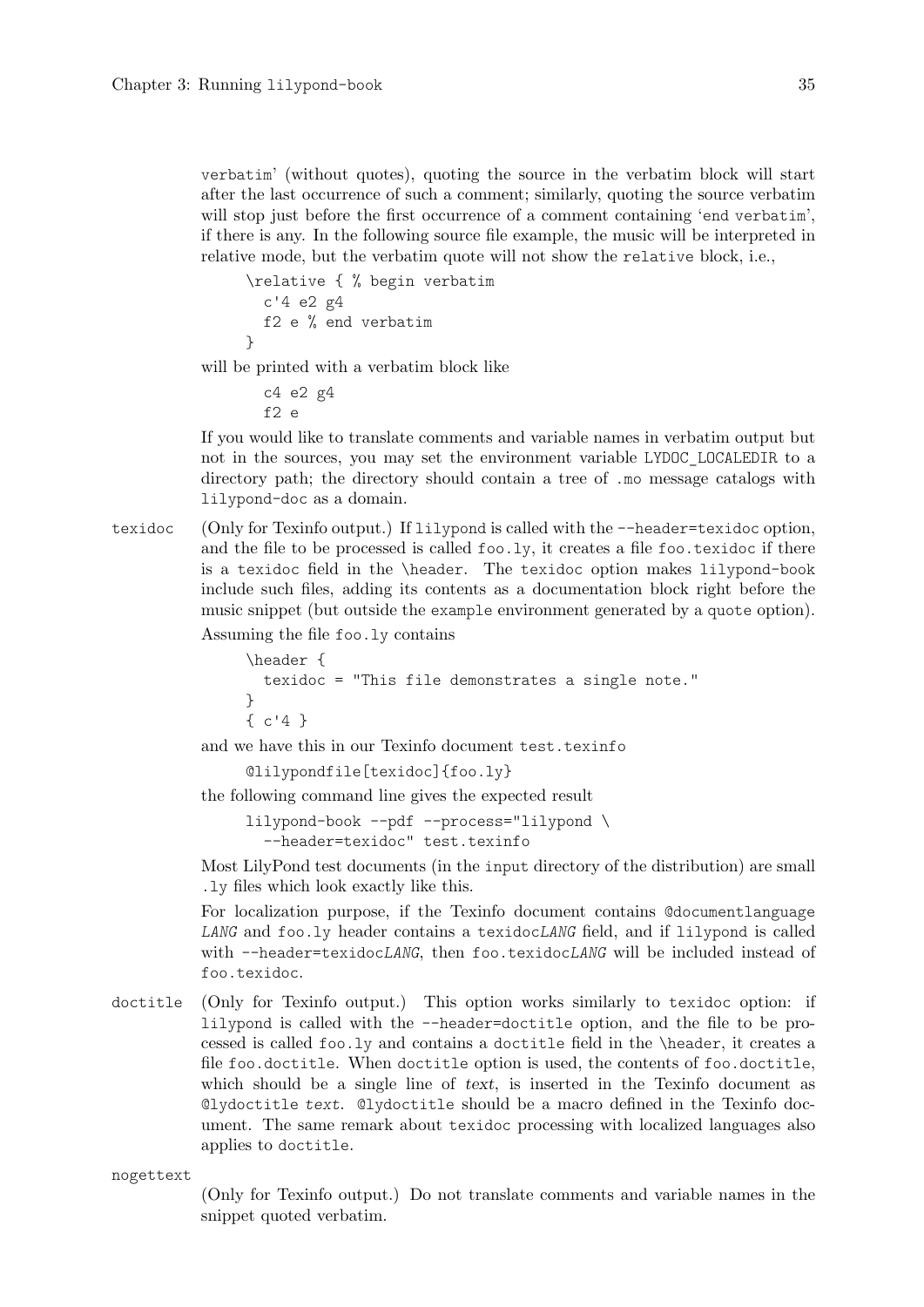#### printfilename

If a LilyPond input file is included with \lilypondfile, print the file name right before the music snippet. For HTML output, this is a link. Only the base name of the file is printed, i.e., the directory part of the file path is stripped.

## <span id="page-38-0"></span>3.4 Invoking **lilypond-book**

lilypond-book produces a file with one of the following extensions: .tex, .texi, .html or .xml, depending on the output format. All of .tex, .texi and .xml files need further processing.

#### Format-specific instructions

### $BTrX$

There are two ways of processing your LAT<sub>EX</sub> document for printing or publishing: getting a PDF file directly with PDFLAT<sub>EX</sub>, or getting a PostScript file with LAT<sub>EX</sub> via a DVI to PostScript translator like dvips. The first way is simpler and recommended<sup>1</sup>, and whichever way you use, you can easily convert between PostScript and PDF with tools, like ps2pdf and pdf2ps included in Ghostscript package.

To produce a PDF file through PDFLATEX, use:

lilypond-book --pdf yourfile.lytex pdflatex yourfile.tex

To produce PDF output via LAT<sub>EX</sub>/dvips/ps2pdf:

lilypond-book yourfile.lytex latex yourfile.tex dvips -Ppdf yourfile.dvi ps2pdf yourfile.ps

The .dvi file created by this process will not contain note heads. This is normal; if you follow the instructions, they will be included in the .ps and .pdf files.

Running dvips may produce some warnings about fonts; these are harmless and may be ignored. If you are running latex in twocolumn mode, remember to add -t landscape to the dvips options.

Environments such as;

\begin{lilypond} ... \end{lilypond}

are not interpreted by L<sup>A</sup>TEX. Instead, lilypond-book extracts those 'environments' into files of its own and runs LilyPond on them. It then takes the resulting graphics and creates a .tex file where the \begin{lilypond}...\end{lilypond} macros are then replaced by 'graphics inclusion' commands. It is at this time that LATEX is run (although LATEX will have run previously, it will have been, effectively, on an 'empty' document in order to calculate things like \linewidth).

### Known issues and warnings

The \pageBreak command will not work within a \begin{lilypond} ... \end{lilypond} environment.

Many  $\text{block variables}$  will also not work within a  $\begin{array}{ll} \text{length} < \text{length} \end{array}$ \end{lilypond} environment. Use \newcommand with \betweenLilyPondSystem in the preamble;

\newcommand{\betweenLilyPondSystem}[1]{\vspace{36mm}\linebreak}

<sup>&</sup>lt;sup>1</sup> Note that PDFIAT<sub>E</sub>X and IAT<sub>E</sub>X may not be both usable to compile any IAT<sub>E</sub>X document, that is why we explain the two ways.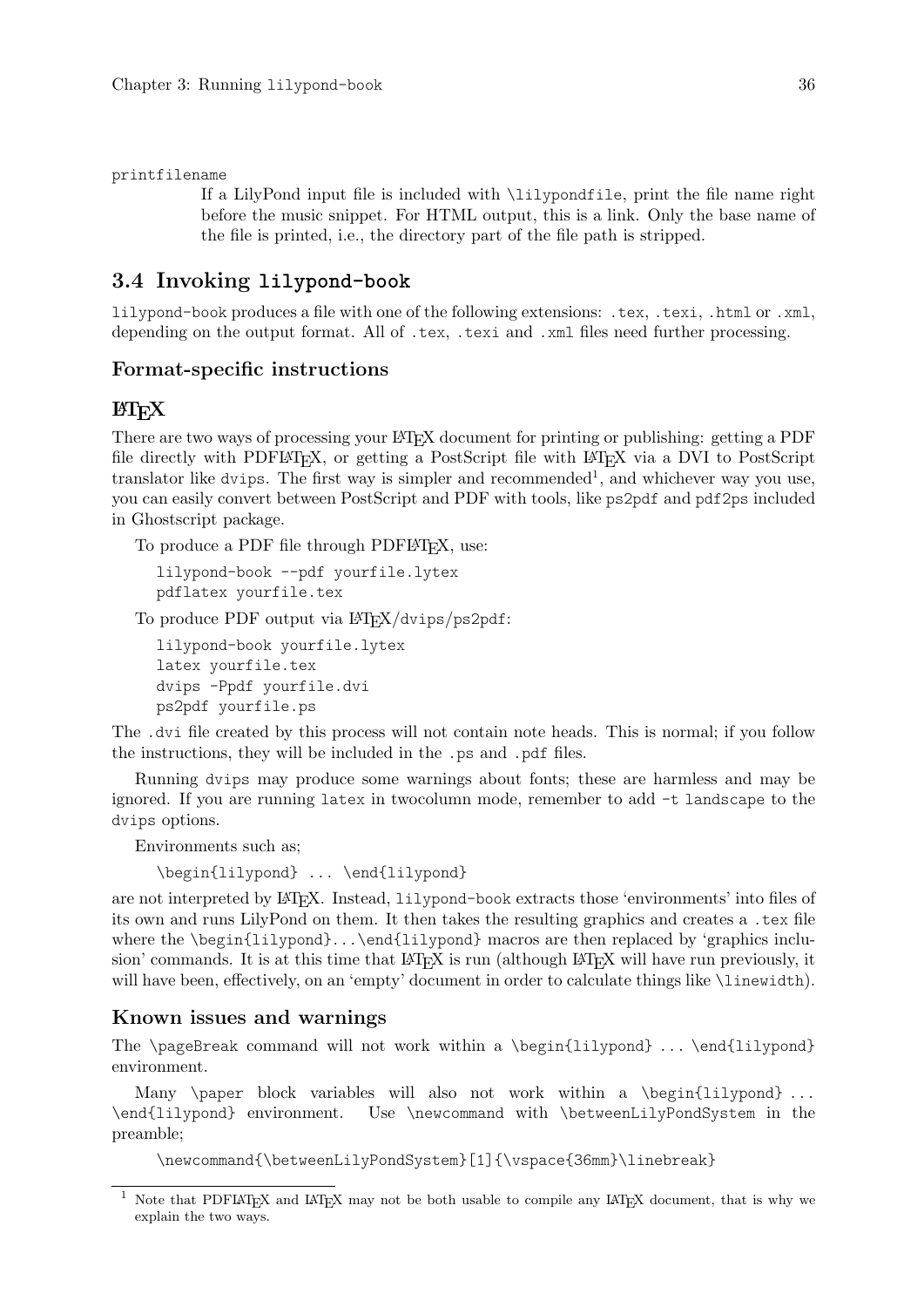## Texinfo

To produce a Texinfo document (in any output format), follow the normal procedures for Texinfo; this is, either call texi2pdf or texi2dvi or makeinfo, depending on the output format you want to create. By default, texi2pdf uses pdftex for processing, which you can verify in the console output. In this case, run lilypond-book with the --pdf option so that it creates .pdf snippets instead of .eps files. pdftex is unable to include the latter ones and will output an error message otherwise.

See the documentation of Texinfo for further details.

### Command line options

lilypond-book accepts the following command line options.

```
-f format
```

```
--format=format
```
Specify the document type to process: html, latex, texi (the default), texi-html, or docbook. If this option is missing, lilypond-book tries to detect the format automatically, see [Section 3.5 \[Filename extensions\], page 39.](#page-41-0) Currently, texi-html is the same as texi.

## -F filter

--filter=filter

Pipe snippets through filter. Example:

lilypond-book --filter='convert-ly --from=2.0.0 -' my-book.tely

lilypond-book does not accept options --filter and --process at the same time.

 $-h$ 

```
--help Print a short help message.
```
-I dir

--include=dir

Add dir to the include path. Since lilypond-book also looks for already compiled snippets in the include path and does not write them back to the output directory, it is necessary in some cases to invoke further processing commands such as makeinfo or latex with the same -I dir options.

#### -l loglevel

--loglevel=loglevel

Set the output verbosity to loglevel. Possible values are NONE, ERROR, WARNING, PROGRESS (default), and DEBUG. If this option is not used and the environment variable LILYPOND\_BOOK\_LOGLEVEL is set, its value is used as the log level.

```
-o dir
```

```
--output=dir
```
Place generated files into directory dir. Running lilypond-book generates lots of small files that LilyPond will process. To avoid all that clutter in the source directory, use the --output command line option, and change to that directory before running latex or makeinfo.

lilypond-book --output=out yourfile.lytex cd out ...

### --skip-lily-check

Do not fail if no LilyPond output is found. It is used for generating LilyPond's Info documentation without images.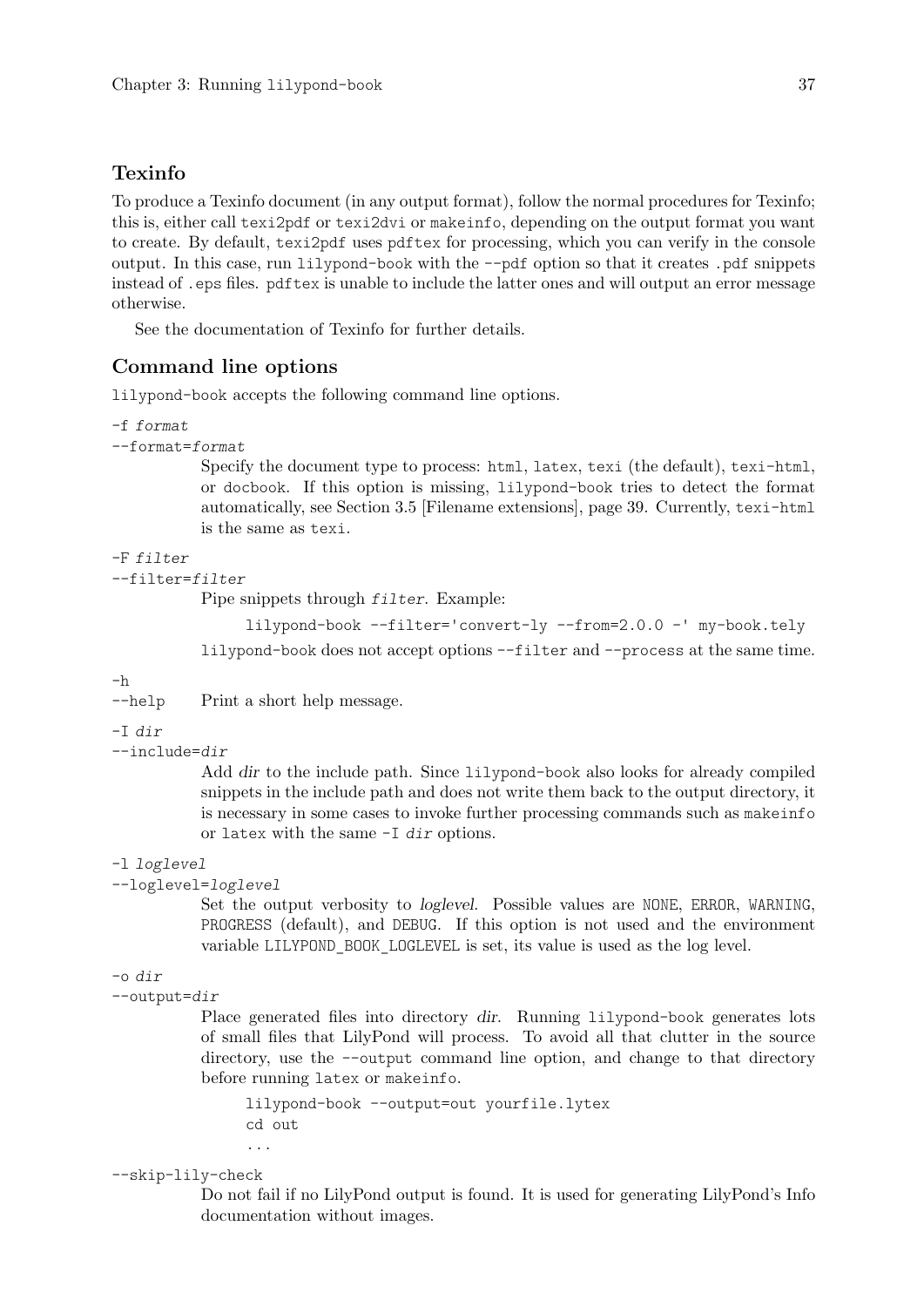#### --skip-png-check

Do not fail if no PNG images are found for EPS files. It is used for generating LilyPond's Info documentation without images.

#### --lily-output-dir=dir

Write lily-XXX files to directory dir and link into --output directory. Use this option to save building time for documents in different directories that share a lot of identical snippets.

#### --lily-loglevel=loglevel

Set the output verbosity of the invoked lilypond command to loglevel. Possible values are NONE, ERROR, WARNING, BASIC, PROGRESS, INFO (default), and DEBUG. If this option is not used and the environment variable LILYPOND\_LOGLEVEL is set, its value is used as the log level.

#### --info-images-dir=dir

Format Texinfo output so that Info will look for images of music in directory dir.

--latex-program=prog

Run executable prog instead of latex. This is useful if your document is processed with xelatex, for example.

#### --left-padding=amount

Pad LilyPond snippets on the left with whitespace.

amount is rounded up to be an integer multiple of a big point (bp). One bp is 1/72th of an inch (approx. 0.353 mm). amount is given in millimeters relative to the start of the staff. The default value is 3.175 mm (which equals 9 bp).

The widths of tightly clipped systems can vary due to notation elements such as bar numbers or instrument names that are positioned left of the beginning of staves. The padding sets the minimum distance between the left margin of the snippet images and the beginning of (non-indented) staves; this allows the expected vertical alignment of snippets in the master document.

In addition to padding at the left, this option shortens each staff line by amount. As a consequence, each line is moved to the right visually.

#### -P command

--process=command

Process LilyPond snippets using command. The default command is lilypond. lilypond-book does not accept options --filter and --process at the same time.

- --pdf Create PDF snippet files. If not set, only PNG and EPS files are produced. Use this option if you want to directly embed PDF files into LAT<sub>E</sub>X or Texinfo files.
- --redirect-lilypond-output

By default, logging output is displayed on the terminal. This option redirects all output to log files in the same directory as the source files.

#### --use-source-file-names

Write snippet output files with the same base name as their source file. This option works only for snippets included with the lilypondfile command and only if directories implied by --output-dir and --lily-output-dir options are different.

 $-V$ 

```
--verbose
```

```
Be verbose. This is equivalent to --loglevel=DEBUG.
```
 $-\tau$ 

--version

Print version information.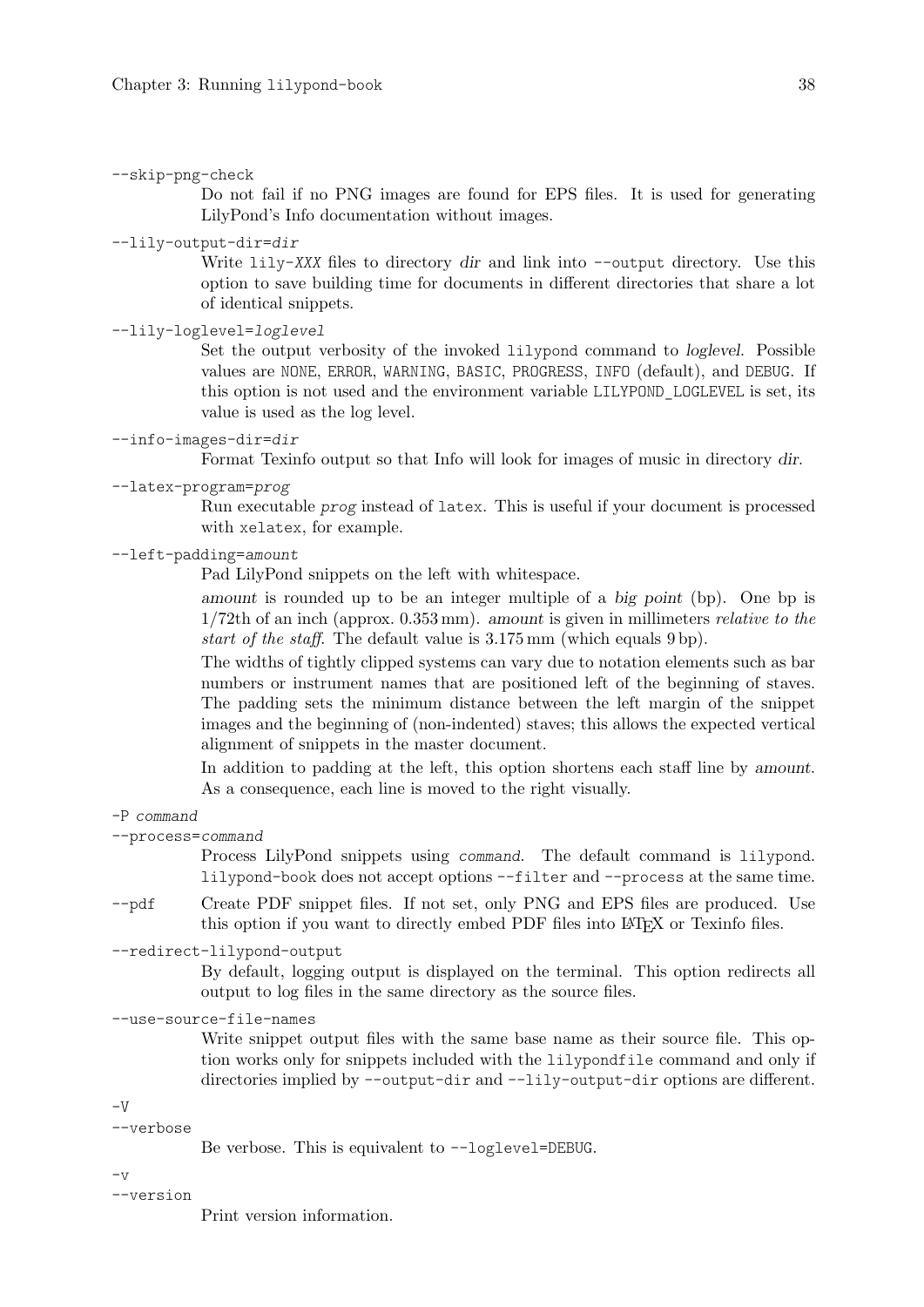### Known issues and warnings

The Texinfo command @pagesizes is not interpreted. Similarly, LAT<sub>EX</sub> commands that change margins and line widths after the preamble are ignored.

Only the first \score of a LilyPond block is processed.

## <span id="page-41-0"></span>3.5 Filename extensions

You can use any filename extension for the input file, but if you do not use the recommended extension for a particular format you may need to manually specify the output format; for details, see [Section 3.4 \[Invoking](#page-38-0) lilypond-book], page 36. Otherwise, lilypond-book automatically selects the output format based on the input filename's extension.

| extension | output format           |
|-----------|-------------------------|
| .html     | <b>HTML</b>             |
| .htmly    | <b>HTML</b>             |
| .itely    | Texinfo                 |
| .latex    | <b>IAT<sub>F</sub>X</b> |
| .lytex    | LAT <sub>F</sub> X      |
| .lyxml    | DocBook                 |
| .tely     | Texinfo                 |
| .tex      | LAT <sub>F</sub> X      |
| .texi     | Texinfo                 |
| .texinfo  | Texinfo                 |
| .xml      | <b>HTML</b>             |

If you use the same filename extension for the input file than the extension lilypond-book uses for the output file, and if the input file is in the same directory as lilypond-book working directory, you must use --output option to make lilypond-book running, otherwise it will exit with an error message like "Output would overwrite input file".

## 3.6 lilypond-book templates

\documentclass[]{article}

These templates are for use with lilypond-book. If you're not familiar with this program, please refer to [Chapter 3 \[Running](#page-26-0) lilypond-book], page 24.

### 3.6.1 LaTeX

You can include LilyPond fragments in a LaTeX document.

```
\begin{document}
Normal LaTeX text.
\begin{lilypond}
\relative {
  a'4 b c d
}
\end{lilypond}
More LaTeX text, and options in square brackets.
\begin{lilypond}[fragment,relative=2,quote,staffsize=26,verbatim]
d4 c b a
```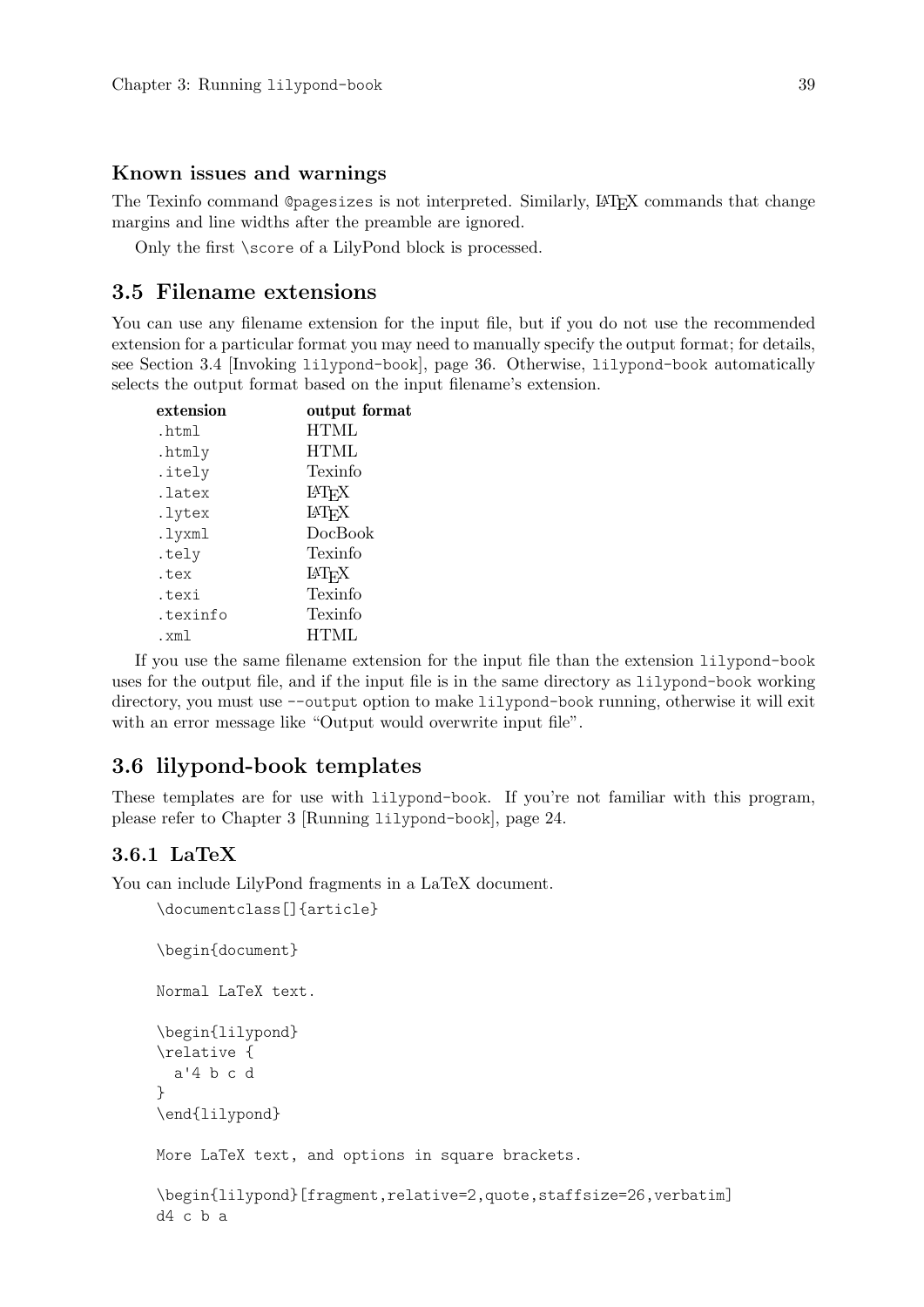\end{lilypond} \end{document}

## 3.6.2 Texinfo

You can include LilyPond fragments in Texinfo; in fact, this entire manual is written in Texinfo.

```
\input texinfo
@ifnottex
@node Top
@top
@end ifnottex
Texinfo text
@lilypond
\relative {
  a4 b c d
}
@end lilypond
More Texinfo text, and options in brackets.
@lilypond[verbatim,fragment,ragged-right]
d4 c b a
@end lilypond
@bye
```
### 3.6.3 html

```
<!DOCTYPE HTML PUBLIC "-//W3C//DTD HTML 4.01 Transitional//EN">
<HTML>
<body>
```

```
< p >Documents for lilypond-book may freely mix music and text. For
example,
<lilypond>
\relative {
 a'4 b c d
}
</lilypond>
\langle/p>
<p>
Another bit of lilypond, this time with options:
<lilypond fragment quote staffsize=26 verbatim>
a4 b c d
</lilypond>
</p>
</body>
```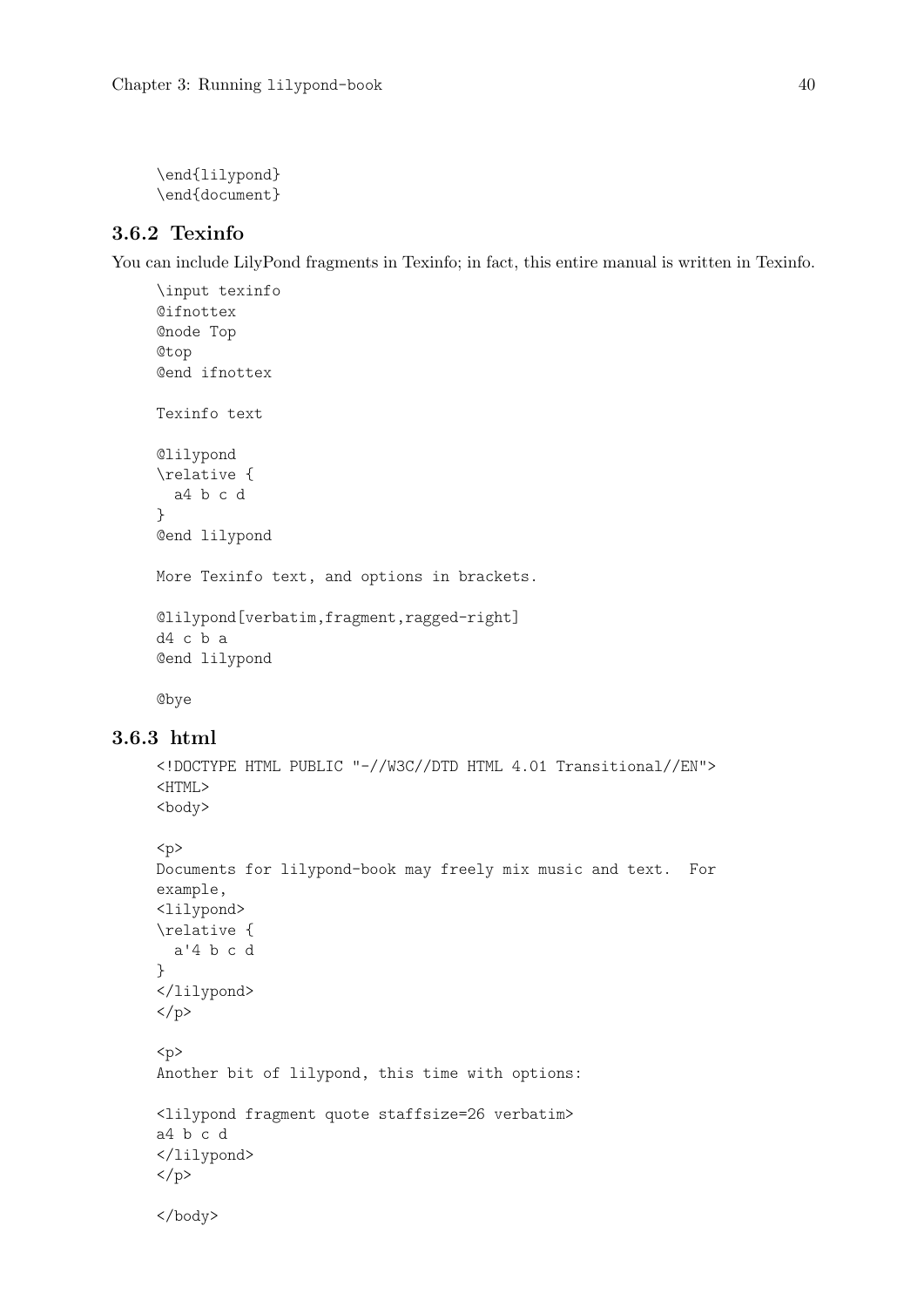</html>

## 3.6.4 xelatex

```
\documentclass{article}
\usepackage{ifxetex}
\ifxetex
%xetex specific stuff
\usepackage{xunicode,fontspec,xltxtra}
\setmainfont[Numbers=OldStyle]{Times New Roman}
\setsansfont{Arial}
\else
%This can be empty if you are not going to use pdftex
\usepackage[T1]{fontenc}
\usepackage[utf8]{inputenc}
\usepackage{mathptmx}%Times
\usepackage{helvet}%Helvetica
\fi
%Here you can insert all packages that pdftex also understands
\usepackage[ngerman,finnish,english]{babel}
\usepackage{graphicx}
\begin{document}
\title{A short document with LilyPond and xelatex}
\maketitle
Normal \textbf{font} commands inside the \emph{text} work,
because they \textsf{are supported by \LaTeX{} and XeteX.}
If you want to use specific commands like \verb+\XeTeX+, you
should include them again in a \verb+\ifxetex+ environment.
You can use this to print the \ifxetex \XeTeX{} command \else
XeTeX command \fi which is not known to normal \LaTeX .
In normal text you can easily use LilyPond commands, like this:
\begin{lilypond}
{a2 b c'8 c' c' c'}
\end{lilypond}
\noindent
and so on.
The fonts of snippets set with LilyPond will have to be set from
inside
of the snippet. For this you should read the AU on how to use
lilypond-book.
\selectlanguage{ngerman}
Auch Umlaute funktionieren ohne die \LaTeX -Befehle, wie auch alle
anderen
```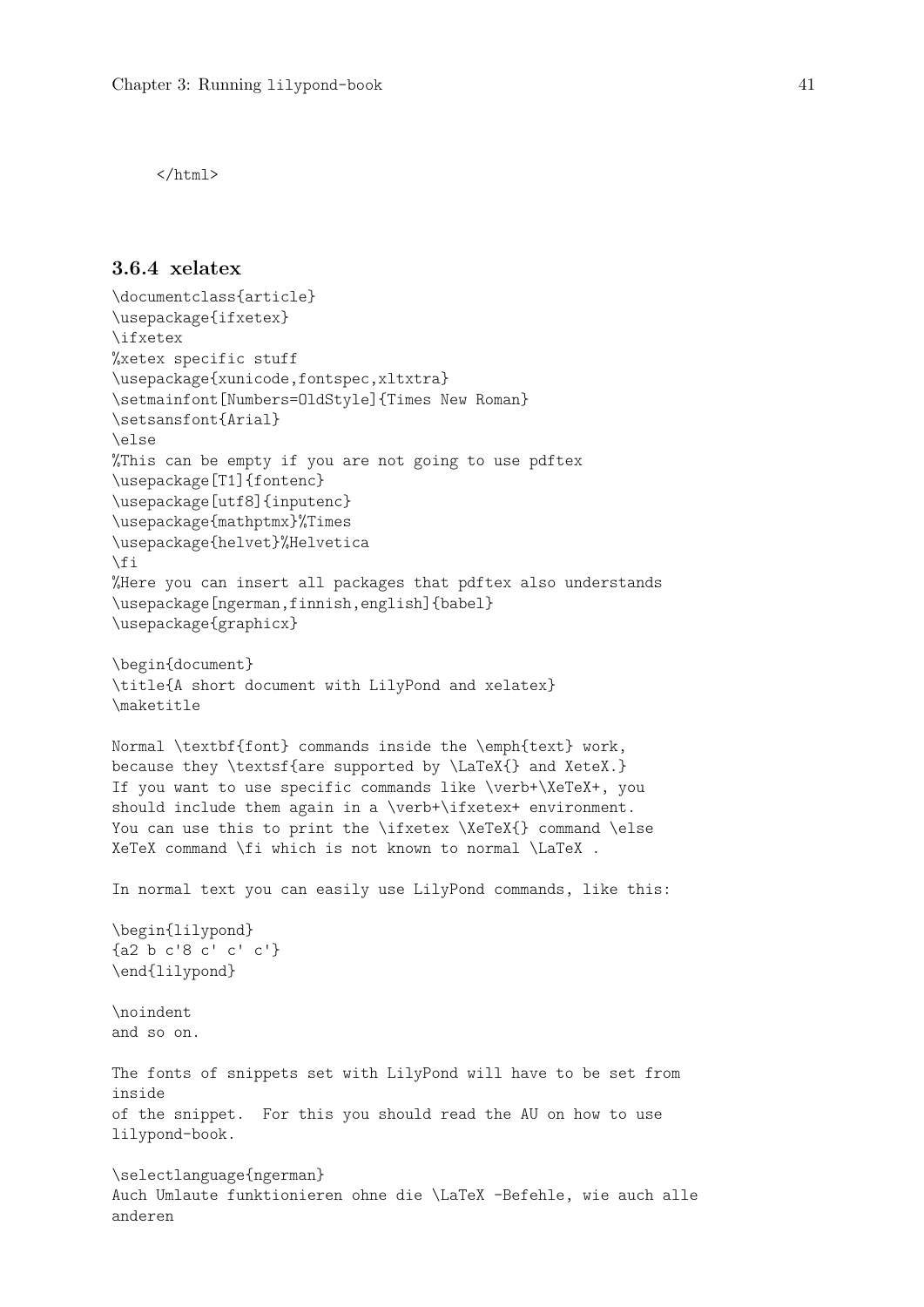seltsamen Zeichen: \_\_ \_\_\_\_\_\_, wenn sie von der Schriftart unterst\_\_tzt werden. \end{document}

## 3.7 Sharing the table of contents

These functions already exist in the OrchestralLily package:

```
https://repo.or.cz/w/orchestrallily.git
```
For greater flexibility in text handling, some users prefer to export the table of contents from lilypond and read it into L<sup>A</sup>TEX.

## Exporting the ToC from LilyPond

This assumes that your score has multiple movements in the same lilypond output file.

```
#(define (oly:create-toc-file layout pages)
  (let* ((label-table (ly:output-def-lookup layout 'label-page-table)))
    (if (not (null? label-table))
      (let* ((format-line (lambda (toc-item)
             (let* ((label (car toc-item))
                    (text (caddr toc-item))
                    (label-page (and (list? label-table)
                                     (assoc label label-table)))
                    (page (and label-page (cdr label-page))))
               (format #f "˜a, section, 1, {˜a}, ˜a" page text label))))
             (formatted-toc-items (map format-line (toc-items)))
             (whole-string (string-join formatted-toc-items ",\n"))
             (output-name (ly:parser-output-name))
             (outfilename (format #f "˜a.toc" output-name))
             (outfile (open-output-file outfilename)))
        (if (output-port? outfile)
            (display whole-string outfile)
            (ly:warning (G_ "Unable to open output file ˜a for the TOC information") outfilename))
        (close-output-port outfile)))))
\paper {
  #(define (page-post-process layout pages) (oly:create-toc-file layout pages))
```

```
}
```
## Importing the ToC into LaTeX

In LaTeX, the header should include:

```
\usepackage{pdfpages}
\includescore{nameofthescore}
```
where \includescore is defined as:

```
%%%%%%%%%%%%%%%%%%%%%%%%%%%%%%%%%%%%%%%%%%%%%%%%%%%%%%%%%%%%%%%%%%%%%%%%%%
% \includescore{PossibleExtension}
%%%%%%%%%%%%%%%%%%%%%%%%%%%%%%%%%%%%%%%%%%%%%%%%%%%%%%%%%%%%%%%%%%%%%%%%%%
% Read in the TOC entries for a PDF file from the corresponding .toc file.
% This requires some heave latex tweaking, since reading in things from a file
% and inserting it into the arguments of a macro is not (easily) possible
% Solution by Patrick Fimml on #latex on April 18, 2009:
% \readfile{filename}{\variable}
% reads in the contents of the file into \variable (undefined if file
% doesn't exist)
\newread\readfile@f
\def\readfile@line#1{%
{\catcode`\ˆˆM=10\global\read\readfile@f to \readfile@tmp}%
\edef\do{\noexpand\g@addto@macro{\noexpand#1}{\readfile@tmp}}\do%
\ifeof\readfile@f\else%
```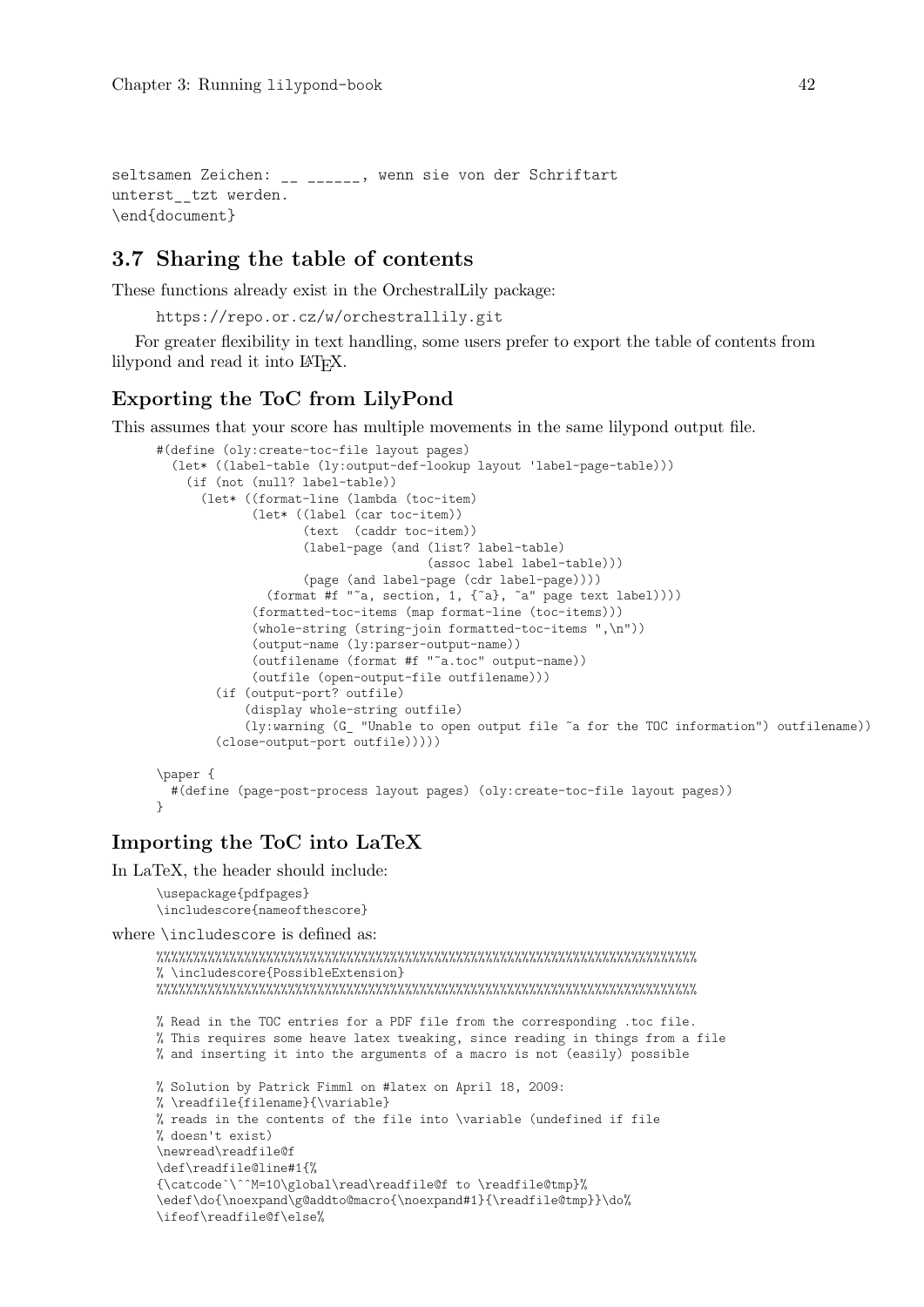```
\readfile@line{#1}%
\fi%
}
\def\readfile#1#2{%
\openin\readfile@f=#1 %
\ifeof\readfile@f%
\typeout{No TOC file #1 available!}%
\else%
\gdef#2{}%
\readfile@line{#2}%
\fi
\closein\readfile@f%
\}%
\newcommand{\includescore}[1]{
\def\oly@fname{\oly@basename\@ifmtarg{#1}{}{_#1}}
\let\oly@addtotoc\undefined
\readfile{\oly@xxxxxxxxx}{\oly@addtotoc}
\ifx\oly@addtotoc\undefined
\includepdf[pages = -] {\oly@fname}
\else
\edef\includeit{\noexpand\includepdf[pages=-,addtotoc={\oly@addtotoc}]
{\oly@fname}}\includeit
\fi
}
```
## 3.8 Alternative methods of mixing text and music

Other means of mixing text and music (without lilypond-book) are discussed in [Section 4.4](#page-53-0) [\[LilyPond output in other programs\], page 51](#page-53-0).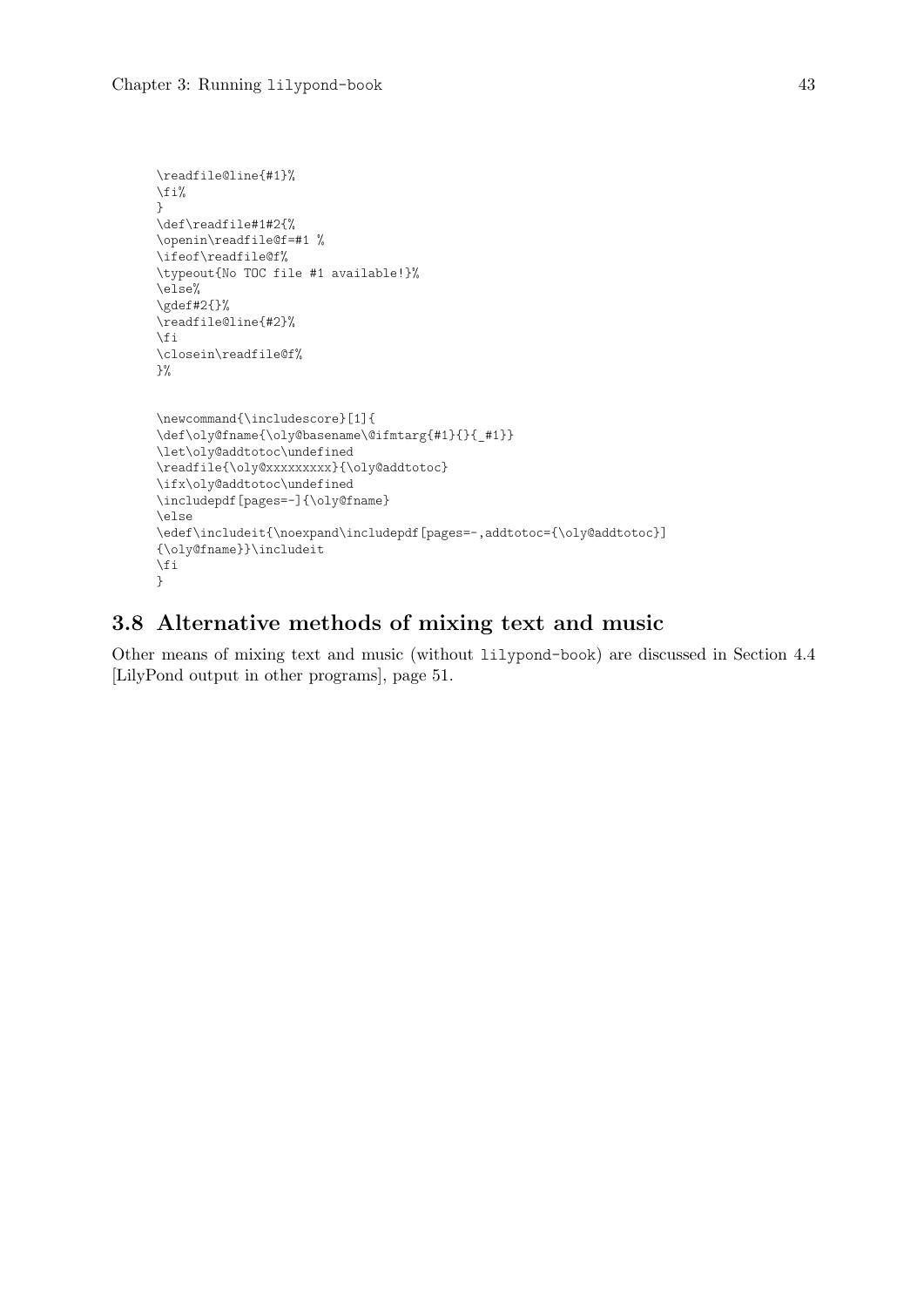# 4 External programs

LilyPond can interact with other programs in various ways.

## 4.1 Point and click

Point and click lets you find notes in the input by clicking on them in the PDF viewer. This makes it easier to find input that causes some error in the sheet music.

## 4.1.1 Configuring the system

When this functionality is active, LilyPond adds hyperlinks to PDF and SVG files. These hyperlinks are sent to a 'URI helper' or a web-browser, which opens a text-editor with the cursor in the right place.

To make this chain work, you should configure your PDF viewer to follow hyperlinks using the lilypond-invoke-editor script supplied with LilyPond.

The program lilypond-invoke-editor is a small helper program. It will invoke an editor for the special textedit URIs, and run a web browser for others. It looks up the environment variables EDITOR and LYEDITOR to find out and launch the favorite editor to use. LYEDITOR will have priority over EDITOR, so we recommend using the former especially if you want to use one editor in the terminal and another editor for LilyPond point and click.

Every editor may have a different syntax to open a file in a specific line and column. For user's convenience, LilyPond comes with ready commands for several editors, listed in scripts/lilypond-invoke-editor.py. This means that you can simply write the editor binary name, e.g.:

export LYEDITOR=atom

and this will invoke

atom %(file)s:%(line)s:%(column)s

where  $\frac{0}{2}$ (file)s,  $\frac{0}{2}$ (line)s and  $\frac{0}{2}$ (column)s are replaced with the file, line and column respectively.

In order to use an editor not listed in the script, you should find its specific syntax and assign the full command to LYEDITOR. Here's an example for Visual Studio Code editor:

export LYEDITOR="code --goto %(file)s:%(line)s:%(column)s"

Note: If you choose Emacs, an extra configuration is needed. You should add the line (server-start) to your ˜/.emacs file, otherwise every click on an object in the PDF will open a new Emacs window.

 $\sqrt{2\pi}$ 

 $\overline{\phantom{a}}$   $\overline{\phantom{a}}$   $\overline{\phantom{a}}$   $\overline{\phantom{a}}$   $\overline{\phantom{a}}$   $\overline{\phantom{a}}$   $\overline{\phantom{a}}$   $\overline{\phantom{a}}$   $\overline{\phantom{a}}$   $\overline{\phantom{a}}$   $\overline{\phantom{a}}$   $\overline{\phantom{a}}$   $\overline{\phantom{a}}$   $\overline{\phantom{a}}$   $\overline{\phantom{a}}$   $\overline{\phantom{a}}$   $\overline{\phantom{a}}$   $\overline{\phantom{a}}$   $\overline{\$ 

## Using GNOME

In GNOME, URIs are handled via '.desktop' files. Create a file in a local directory such as /tmp that is called lilypond-invoke-editor.desktop and has the contents;

```
[Desktop Entry]
Version=1.0
Name=lilypond-invoke-editor
GenericName=Textedit URI handler
Comment=URI handler for textedit:
Exec=lilypond-invoke-editor %u
Terminal=false
Type=Application
MimeType=x-scheme-handler/textedit;
```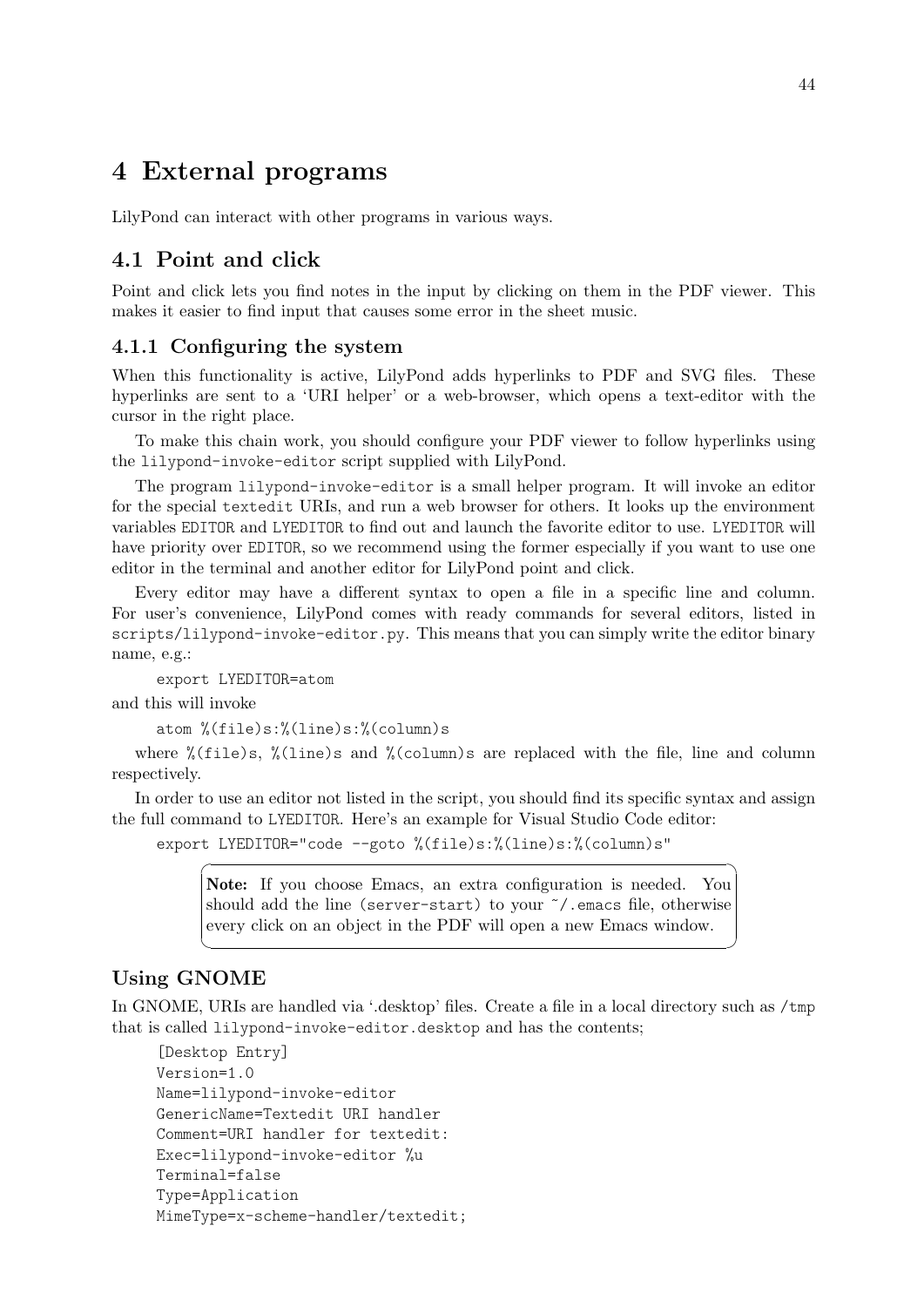```
Categories=Editor
NoDisplay=true
```
and then execute the commands

```
xdg-desktop-menu install ./lilypond-invoke-editor.desktop
  xdg-mime default lilypond-invoke-editor.desktop x-scheme-handler/textedit
After that invocation;
```
xdg-open textedit:///etc/issue:1:0:0

should call lilypond-invoke-editor for opening files.

## Extra configuration for Evince

If xdg-open works, but Evince still refuses to open point and click links due to denied permissions, you might need to change the Apparmor profile of Evince which controls the kind of actions Evince is allowed to perform.

For Ubuntu, the process is to edit the file /etc/apparmor.d/local/usr.bin.evince and append the following lines:

```
# For Textedit links
/usr/local/bin/lilypond-invoke-editor Cx -> sanitized_helper,
```
After adding these lines, call

```
sudo apparmor_parser -r -T -W /etc/apparmor.d/usr.bin.evince
```
Now Evince should be able to open point and click links. It is likely that similar configurations will work for other viewers.

## Enabling point and click

Point and click functionality is enabled by default when creating PDF or SVG files.

The point and click links enlarge the output files significantly. For reducing the size of these (and PS) files, point and click may be switched off by issuing

\pointAndClickOff

```
in a .ly file. Point and click may be explicitly enabled with
```
\pointAndClickOn

Alternately, you may disable point and click with a command-line option:

```
lilypond -dno-point-and-click file.ly
```
Note: You should always turn off point and click in any LilyPond files to be distributed to avoid including path information about your computer in the PDF file, which can pose a security risk.

 $\sqrt{a^2 + a^2 + a^2 + a^2 + a^2}$ 

 $\overline{\phantom{a}}$ 

## Selective point-and-click

For some interactive applications, it may be desirable to only include certain point-and-click items. For example, if somebody wanted to create an application which played audio or video starting from a particular note, it would be awkward if clicking on the note produced the pointand-click location for an accidental or slur which occurred over that note.

This may be controlled by indicating which events to include:

• Hard-coded in the .ly file:

```
\pointAndClickTypes #'note-event
\relative {
  c'2\if( f)
```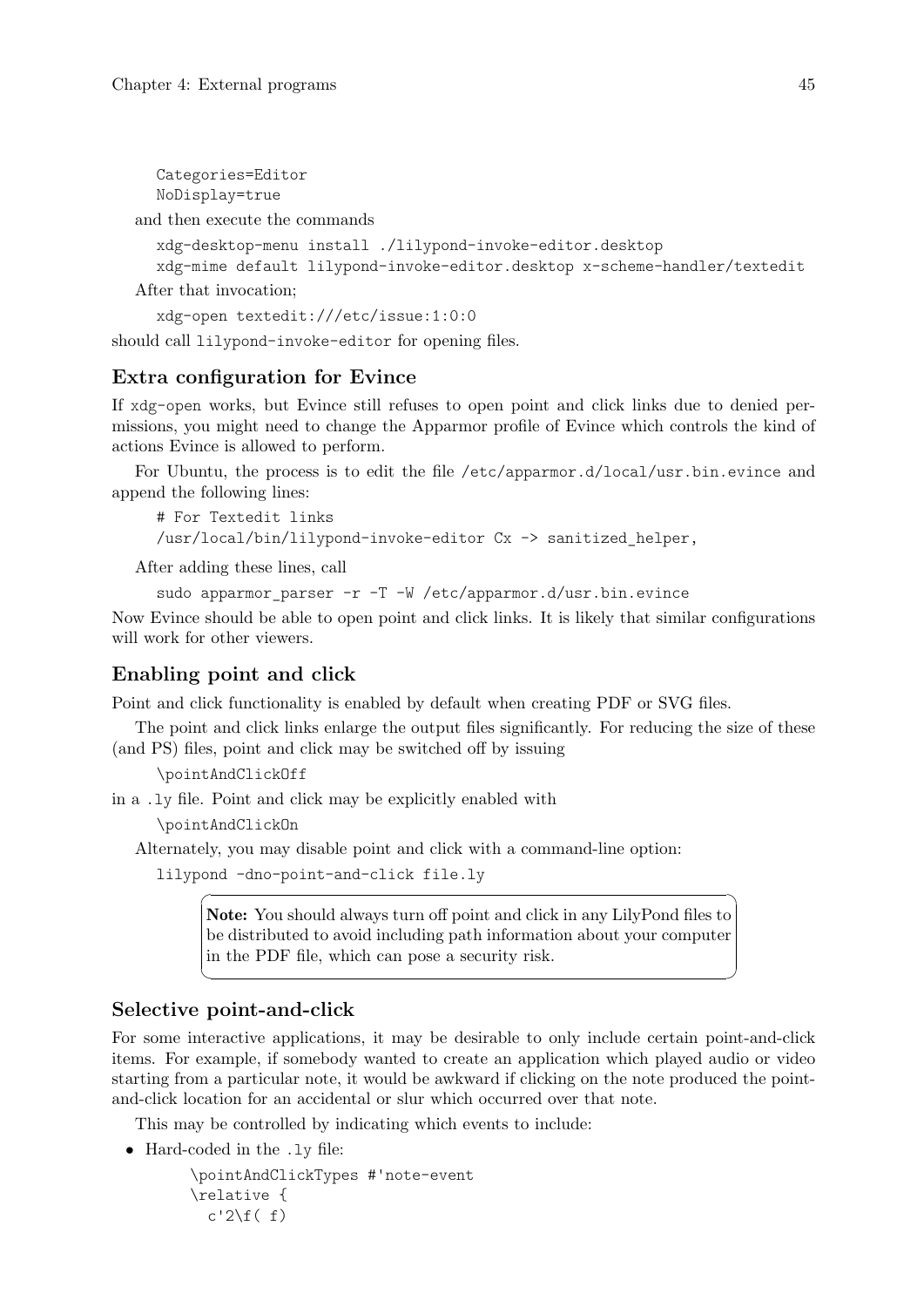```
}
  or
       #(ly:set-option 'point-and-click 'note-event)
       \relative {
         c'2\if( f)\lambda• Command-line:
       lilypond -dpoint-and-click=note-event example.ly
Multiple events can be included:
• Hard-coded in the .ly file:
       \pointAndClickTypes #'(note-event dynamic-event)
       \relative {
         c'2\if( f)}
  or
       #(ly:set-option 'point-and-click '(note-event dynamic-event))
       \relative {
         c'2\if( f)}
• Command-line:
       lilypond \
```

```
-e"(ly:set-option 'point-and-click '(note-event dynamic-event))" \
example.ly
```
## 4.2 Text editor support

There is support for different text editors for LilyPond.

## Emacs mode

Emacs has a lilypond-mode, which provides keyword autocompletion, indentation, LilyPond specific parenthesis matching and syntax coloring, handy compile short-cuts and reading Lily-Pond manuals using Info. If lilypond-mode is not installed on your platform, see below.

An Emacs mode for entering music and running LilyPond is contained in the source archive in the elisp directory. Do make install to install it to elispdir. The file lilypond-init.el should be placed to *load-path*/site-start.d/ or appended to your  $\gamma$ . emacs or  $\gamma$ . emacs.el.

As a user, you may want add your source path (e.g. ˜/site-lisp/) to your load-path by appending the following line (as modified) to your  $\tilde{\ }$  / emacs

(setq load-path (append (list (expand-file-name "˜/site-lisp")) load-path))

## Vim mode

For Vim (<https://www.vim.org>), a filetype plugin, indent mode, and syntax-highlighting mode are available to use with LilyPond. To enable all of these features, create (or modify) your \$HOME/.vimrc to contain these three lines, in order:

```
filetype off
set runtimepath+=/usr/local/share/lilypond/current/vim/
filetype on
syntax on
```
If LilyPond is not installed in the /usr/local/ directory, change the path appropriately. This topic is discussed in Section "Other sources of information" in Learning Manual.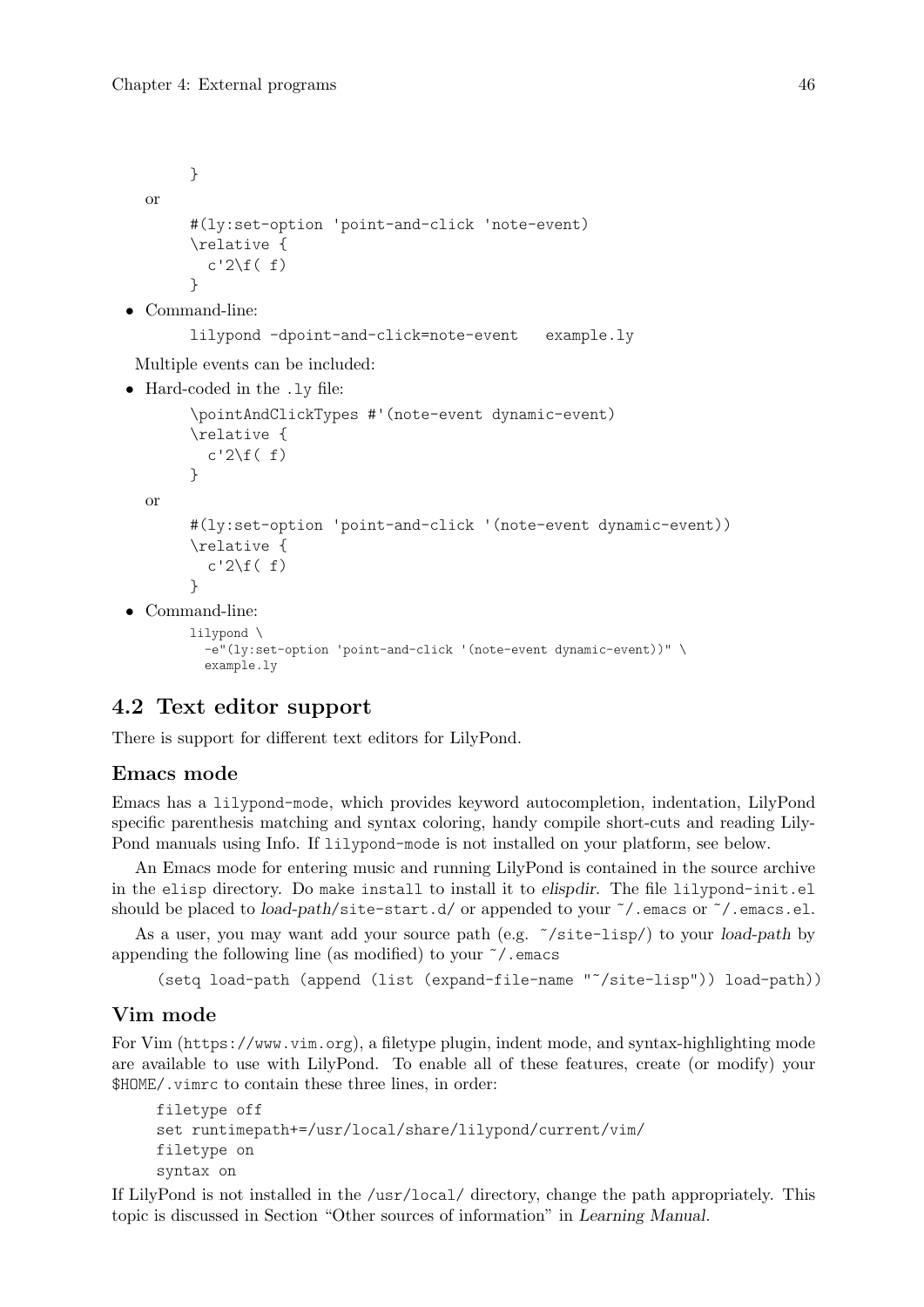#### Other editors

Other editors (both text and graphical) support LilyPond, but their special configuration files are not distributed with LilyPond. Consult their documentation for more information. Such editors are listed in Section "Easier editing" in General Information.

## <span id="page-49-0"></span>4.3 Converting from other formats

Music can be entered also by importing it from other formats. This chapter documents the tools included in the distribution to do so. There are other tools that produce LilyPond input, for example GUI sequencers and XML converters. Refer to the website (<https://lilypond.org>) for more details.

These are separate programs from lilypond itself, and are run on the command line; see [Section 1.2 \[Command-line usage\], page 1,](#page-3-0) for more information. If you have MacOS 10.3 or 10.4 and you have trouble running some of these scripts, e.g. convert-ly, see Section "MacOS X" in General Information.

## Known issues and warnings

We unfortunately do not have the resources to maintain these programs; please consider them "as-is". Patches are appreciated, but bug reports will almost certainly not be resolved.

### 4.3.1 Invoking **midi2ly**

midi2ly translates a Type 1 MIDI file to a LilyPond source file.

MIDI (Music Instrument Digital Interface) is a standard for digital instruments: it specifies cabling, a serial protocol and a file format. The MIDI file format is a de facto standard format for exporting music from other programs, so this capability may come in useful when importing files from a program that has a converter for a direct format.

midi2ly converts tracks into Section "Staff" in Internals Reference and channels into Section "Voice" in Internals Reference contexts. Relative mode is used for pitches, durations are only written when necessary.

It is possible to record a MIDI file using a digital keyboard, and then convert it to .ly. However, human players are not rhythmically exact enough to make a MIDI to LY conversion trivial. When invoked with quantizing (-s and -d options) midi2ly tries to compensate for these timing errors, but is not very good at this. It is therefore not recommended to use midi2ly for human-generated midi files.

It is invoked from the command-line as follows,

```
midi2ly [option]... midi-file
```
Note that by 'command-line', we mean the command line of the operating system. See [Section 4.3 \[Converting from other formats\], page 47](#page-49-0), for more information about this.

The following options are supported by midi2ly.

```
-a, --absolute-pitches
           Print absolute pitches.
```
- -d, --duration-quant=DUR Quantize note durations on DUR.
- -e, --explicit-durations Print explicit durations.
- -h, --help Show summary of usage.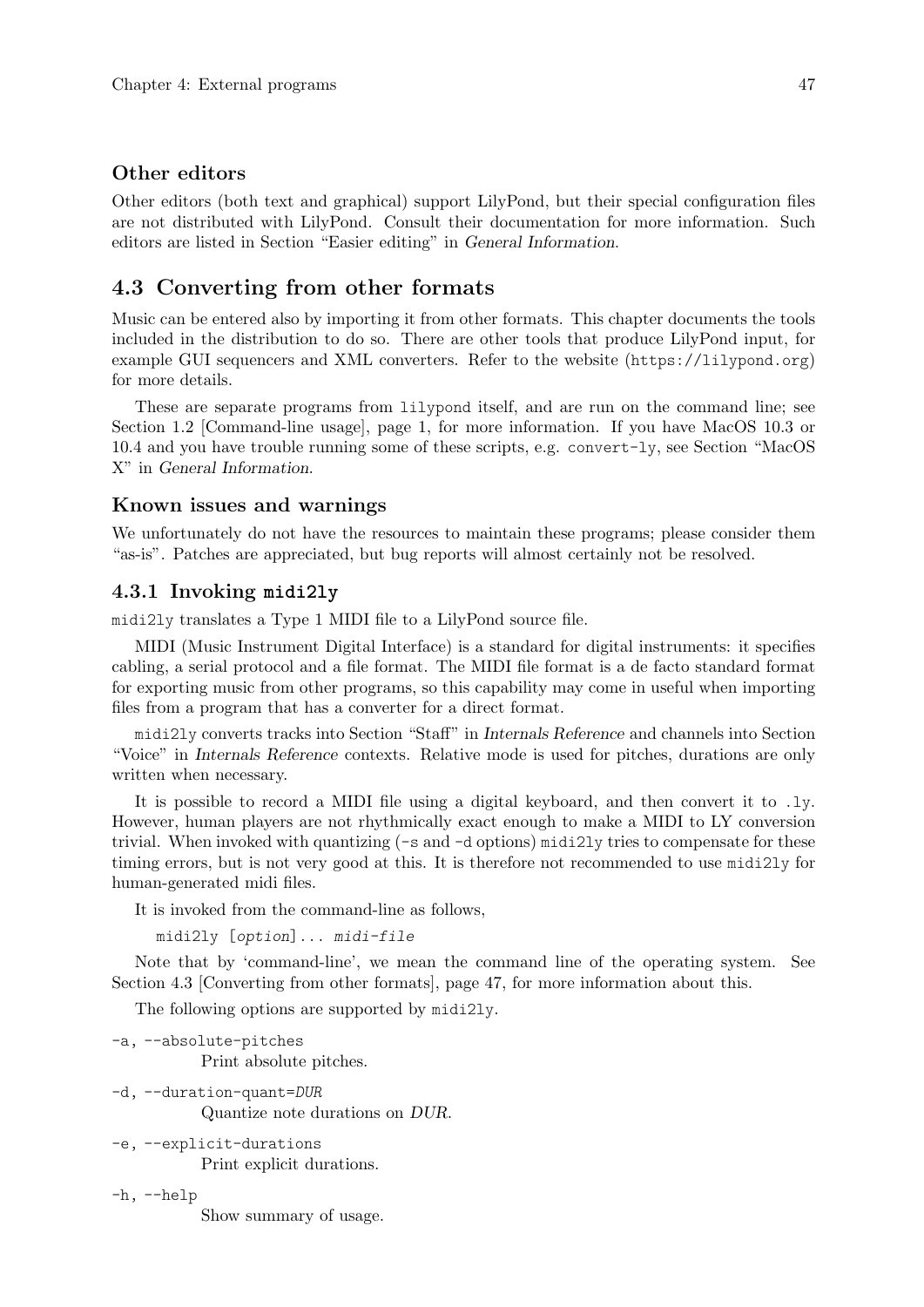-k, --key=acc[:minor]

minor key is indicated by :1. -o, --output=file Write output to file. -s, --start-quant=DUR Quantize note starts on DUR. -t, --allow-tuplet=DUR\*NUM/DEN Allow tuplet durations DUR\*NUM/DEN. -v, --verbose Be verbose. -V, --version Print version number. -w, --warranty Show warranty and copyright. -x, --text-lyrics Treat every text as a lyric.

## Known issues and warnings

Overlapping notes in an arpeggio will not be correctly rendered. The first note will be read and the others will be ignored. Set them all to a single duration and add phrase markings or pedal indicators.

Set default key.  $acc > 0$  sets number of sharps;  $acc < 0$  sets number of flats. A

## 4.3.2 Invoking **musicxml2ly**

MusicXML (<http://www.musicxml.org/>) is an XML dialect for representing music notation.

musicxml2ly extracts notes, articulations, score structure and lyrics from 'part-wise' MusicXML files then writes them to a .1y file. It is run from the command-line as follows;

```
musicxml2ly [option]... file.xml
```
Note that by 'command-line', we mean the command line of the operating system. See [Section 4.3 \[Converting from other formats\], page 47](#page-49-0), for more information about this.

If - is used instead of file.xml, musicxml2ly reads all input directly from the command line.

The following options are supported by musicxml2ly:

-a, --absolute

convert pitches in absolute mode.

```
--fb --fretboards
```
converts <frame> events to a separate FretBoard voice instead of markups.

-h, --help

print usage and a summary of all the available command line options.

-l, --language=LANG

use LANG for pitch names, e.g. deutsch for note names in German.

--loglevel=LOGLEVEL

Sets the output verbosity to LOGLEVEL. Possible values are NONE, ERROR, WARNING, PROGRESS (default) and DEBUG.

--lxml use the lxml.etree Python package for XML-parsing; uses less memory and cpu time.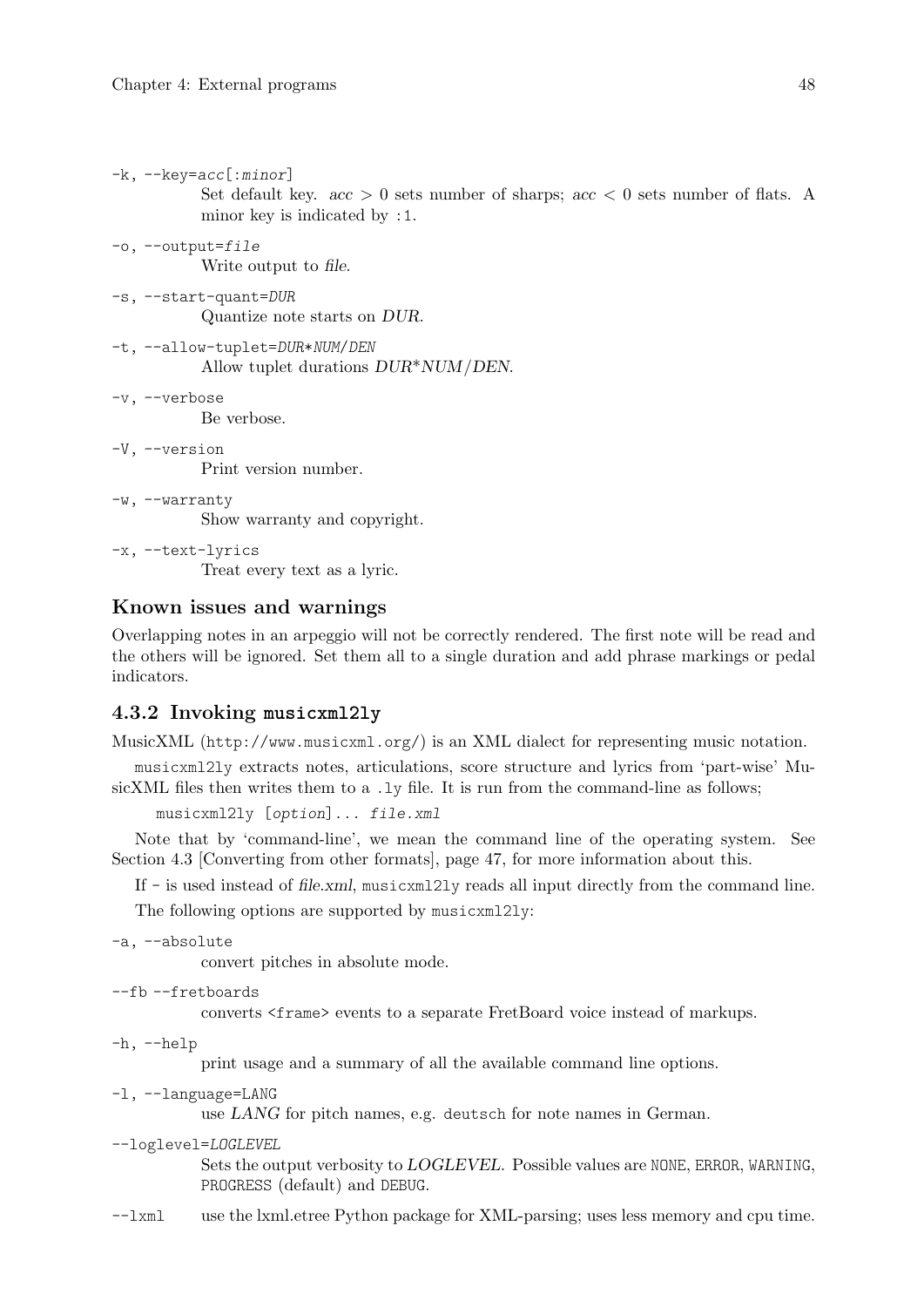| $-m$ , $--midi$    | activate the midi block in the <i>ly</i> file.                                                                                                                                        |
|--------------------|---------------------------------------------------------------------------------------------------------------------------------------------------------------------------------------|
| --nb, --no-beaming | do not convert beaming information, use LilyPond's automatic beaming instead.                                                                                                         |
|                    | --nd, --no-articulation-directions<br>do not convert directions $(\hat{\ }$ , _ or -) for articulations, dynamics, etc.                                                               |
|                    | --nrp, --no-rest-positions<br>do not convert exact vertical position of rests.                                                                                                        |
|                    | --nsb, --no-system-breaks<br>ignore system breaks.                                                                                                                                    |
|                    | --npl, --no-page-layout<br>do not convert the exact page layout and breaks (shortcut for --nsb --npb --npm<br>options).                                                               |
|                    | --npb, --no-page-breaks<br>ignore page breaks.                                                                                                                                        |
|                    | --npm, --no-page-margins<br>ignore page margins.                                                                                                                                      |
|                    | --nsd, --no-stem-directions<br>ignore stem directions from MusicXML, use lilypond's automatic stemming instead.                                                                       |
| -o, --output=FILE  | set the output filename to FILE. If file is $-$ , the output will be printed to stdout. If<br>not given, xmlfile.ly will be used instead.                                             |
| -r, --relative     | convert pitches in relative mode (default).                                                                                                                                           |
|                    | --transpose=TOPITCH<br>the interval between pitch c and TOPITCH to transpose by.                                                                                                      |
|                    | --sm, --shift-meter=BEATS/BEATTYPE<br>change the length duration of notes as a function of a given time signature to make<br>the score look faster or slower, (e.g. $4/4$ or $2/2$ ). |
|                    | --tc, --tab-clef=TABCLEFNAME<br>switch between two versions of tab clefs (tab and moderntab).                                                                                         |
|                    | --sn --string-numbers=t[rue]/f[alse]<br>deactivate string number stencil with --string-numbers false. Default is true.                                                                |
| -v, --verbose      | be verbose.                                                                                                                                                                           |
| --version          | show version number and exit.                                                                                                                                                         |
| -z, --compressed   | input file is a zip-compressed MusicXML file.                                                                                                                                         |
|                    |                                                                                                                                                                                       |

# 4.3.3 Invoking **abc2ly**

Note: This is not currently supported and may eventually be removed from future versions of LilyPond.

 $\sqrt{1 - \frac{1}{2}}$ 

 $\overline{\phantom{a}}$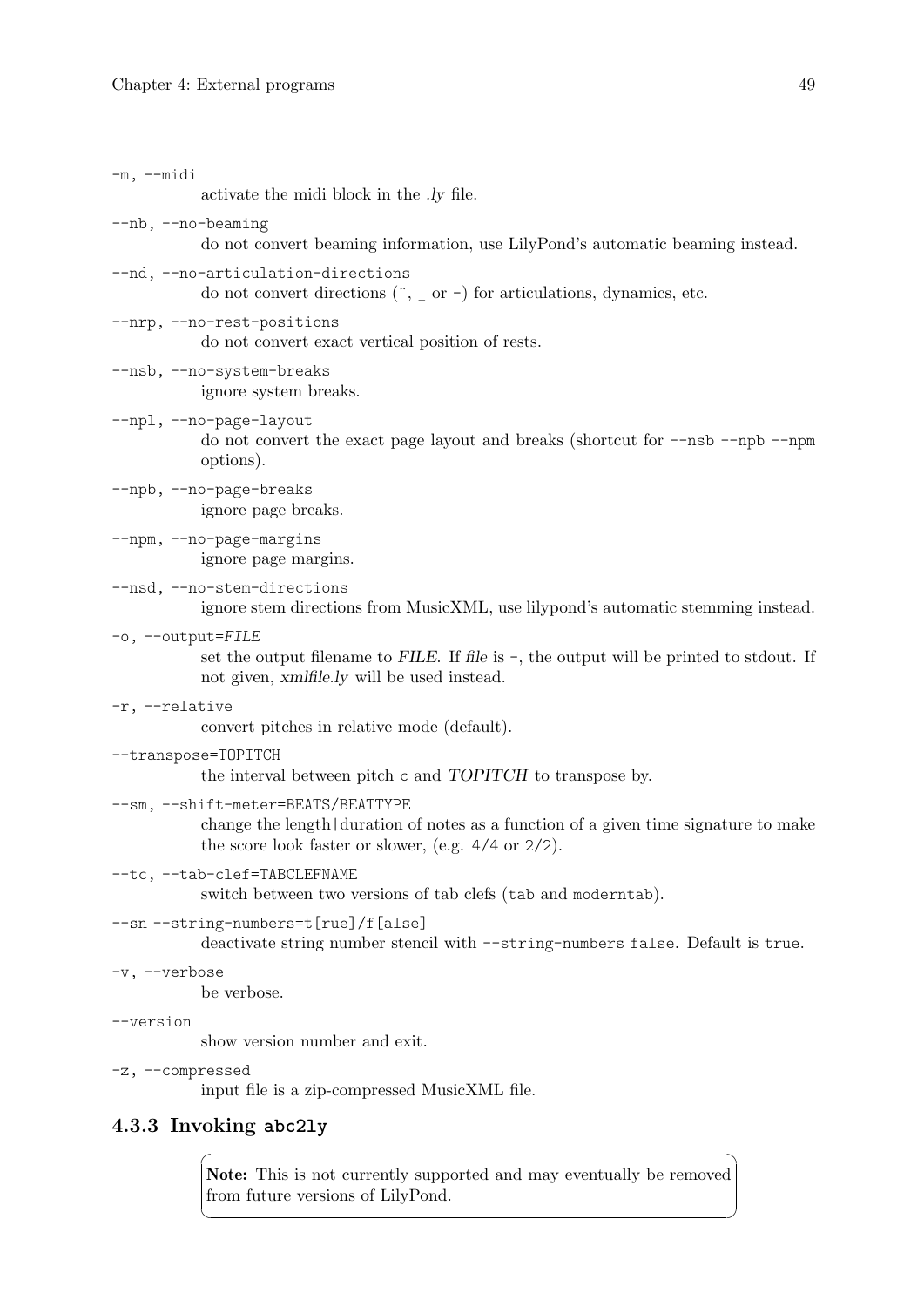ABC is a fairly simple ASCII based format. It is described at the ABC site: <http://www.walshaw.plus.com/abc/learn.html>.

abc2ly translates from ABC to LilyPond. It is invoked as follows:

abc2ly [option]... abc-file

The following options are supported by abc2ly:

```
-b, --beams=None
```
preserve ABC's notion of beams

```
-h, --help
```
this help

-o, --output=file

set output filename to file.

-s, --strict

be strict about success

--version

print version information.

There is a rudimentary facility for adding LilyPond code to the ABC source file. For example;

```
%%LY voices \set autoBeaming = ##f
```
This will cause the text following the keyword 'voices' to be inserted into the current voice of the LilyPond output file.

Similarly,

%%LY slyrics more words

will cause the text following the 'slyrics' keyword to be inserted into the current line of lyrics.

### Known issues and warnings

The ABC standard is not very 'standard'. For extended features (e.g., polyphonic music) different conventions exist.

Multiple tunes in one file cannot be converted.

ABC synchronizes words and notes at the beginning of a line; abc2ly does not.

abc2ly ignores the ABC beaming.

### 4.3.4 Invoking **etf2ly**

Note: This is not currently supported and may eventually be removed from future versions of LilyPond.

 $\sqrt{1 - \frac{1}{2}}$ 

 $\overline{\phantom{a}}$ 

ETF (Enigma Transport Format) is a format used by Coda Music Technology's Finale product. etf2ly will convert part of an ETF file to a ready-to-use LilyPond file.

It is invoked from the command-line as follows;

```
etf2ly [option]... etf-file
```
Note that by 'command-line', we mean the command line of the operating system. See [Section 4.3 \[Converting from other formats\], page 47](#page-49-0), for more information about this.

The following options are supported by etf2ly:

-h, --help

this help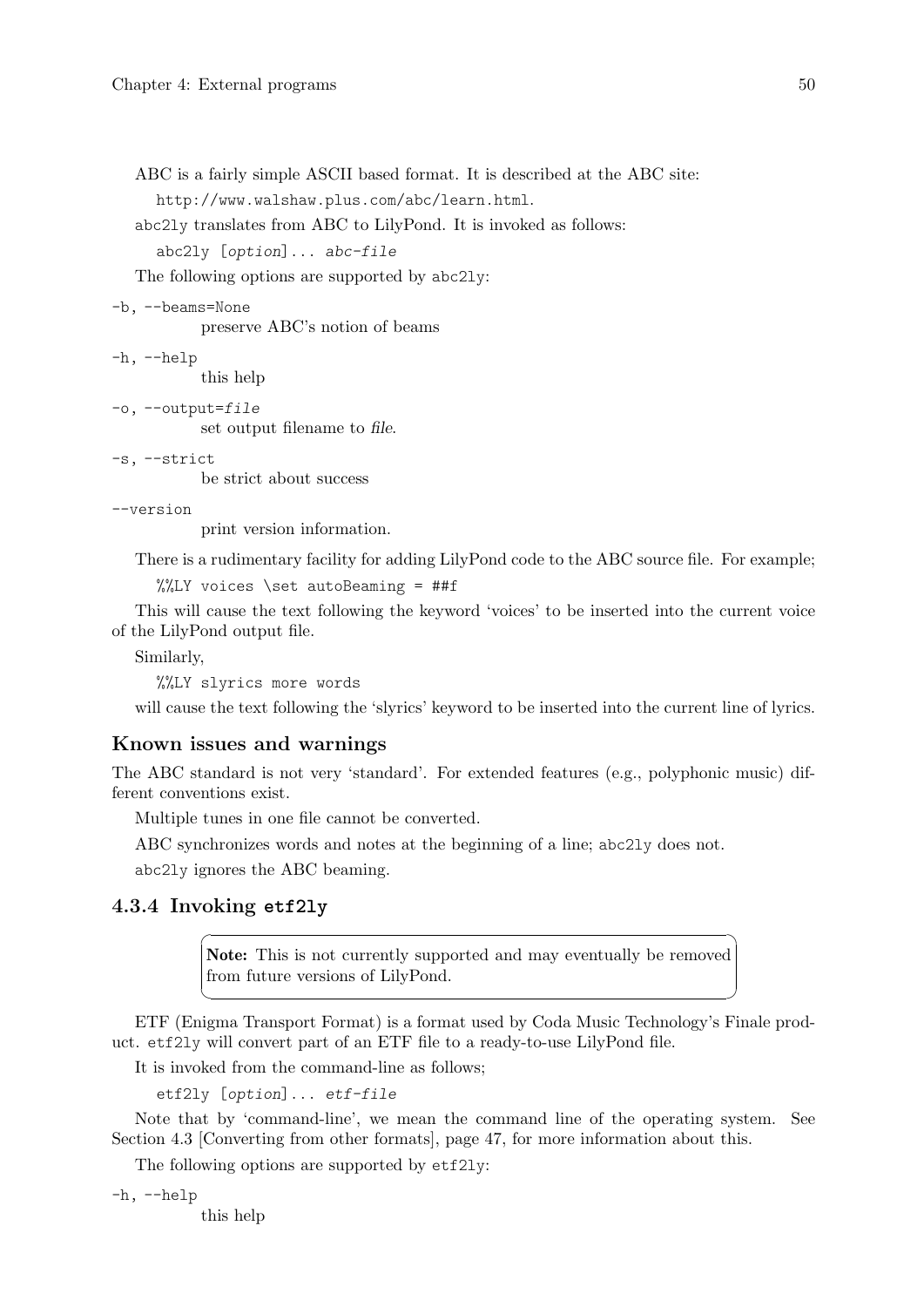```
-o, --output=FILE
           set output filename to FILE
```
--version

version information

## Known issues and warnings

The list of articulation scripts is incomplete. Empty measures confuse etf2ly. Sequences of grace notes are ended improperly.

## 4.3.5 Other formats

LilyPond itself does not come with support for any other formats, but some external tools can also generate LilyPond files. These are listed in Section "Easier editing" in General Information.

## <span id="page-53-0"></span>4.4 LilyPond output in other programs

This section shows methods to integrate text and music, different than the automated method with lilypond-book.

## $4.4.1$  LuaTFX

As well as lilypond-book to integrate LilyPond output, there is an alternative program that can be used when using LuaT<sub>EX</sub> called lyluatex ([https://github.com/jperon/lyluatex/blob/](https://github.com/jperon/lyluatex/blob/master/README.md) [master/README.md](https://github.com/jperon/lyluatex/blob/master/README.md)).

## 4.4.2 OpenOffice and LibreOffice

LilyPond notation can be added to OpenOffice.org and LibreOffice with [OOoLilyPond](https://github.com/openlilylib/LO-ly) (<https://github.com/openlilylib/LO-ly>), an OpenOffice.org extension that converts LilyPond files into images within OpenOffice.org documents. OOoLilyPond (OLy) works with recent versions of LibreOffice and OpenOffice. Older versions should work as well. It has even been tested with OpenOffice 2.4 without issues.

## 4.4.3 Other programs

Other programs that can handle PNG, EPS, or PDF formats should use lilypond instead of lilypond-book. Each LilyPond output file must be created and inserted separately. Consult the program's own documentation on how to insert files from other sources.

To help reduce the white space around your LilyPond score, use the following options;

```
\paper{
  indent=0\mm
  line-width=120\mm
  oddFooterMarkup=##f
  oddHeaderMarkup=##f
 bookTitleMarkup = ##f
 scoreTitleMarkup = ##f
}
```
... music ...

To produce EPS images;

```
lilypond -dbackend=eps -dno-gs-load-fonts -dinclude-eps-fonts myfile.ly
To produce PNG images;
```
lilypond -dbackend=eps -dno-gs-load-fonts -dinclude-eps-fonts --png myfile.ly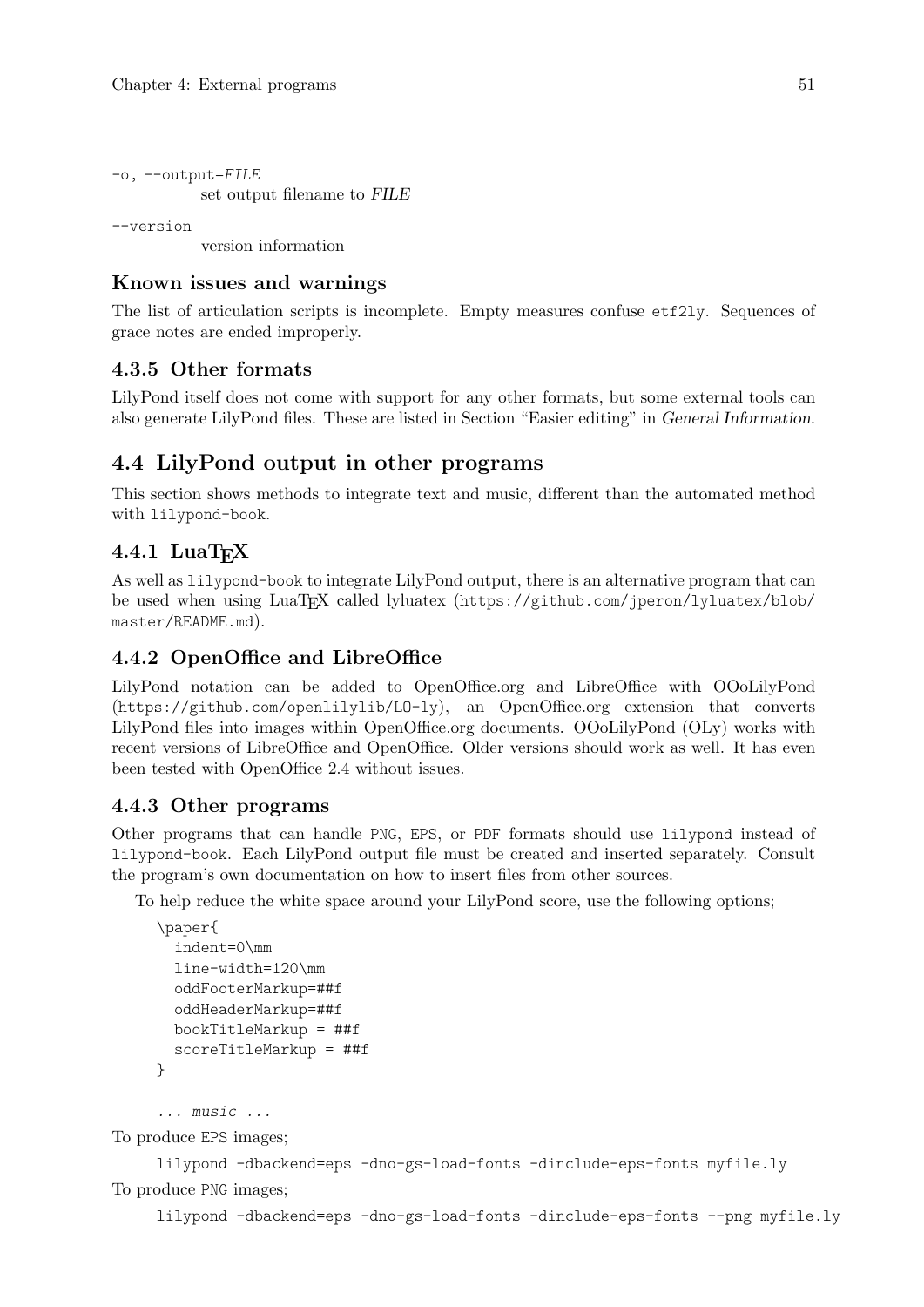For transparent PNG images

lilypond -dbackend=eps -dno-gs-load-fonts -dinclude-eps-fonts -dpixmap-format=pngalpha --png myfile.ly

If you need to quote many fragments from a large score, you can also use the clip systems feature, see Section "Extracting fragments of music" in Notation Reference.

## 4.5 Independent **include**s

Some users have produced files that can be \included with LilyPond to produce certain effects and those listed below are part of the LilyPond distribution. Also see Section "Working with input files" in Notation Reference.

## 4.5.1 MIDI articulation

The Articulate (<http://www.nicta.com.au/articulate>) project is an attempt to enhance Lily-Pond's MIDI output and works by adjusting note lengths (that are not under slurs) according to the articulation markings attached to them. For example, a 'staccato' halves the note value, 'tenuto' gives a note its full duration and so on. See Section "Enhancing MIDI output" in Notation Reference.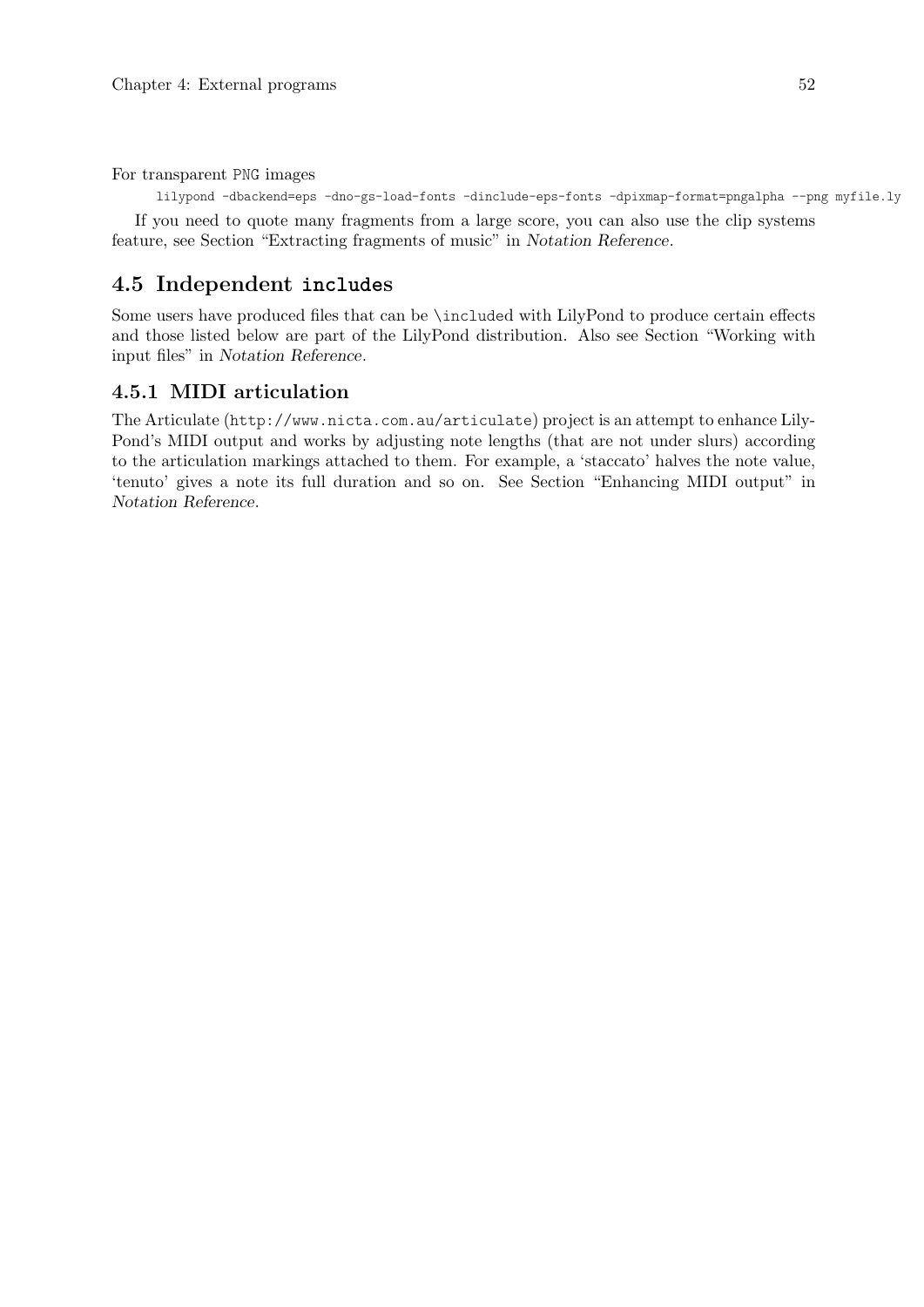# 5 Suggestions for writing files

Now you're ready to begin writing larger LilyPond input files  $-$  not just the little examples in the tutorial, but whole pieces. But how should you go about doing it?

As long as LilyPond can understand your input files and produce the output that you want, it doesn't matter what your input files look like. However, there are a few other things to consider when writing LilyPond input files.

- What if you make a mistake? The structure of a LilyPond file can make certain errors easier (or harder) to find.
- What if you want to share your input files with somebody else? In fact, what if you want to alter your own input files in a few years? Some LilyPond input files are understandable at first glance; others may leave you scratching your head for an hour.
- What if you want to upgrade your LilyPond file for use with a later version of LilyPond? The input syntax changes occasionally as LilyPond improves. Most changes can be done automatically with convert-ly, but some changes might require manual assistance. LilyPond input files can be structured in order to be easier (or harder) to update.

## 5.1 General suggestions

Here are a few suggestions that can help to avoid (and fix) the most common problems when typesetting:

- Always include a \version number in your input files no matter how small they are. This prevents having to remember which version of LilyPond the file was created with and is especially relevant when [Chapter 2 \[Updating files with](#page-21-0) convert-ly], page 19, command (which requires the \version statement to be present); or if sending your input files to other users (e.g., when asking for help on the mail lists). Note that all of the LilyPond templates contain \version numbers.
- For each line in your input file, write one bar of music. This will make debugging any problems in your input files much simpler.
- Include Section "Bar and bar number checks" in Notation Reference as well as Section "Octave checks" in Notation Reference. Including 'checks' of this type in your input files will help pinpoint mistakes more quickly. How often checks are added will depend on the complexity of the music being typeset. For simple compositions, checks added at a few at strategic points within the music can be enough but for more complex music, with many voices and/or staves, checks may be better placed after every bar.
- Add comments within input files. References to musical themes (i.e. 'second theme in violins', 'fourth variation,' etc.), or simply including bar numbers as comments, will make navigating the input file much simpler especically if something needs to be altered later on or if passing on LilyPond input files to another person.
- Add explicit note durations at the start of 'sections'. For example,  $c4 d e f$  instead of just c d e f can make rearranging the music later on simpler.
- Learn to indent and align braces and parallel music. Many problems are often caused by either 'missing' braces. Clearly indenting 'opening' and 'closing' braces (or << and >> indicators) will help avoid such problems. For example;

```
\new Staff {
  \relative {
   r4 g'8 g c8 c4 d |
    e4 r8 |
    % Ossia section
    <<
```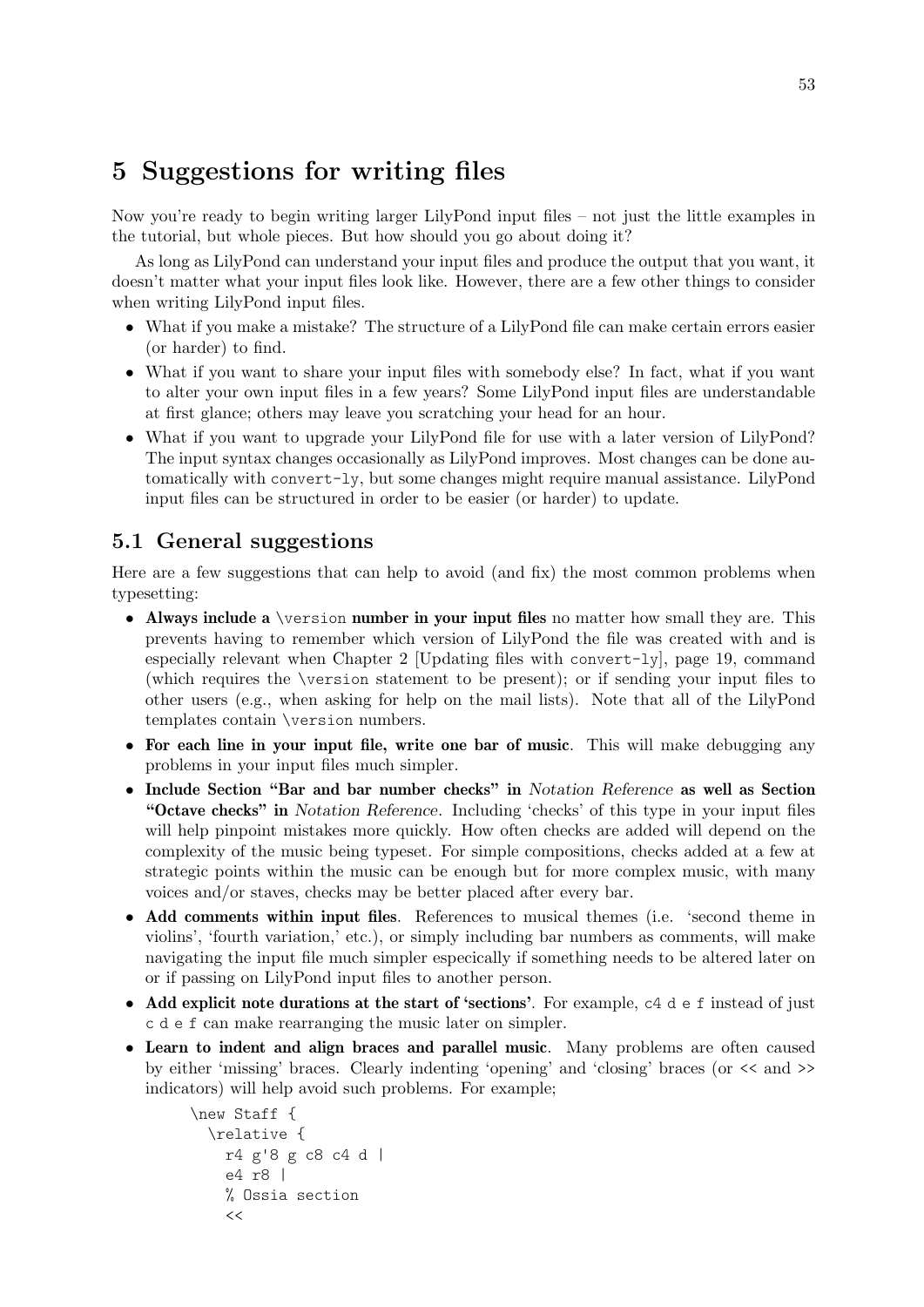```
{ f8 c c | }
              \new Staff {
                f8 f c |
              }
            >>
            r4 |
         }
       }
  is much easier to follow than;
       \new Staff { \relative { r4 g'8 g c4 c8 d | e4 r8
       % Ossia section
       << { f8 c c } \new Staff { f8 f c } >> r4 | } }
• Keep music and style separate by putting overrides in the \layout block;
       \score {
          ...music...
          \layout {
           \override TabStaff.Stemstencil = ##f
        }
       }
```
This will not create a new context but it will apply when one is created. Also see Section "Saving typing with variables and functions" in Learning Manual, and Section "Style sheets" in Learning Manual.

## 5.2 Typesetting existing music

If you are entering music from an existing score (i.e., typesetting a piece of existing sheet music),

- Enter the manuscript (the physical copy of the music) into LilyPond one system at a time (but still only one bar per line of text), and check each system when you finish it. You may use the showLastLength or showFirstLength properties to speed up processing – see Section "Skipping corrected music" in Notation Reference.
- Define mBreak = { \break } and insert \mBreak in the input file whenever the manuscript has a line break. This makes it much easier to compare the LilyPond music to the original music. When you are finished proofreading your score, you may define mBreak  $= \{\}$  to remove all those line breaks. This will allow LilyPond to place line breaks wherever it feels are best.
- When entering a part for a transposing instrument into a variable, it is recommended that the notes are wrapped in

```
\transpose c natural-pitch {...}
```
(where natural-pitch is the open pitch of the instrument) so that the music in the variable is effectively in C. You can transpose it back again when the variable is used, if required, but you might not want to (e.g., when printing a score in concert pitch, converting a trombone part from treble to bass clef, etc.). Mistakes in transpositions are less likely if all the music in variables is at a consistent pitch.

Also, only ever transpose to/from C. That means that the only other keys you will use are the natural pitches of the instruments - bes for a B-flat trumpet, aes for an A-flat clarinet, etc.

## 5.3 Large projects

When working on a large project, having a clear structure to your lilypond input files becomes vital.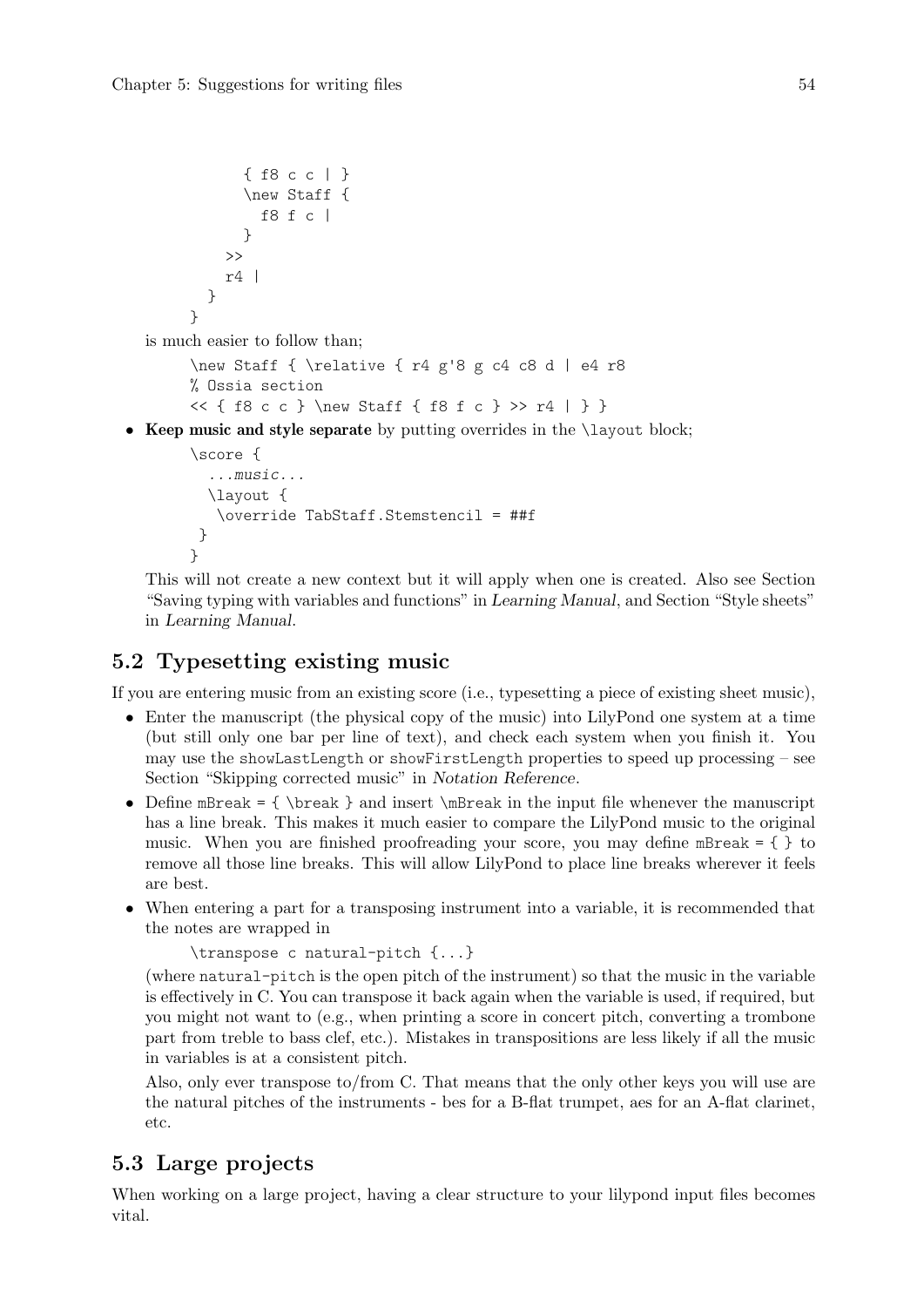• Use a variable for each voice, with a minimum of structure inside the definition. The structure of the \score section is the most likely thing to change; the violin definition is extremely unlikely to change in a new version of LilyPond.

```
violin = \relative {
g'4 c'8. e16
}
...
\score {
  \new GrandStaff {
    \new Staff {
      \violin
    }
  }
}
```
• Separate tweaks from music definitions. This point was made previously, but for large projects it is absolutely vital. We might need to change the definition of fthenp, but then we only need to do this once, and we can still avoid touching anything inside violin.

```
fthenp = \mathrm{maxupp}\{\dynamic f \italic \small { 2nd } \hspace #0.1 \dynamic p }
violin = \relax{\text{relative}} {
g'4\fthenp c'8. e16
}
```
## 5.4 Troubleshooting

Sooner or later, you will write a file that LilyPond cannot compile. The messages that LilyPond gives may help you find the error, but in many cases you need to do some investigation to determine the source of the problem.

The most powerful tools for this purpose are the single line comment (indicated by %) and the block comment (indicated by %{...%}). If you don't know where a problem is, start commenting out huge portions of your input file. After you comment out a section, try compiling the file again. If it works, then the problem must exist in the portion you just commented. If it doesn't work, then keep on commenting out material until you have something that works.

In an extreme case, you might end up with only

```
\score {
  <<% \melody
     % \harmony
     % \bass
  \rightarrow\layout{}
\lambda
```
(in other words, a file without any music)

If that happens, don't give up. Uncomment a bit – say, the bass part – and see if it works. If it doesn't work, then comment out all of the bass music (but leave \bass in the \score uncommented.

```
bass = \relaxpoonleft%{
  c'4 c c c
  d d d d
```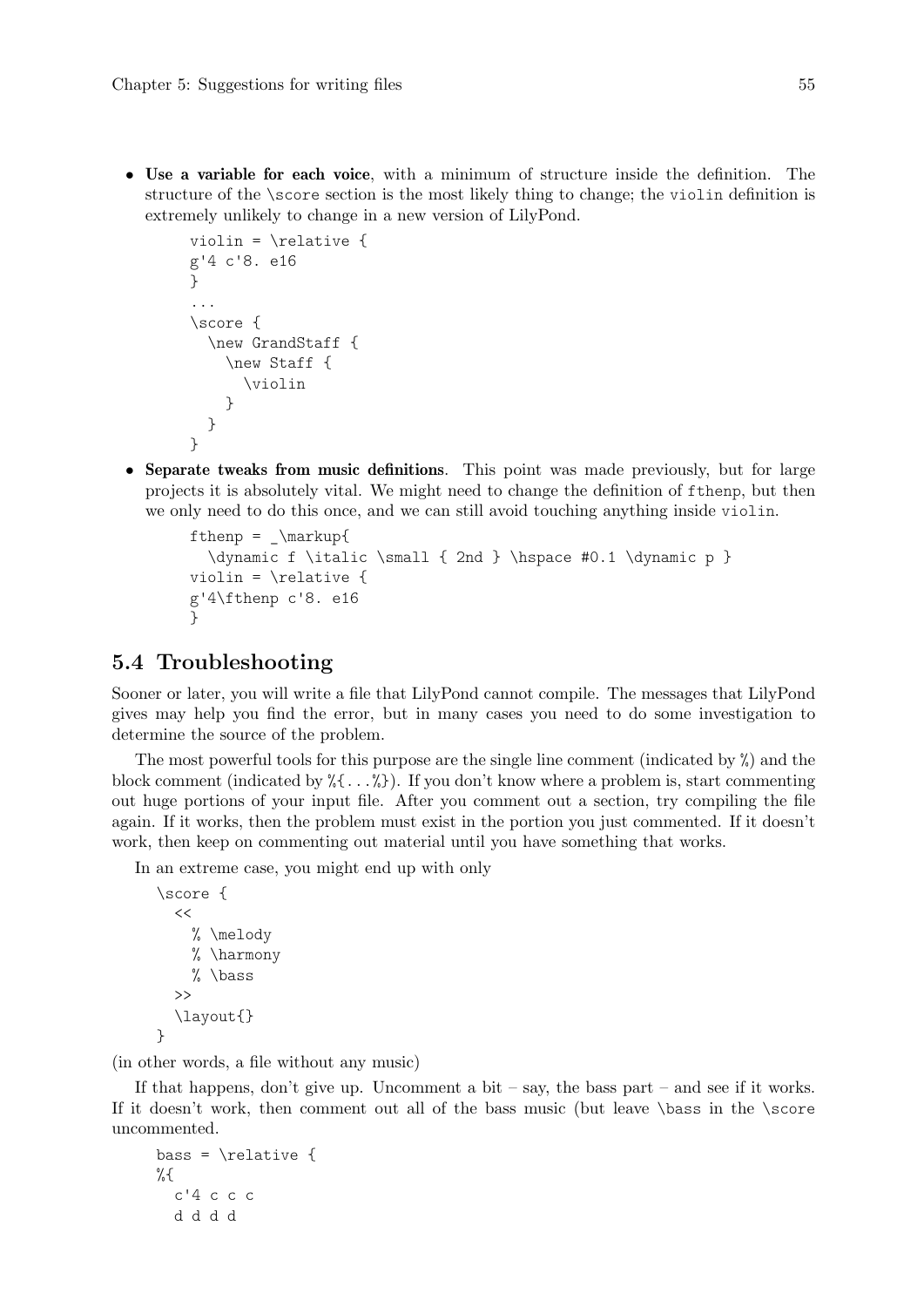%} }

Now start slowly uncommenting more and more of the bass part until you find the problem line.

Another very useful debugging technique is constructing Section "Tiny examples" in General Information.

## 5.5 Make and Makefiles

Pretty well all the platforms LilyPond can run on support a software facility called make. This software reads a special file called a Makefile that defines what files depend on what others and what commands you need to give the operating system to produce one file from another. For example the makefile would spell out how to produce ballad.pdf and ballad.midi from ballad.ly by running LilyPond.

There are times when it is a good idea to create a Makefile for your project, either for your own convenience or as a courtesy to others who might have access to your source files. This is true for very large projects with many included files and different output options (e.g., full score, parts, conductor's score, piano reduction, etc.), or for projects that require difficult commands to build them (such as lilypond-book projects). Makefiles vary greatly in complexity and flexibility, according to the needs and skills of the authors. The program GNU Make comes installed on GNU/Linux distributions and on MacOS X, and it is also available for Windows.

See the GNU Make Manual for full details on using make, as what follows here gives only a glimpse of what it can do.

The commands to define rules in a makefile differ according to platform; for instance the various forms of GNU/Linux and MacOS use bash, while Windows uses cmd. Note that on MacOS X, you need to configure the system to use the command-line interpreter. Here are some example makefiles, with versions for both GNU/Linux/MacOS and Windows.

The first example is for an orchestral work in four movements with a directory structure as follows:

```
Symphony/
|-- MIDI/
|-- Makefile
|-- Notes/
| |-- cello.ily
| |-- figures.ily
| |-- horn.ily
| |-- oboe.ily
| |-- trioString.ily
| |-- viola.ily
| |-- violinOne.ily
| `-- violinTwo.ily
|-- PDF/
|-- Parts/
| |-- symphony-cello.ly
| |-- symphony-horn.ly
| |-- symphony-oboe.ly
| |-- symphony-viola.ly
| |-- symphony-violinOne.ly
| `-- symphony-violinTwo.ly
|-- Scores/
  |-- symphony.ly
```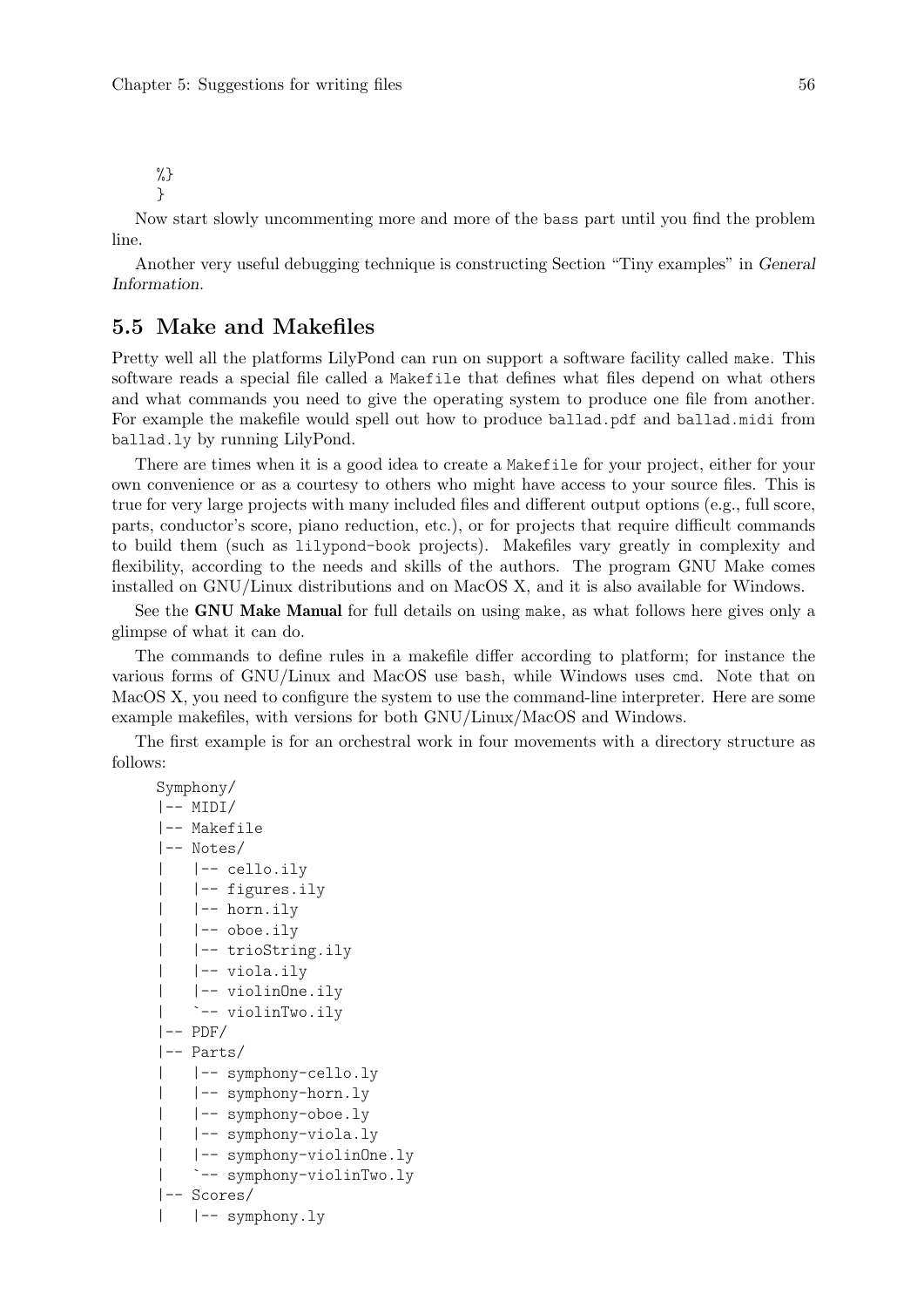```
| |-- symphonyI.ly
| |-- symphonyII.ly
| |-- symphonyIII.ly
   | `-- symphonyIV.ly
`-- symphonyDefs.ily
```
The .ly files in the Scores and Parts directories get their notes from .ily files in the Notes directory:

```
%%% top of file "symphony-cello.ly"
\include "../symphonyDefs.ily"
\include "../Notes/cello.ily"
```
The makefile will have targets of score (entire piece in full score), movements (individual movements in full score), and parts (individual parts for performers). There is also a target archive that will create a tarball of the source files, suitable for sharing via web or email. Here is the makefile for GNU/Linux or MacOS X. It should be saved with the name Makefile in the top directory of the project:

> Note: When a target or pattern rule is defined, the subsequent lines must begin with tabs, not spaces.

 $\sqrt{a^2 + b^2}$ 

 $\overline{\phantom{a}}$ 

```
# the name stem of the output files
piece := symphony
# The command to run lilypond
LILY CMD := lilypond -ddelete-intermediate-files \setminus-dno-point-and-click
# The suffixes used in this Makefile.
.SUFFIXES: .ly .ily .pdf .midi
.DEFAULT_GOAL := score
PDFDIR := PDF
MIDIDIR := MIDI
# Input and output files are searched in the directories listed in
# the VPATH variable. All of them are subdirectories of the current
# directory (given by the GNU make variable `CURDIR').
VPATH := \setminus$(CURDIR)/Scores \
  $(CURDIR)/Parts \
  $(CURDIR)/Notes \
  $(CURDIR)/$(PDFDIR) \
  $(CURDIR)/$(MIDIDIR)
# The pattern rule to create PDF and MIDI files from a LY input file.
# The .pdf output files are put into the `PDF' subdirectory, and the
# .midi files go into the `MIDI' subdirectory.
\%.pdf \%.midi: \%.ly | \$(PDFDIR) $(MIDIDIR)$(LILY_CMD) $< # this line begins with a tab
mv "$*.pdf" $(PDFDIR)/ # this line begins with a tab
mv "$*.midi" $(MIDIDIR)/ # this line begins with a tab
```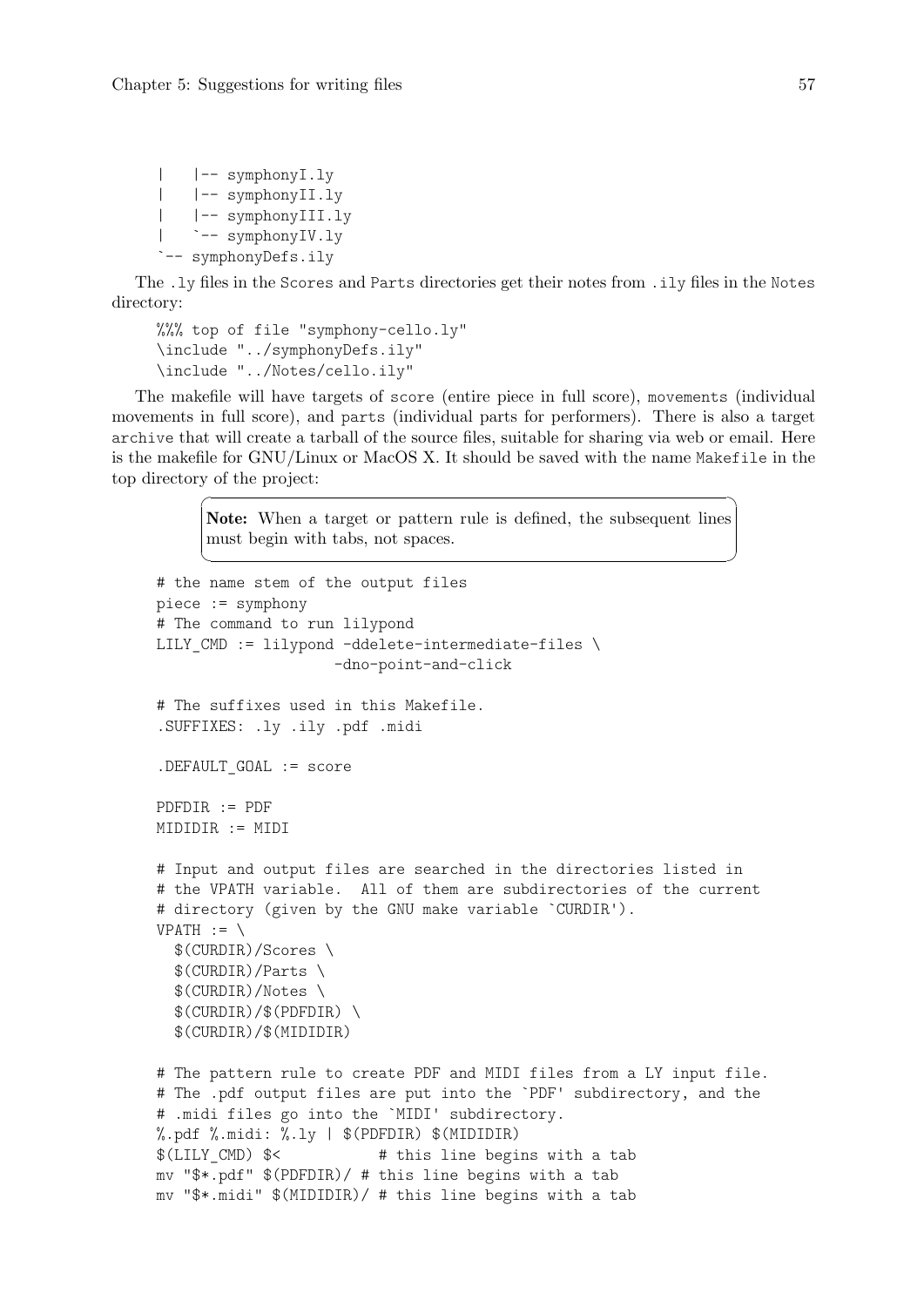```
$(PDFDIR):
mkdir $(PDFDIR)
$(MIDIDIR):
mkdir $(MIDIDIR)
common := symphonyDefs.ily
notes := \setminuscello.ily \
  horn.ily \
  oboe.ily \
  viola.ily \
  violinOne.ily \
  violinTwo.ily
# The dependencies of the movements.
$(piece)I.pdf: $(piece)I.ly $(notes) $(common)
$(piece)II.pdf: $(piece)II.ly $(notes) $(common)
$(piece)III.pdf: $(piece)III.ly $(notes) $(common)
$(piece)IV.pdf: $(piece)IV.ly $(notes) $(common)
# The dependencies of the full score.
$(piece).pdf: $(piece).ly $(notes) $(common)
# The dependencies of the parts.
$(piece)-cello.pdf: $(piece)-cello.ly cello.ily $(common)
$(piece)-horn.pdf: $(piece)-horn.ly horn.ily $(common)
$(piece)-oboe.pdf: $(piece)-oboe.ly oboe.ily $(common)
$(piece)-viola.pdf: $(piece)-viola.ly viola.ily $(common)
$(piece)-violinOne.pdf: $(piece)-violinOne.ly violinOne.ily $(common)
$(piece)-violinTwo.pdf: $(piece)-violinTwo.ly violinTwo.ily $(common)
# Type `make score' to generate the full score of all four
# movements as one file.
.PHONY: score
score: $(piece).pdf
# Type `make parts' to generate all parts.
# Type `make symphony-foo.pdf' to generate the part for instrument `foo'.
# Example: `make symphony-cello.pdf'.
.PHONY: parts
parts: $(piece)-cello.pdf \
       $(piece)-violinOne.pdf \
       $(piece)-violinTwo.pdf \
       $(piece)-viola.pdf \
       $(piece)-oboe.pdf$(piece)-horn.pdf
# Type `make movements' to generate files for the
# four movements separately.
.PHONY: movements
```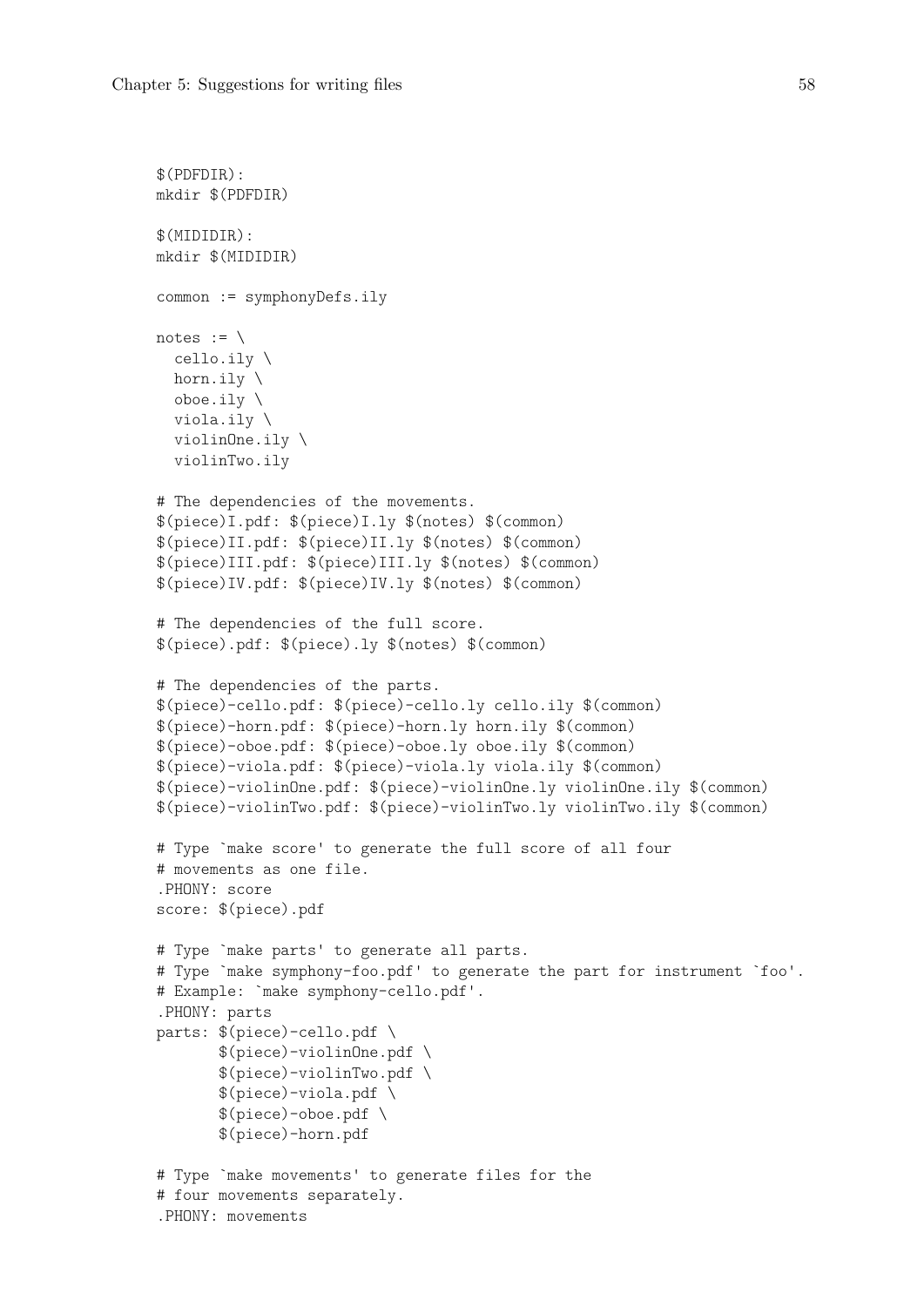```
movements: $(piece)I.pdf \
           $(piece)II.pdf \
           $(piece)III.pdf \
           $(piece)IV.pdf
all: score parts movements
```
There are special complications on the Windows platform. After downloading and installing GNU Make for Windows, you must set the correct path in the system's environment variables so that the DOS shell can find the Make program. To do this, right-click on "My Computer," then choose Properties and Advanced. Click Environment Variables, and then in the System Variables pane, highlight Path, click edit, and add the path to the GNU Make executable file, which will look something like this:

C:\Program Files\GnuWin32\bin

The makefile itself has to be altered to handle different shell commands and to deal with spaces that are present in some default system directories. Windows also has a different default extension for midi files.

```
## WINDOWS VERSION
##
piece := symphony
LILY_CMD := lilypond -ddelete-intermediate-files \
                    -dno-point-and-click
#get the 8.3 name of CURDIR (workaround for spaces in PATH)
workdir := $(shell for /f "tokens=*" % "hench in ("$(CURDIR)") \ \do @echo %%˜sb)
.SUFFIXES: .ly .ily .pdf .mid
.DEFAULT_GOAL := score
PDFDIR := PDF
MIDIDIR := MIDI
VPATH := \setminus$(workdir)/Scores \
  $(workdir)/Parts \
  $(workdir)/Notes \
  $(workdir)/$(PDFDIR) \
  $(workdir)/$(MIDIDIR)
\%.pdf \%.mid: \%.ly | \$(PDFDIR) $(MIDIDIR)$(LILY_CMD) $< # this line begins with a tab
        move /Y "$*.pdf" $(PDFDIR)/ # begin with tab
        move /Y "$*.mid" $(MIDIDIR)/ # begin with tab
$(PDFDIR):
    mkdir $(PDFDIR)/
$(MIDIDIR):
    mkdir $(MIDIDIR)/
```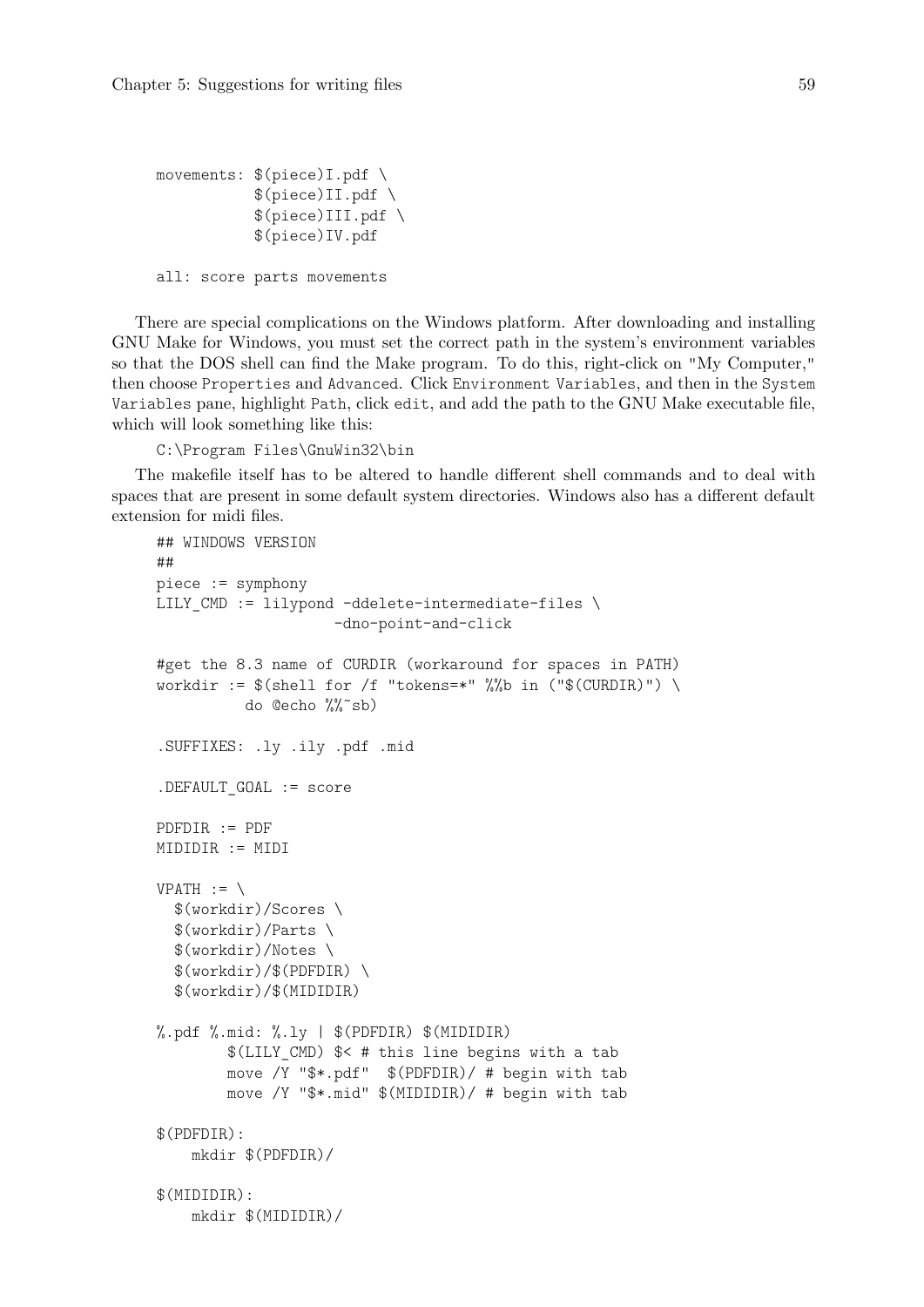```
notes := \setminuscello.ily \
  figures.ily \
  horn.ily \
  oboe.ily \
  trioString.ily \
  viola.ily \
  violinOne.ily \
  violinTwo.ily
common := symphonyDefs.ily
$(piece)I.pdf: $(piece)I.ly $(notes) $(common)
$(piece)II.pdf: $(piece)II.ly $(notes) $(common)
$(piece)III.pdf: $(piece)III.ly $(notes) $(common)
$(piece)IV.pdf: $(piece)IV.ly $(notes) $(common)
$(piece).pdf: $(piece).ly $(notes) $(common)
$(piece)-cello.pdf: $(piece)-cello.ly cello.ily $(common)
$(piece)-horn.pdf: $(piece)-horn.ly horn.ily $(common)
$(piece)-oboe.pdf: $(piece)-oboe.ly oboe.ily $(common)
$(piece)-viola.pdf: $(piece)-viola.ly viola.ily $(common)
$(piece)-violinOne.pdf: $(piece)-violinOne.ly violinOne.ily $(common)
$(piece)-violinTwo.pdf: $(piece)-violinTwo.ly violinTwo.ily $(common)
.PHONY: score
score: $(piece).pdf
.PHONY: parts
parts: $(piece)-cello.pdf \
       $(piece)-violinOne.pdf \
       $(piece)-violinTwo.pdf \
       $(piece)-viola.pdf \
       $(piece)-oboe.pdf \
       $(piece)-horn.pdf
.PHONY: movements
movements: $(piece)I.pdf \
           $(piece)II.pdf \
           $(piece)III.pdf$(piece)IV.pdf
```

```
all: score parts movements
```
The next Makefile is for a lilypond-book document done in LaTeX. This project has an index, which requires that the latex command be run twice to update links. Output files are all stored in the out directory for .pdf output and in the htmlout directory for the html output.

SHELL=/bin/sh FILE=myproject OUTDIR=out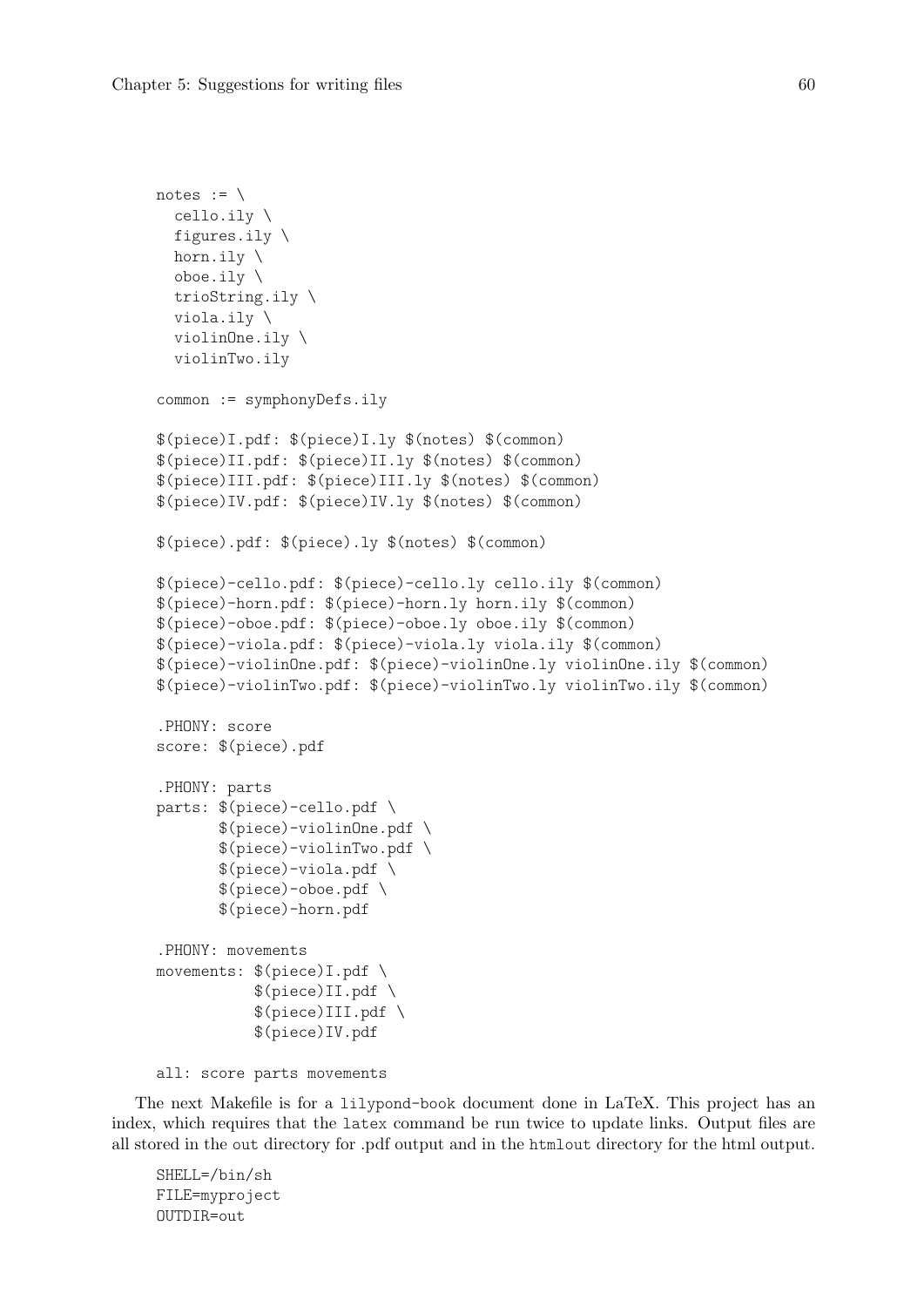```
WEBDIR=htmlout
VIEWER=acroread
BROWSER=firefox
LILYBOOK_PDF=lilypond-book --output=$(OUTDIR) --pdf $(FILE).lytex
LILYBOOK_HTML=lilypond-book --output=$(WEBDIR) $(FILE).lytex
PDF=cd $(OUTDIR) && pdflatex $(FILE)
HTML=cd $(WEBDIR) && latex2html $(FILE)
INDEX=cd $(OUTDIR) && makeindex $(FILE)
PREVIEW=$(VIEWER) $(OUTDIR)/$(FILE).pdf &
all: pdf web keep
pdf:
        $(LILYBOOK_PDF) # begin with tab
       $(PDF) # begin with tab
       $(INDEX) # begin with tab
       $(PDF) # begin with tab
        $(PREVIEW) # begin with tab
web:
       $(LILYBOOK_HTML) # begin with tab
       $(HTML) # begin with tab
       cp -R \$(WEBDIR)/$(FILE)/./ # begin with tab
        $(BROWSER) $(FILE)/$(FILE).html & # begin with tab
keep: pdf
       cp $(OUTDIR)/$(FILE).pdf $(FILE).pdf # begin with tab
clean:
       rm -rf $(OUTDIR) # begin with tab
web-clean:
       rm -rf $(WEBDIR) # begin with tab
archive:
       tar -cvvf myproject.tar \langle # begin this line with tab
       --exclude=out/* \
       --exclude=htmlout/* \
        --exclude=myproject/* \
       --exclude=*midi \
        --exclude=*pdf \
        --exclude=*˜ \
        ../MyProject/*
```
TODO: make this thing work on Windows

The previous makefile does not work on Windows. An alternative for Windows users would be to create a simple batch file containing the build commands. This will not keep track of dependencies the way a makefile does, but it at least reduces the build process to a single command. Save the following code as build.bat or build.cmd. The batch file can be run at the DOS prompt or by simply double-clicking its icon.

lilypond-book --output=out --pdf myproject.lytex cd out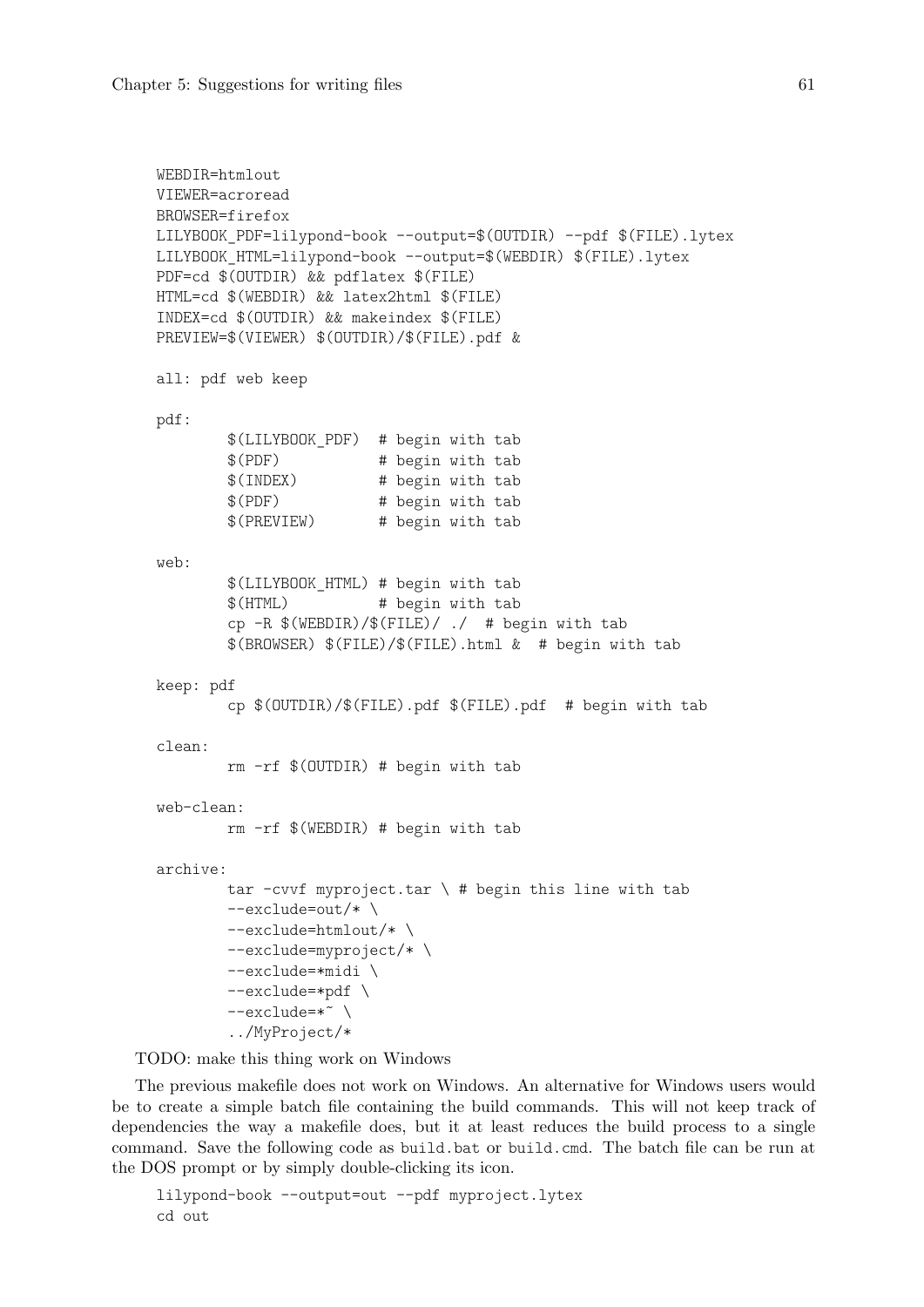```
pdflatex myproject
makeindex myproject
pdflatex myproject
cd ..
copy out\myproject.pdf MyProject.pdf
```
## See also

This manual: [Section 1.2 \[Command-line usage\], page 1](#page-3-0), [Chapter 3 \[Running](#page-26-0) lilypond-book], [page 24,](#page-26-0)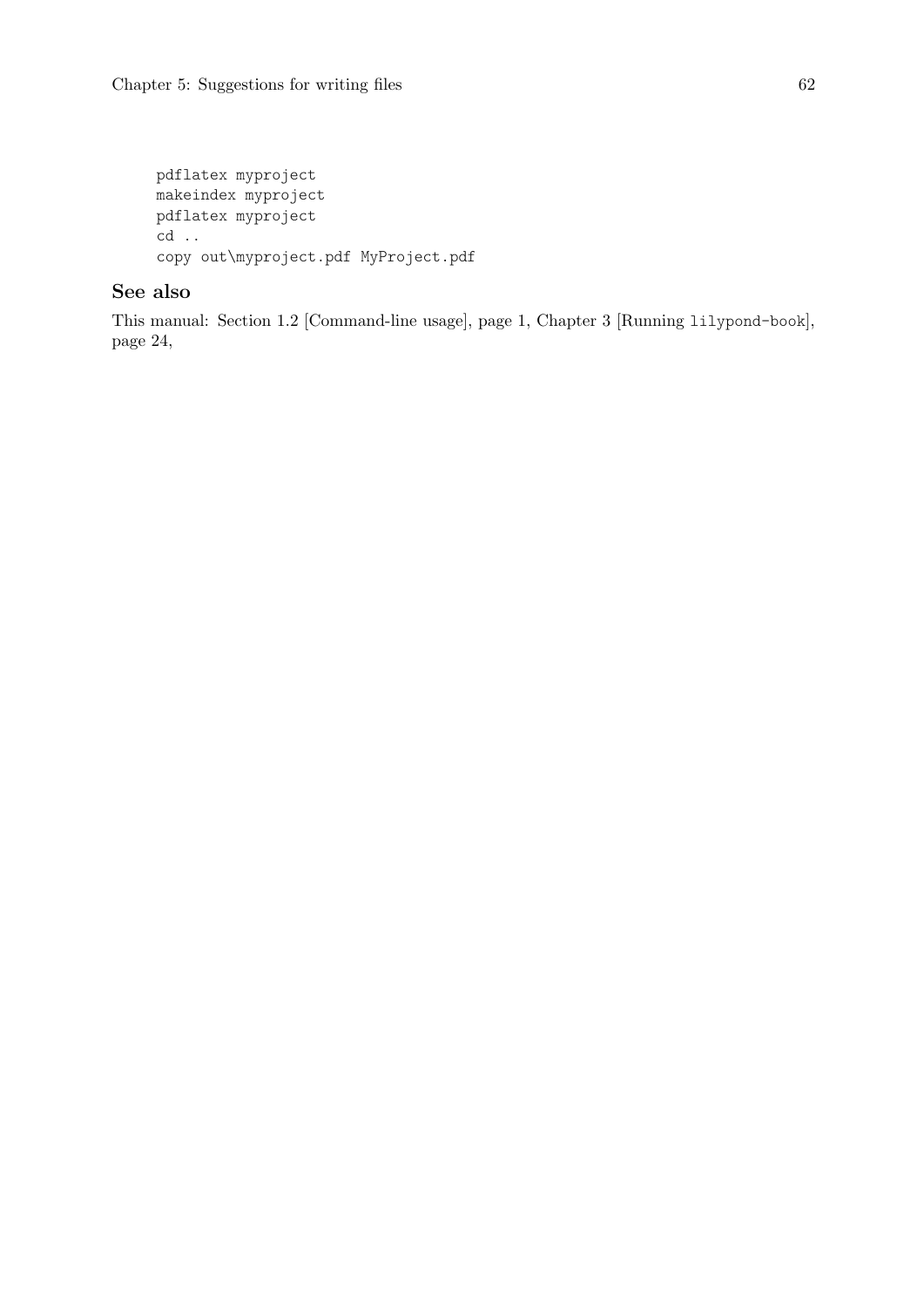# Appendix A GNU Free Documentation License

Version 1.3, 3 November 2008

Copyright (c) 2000, 2001, 2002, 2007, 2008 Free Software Foundation, Inc. <https://fsf.org/>

Everyone is permitted to copy and distribute verbatim copies of this license document, but changing it is not allowed.

#### 0. PREAMBLE

The purpose of this License is to make a manual, textbook, or other functional and useful document free in the sense of freedom: to assure everyone the effective freedom to copy and redistribute it, with or without modifying it, either commercially or noncommercially. Secondarily, this License preserves for the author and publisher a way to get credit for their work, while not being considered responsible for modifications made by others.

This License is a kind of "copyleft", which means that derivative works of the document must themselves be free in the same sense. It complements the GNU General Public License, which is a copyleft license designed for free software.

We have designed this License in order to use it for manuals for free software, because free software needs free documentation: a free program should come with manuals providing the same freedoms that the software does. But this License is not limited to software manuals; it can be used for any textual work, regardless of subject matter or whether it is published as a printed book. We recommend this License principally for works whose purpose is instruction or reference.

#### 1. APPLICABILITY AND DEFINITIONS

This License applies to any manual or other work, in any medium, that contains a notice placed by the copyright holder saying it can be distributed under the terms of this License. Such a notice grants a world-wide, royalty-free license, unlimited in duration, to use that work under the conditions stated herein. The "Document", below, refers to any such manual or work. Any member of the public is a licensee, and is addressed as "you". You accept the license if you copy, modify or distribute the work in a way requiring permission under copyright law.

A "Modified Version" of the Document means any work containing the Document or a portion of it, either copied verbatim, or with modifications and/or translated into another language.

A "Secondary Section" is a named appendix or a front-matter section of the Document that deals exclusively with the relationship of the publishers or authors of the Document to the Document's overall subject (or to related matters) and contains nothing that could fall directly within that overall subject. (Thus, if the Document is in part a textbook of mathematics, a Secondary Section may not explain any mathematics.) The relationship could be a matter of historical connection with the subject or with related matters, or of legal, commercial, philosophical, ethical or political position regarding them.

The "Invariant Sections" are certain Secondary Sections whose titles are designated, as being those of Invariant Sections, in the notice that says that the Document is released under this License. If a section does not fit the above definition of Secondary then it is not allowed to be designated as Invariant. The Document may contain zero Invariant Sections. If the Document does not identify any Invariant Sections then there are none.

The "Cover Texts" are certain short passages of text that are listed, as Front-Cover Texts or Back-Cover Texts, in the notice that says that the Document is released under this License. A Front-Cover Text may be at most 5 words, and a Back-Cover Text may be at most 25 words.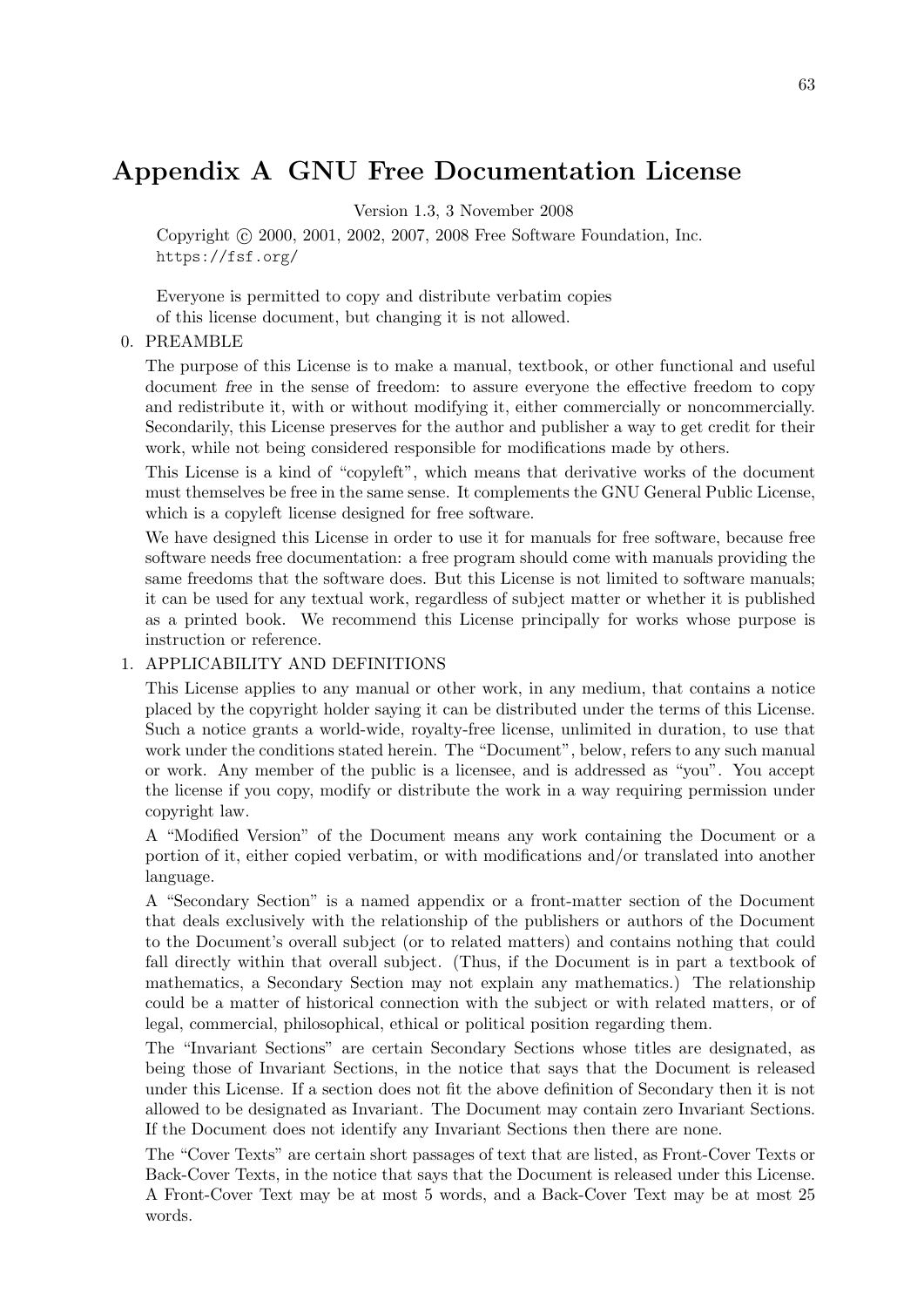A "Transparent" copy of the Document means a machine-readable copy, represented in a format whose specification is available to the general public, that is suitable for revising the document straightforwardly with generic text editors or (for images composed of pixels) generic paint programs or (for drawings) some widely available drawing editor, and that is suitable for input to text formatters or for automatic translation to a variety of formats suitable for input to text formatters. A copy made in an otherwise Transparent file format whose markup, or absence of markup, has been arranged to thwart or discourage subsequent modification by readers is not Transparent. An image format is not Transparent if used for any substantial amount of text. A copy that is not "Transparent" is called "Opaque".

Examples of suitable formats for Transparent copies include plain ASCII without markup, Texinfo input format, LaT<sub>E</sub>X input format, SGML or XML using a publicly available DTD, and standard-conforming simple HTML, PostScript or PDF designed for human modification. Examples of transparent image formats include PNG, XCF and JPG. Opaque formats include proprietary formats that can be read and edited only by proprietary word processors, SGML or XML for which the DTD and/or processing tools are not generally available, and the machine-generated HTML, PostScript or PDF produced by some word processors for output purposes only.

The "Title Page" means, for a printed book, the title page itself, plus such following pages as are needed to hold, legibly, the material this License requires to appear in the title page. For works in formats which do not have any title page as such, "Title Page" means the text near the most prominent appearance of the work's title, preceding the beginning of the body of the text.

The "publisher" means any person or entity that distributes copies of the Document to the public.

A section "Entitled XYZ" means a named subunit of the Document whose title either is precisely XYZ or contains XYZ in parentheses following text that translates XYZ in another language. (Here XYZ stands for a specific section name mentioned below, such as "Acknowledgements", "Dedications", "Endorsements", or "History".) To "Preserve the Title" of such a section when you modify the Document means that it remains a section "Entitled XYZ" according to this definition.

The Document may include Warranty Disclaimers next to the notice which states that this License applies to the Document. These Warranty Disclaimers are considered to be included by reference in this License, but only as regards disclaiming warranties: any other implication that these Warranty Disclaimers may have is void and has no effect on the meaning of this License.

#### 2. VERBATIM COPYING

You may copy and distribute the Document in any medium, either commercially or noncommercially, provided that this License, the copyright notices, and the license notice saying this License applies to the Document are reproduced in all copies, and that you add no other conditions whatsoever to those of this License. You may not use technical measures to obstruct or control the reading or further copying of the copies you make or distribute. However, you may accept compensation in exchange for copies. If you distribute a large enough number of copies you must also follow the conditions in section 3.

You may also lend copies, under the same conditions stated above, and you may publicly display copies.

### 3. COPYING IN QUANTITY

If you publish printed copies (or copies in media that commonly have printed covers) of the Document, numbering more than 100, and the Document's license notice requires Cover Texts, you must enclose the copies in covers that carry, clearly and legibly, all these Cover Texts: Front-Cover Texts on the front cover, and Back-Cover Texts on the back cover. Both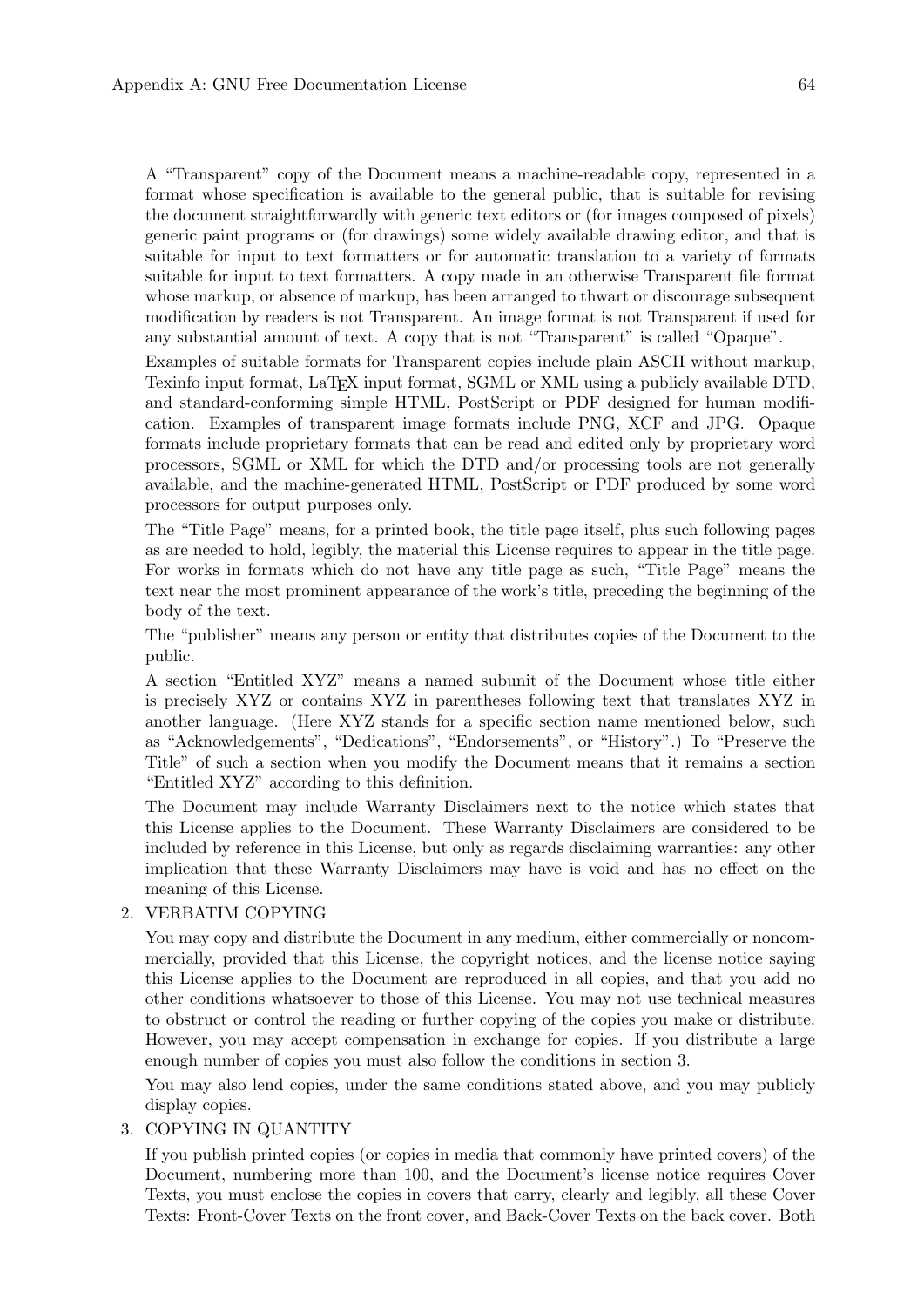covers must also clearly and legibly identify you as the publisher of these copies. The front cover must present the full title with all words of the title equally prominent and visible. You may add other material on the covers in addition. Copying with changes limited to the covers, as long as they preserve the title of the Document and satisfy these conditions, can be treated as verbatim copying in other respects.

If the required texts for either cover are too voluminous to fit legibly, you should put the first ones listed (as many as fit reasonably) on the actual cover, and continue the rest onto adjacent pages.

If you publish or distribute Opaque copies of the Document numbering more than 100, you must either include a machine-readable Transparent copy along with each Opaque copy, or state in or with each Opaque copy a computer-network location from which the general network-using public has access to download using public-standard network protocols a complete Transparent copy of the Document, free of added material. If you use the latter option, you must take reasonably prudent steps, when you begin distribution of Opaque copies in quantity, to ensure that this Transparent copy will remain thus accessible at the stated location until at least one year after the last time you distribute an Opaque copy (directly or through your agents or retailers) of that edition to the public.

It is requested, but not required, that you contact the authors of the Document well before redistributing any large number of copies, to give them a chance to provide you with an updated version of the Document.

#### 4. MODIFICATIONS

You may copy and distribute a Modified Version of the Document under the conditions of sections 2 and 3 above, provided that you release the Modified Version under precisely this License, with the Modified Version filling the role of the Document, thus licensing distribution and modification of the Modified Version to whoever possesses a copy of it. In addition, you must do these things in the Modified Version:

- A. Use in the Title Page (and on the covers, if any) a title distinct from that of the Document, and from those of previous versions (which should, if there were any, be listed in the History section of the Document). You may use the same title as a previous version if the original publisher of that version gives permission.
- B. List on the Title Page, as authors, one or more persons or entities responsible for authorship of the modifications in the Modified Version, together with at least five of the principal authors of the Document (all of its principal authors, if it has fewer than five), unless they release you from this requirement.
- C. State on the Title page the name of the publisher of the Modified Version, as the publisher.
- D. Preserve all the copyright notices of the Document.
- E. Add an appropriate copyright notice for your modifications adjacent to the other copyright notices.
- F. Include, immediately after the copyright notices, a license notice giving the public permission to use the Modified Version under the terms of this License, in the form shown in the Addendum below.
- G. Preserve in that license notice the full lists of Invariant Sections and required Cover Texts given in the Document's license notice.
- H. Include an unaltered copy of this License.
- I. Preserve the section Entitled "History", Preserve its Title, and add to it an item stating at least the title, year, new authors, and publisher of the Modified Version as given on the Title Page. If there is no section Entitled "History" in the Document, create one stating the title, year, authors, and publisher of the Document as given on its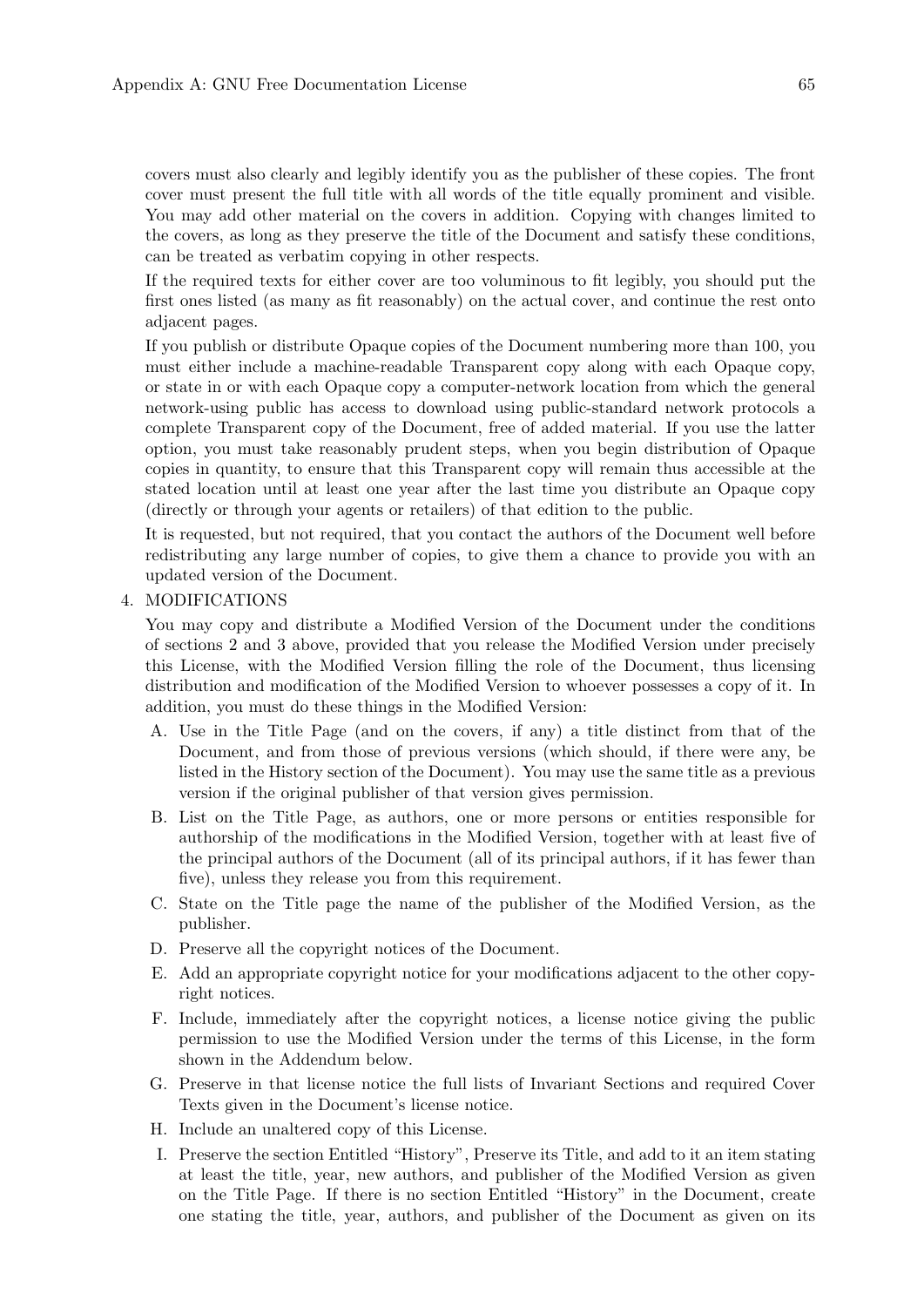Title Page, then add an item describing the Modified Version as stated in the previous sentence.

- J. Preserve the network location, if any, given in the Document for public access to a Transparent copy of the Document, and likewise the network locations given in the Document for previous versions it was based on. These may be placed in the "History" section. You may omit a network location for a work that was published at least four years before the Document itself, or if the original publisher of the version it refers to gives permission.
- K. For any section Entitled "Acknowledgements" or "Dedications", Preserve the Title of the section, and preserve in the section all the substance and tone of each of the contributor acknowledgements and/or dedications given therein.
- L. Preserve all the Invariant Sections of the Document, unaltered in their text and in their titles. Section numbers or the equivalent are not considered part of the section titles.
- M. Delete any section Entitled "Endorsements". Such a section may not be included in the Modified Version.
- N. Do not retitle any existing section to be Entitled "Endorsements" or to conflict in title with any Invariant Section.
- O. Preserve any Warranty Disclaimers.

If the Modified Version includes new front-matter sections or appendices that qualify as Secondary Sections and contain no material copied from the Document, you may at your option designate some or all of these sections as invariant. To do this, add their titles to the list of Invariant Sections in the Modified Version's license notice. These titles must be distinct from any other section titles.

You may add a section Entitled "Endorsements", provided it contains nothing but endorsements of your Modified Version by various parties—for example, statements of peer review or that the text has been approved by an organization as the authoritative definition of a standard.

You may add a passage of up to five words as a Front-Cover Text, and a passage of up to 25 words as a Back-Cover Text, to the end of the list of Cover Texts in the Modified Version. Only one passage of Front-Cover Text and one of Back-Cover Text may be added by (or through arrangements made by) any one entity. If the Document already includes a cover text for the same cover, previously added by you or by arrangement made by the same entity you are acting on behalf of, you may not add another; but you may replace the old one, on explicit permission from the previous publisher that added the old one.

The author(s) and publisher(s) of the Document do not by this License give permission to use their names for publicity for or to assert or imply endorsement of any Modified Version.

#### 5. COMBINING DOCUMENTS

You may combine the Document with other documents released under this License, under the terms defined in section 4 above for modified versions, provided that you include in the combination all of the Invariant Sections of all of the original documents, unmodified, and list them all as Invariant Sections of your combined work in its license notice, and that you preserve all their Warranty Disclaimers.

The combined work need only contain one copy of this License, and multiple identical Invariant Sections may be replaced with a single copy. If there are multiple Invariant Sections with the same name but different contents, make the title of each such section unique by adding at the end of it, in parentheses, the name of the original author or publisher of that section if known, or else a unique number. Make the same adjustment to the section titles in the list of Invariant Sections in the license notice of the combined work.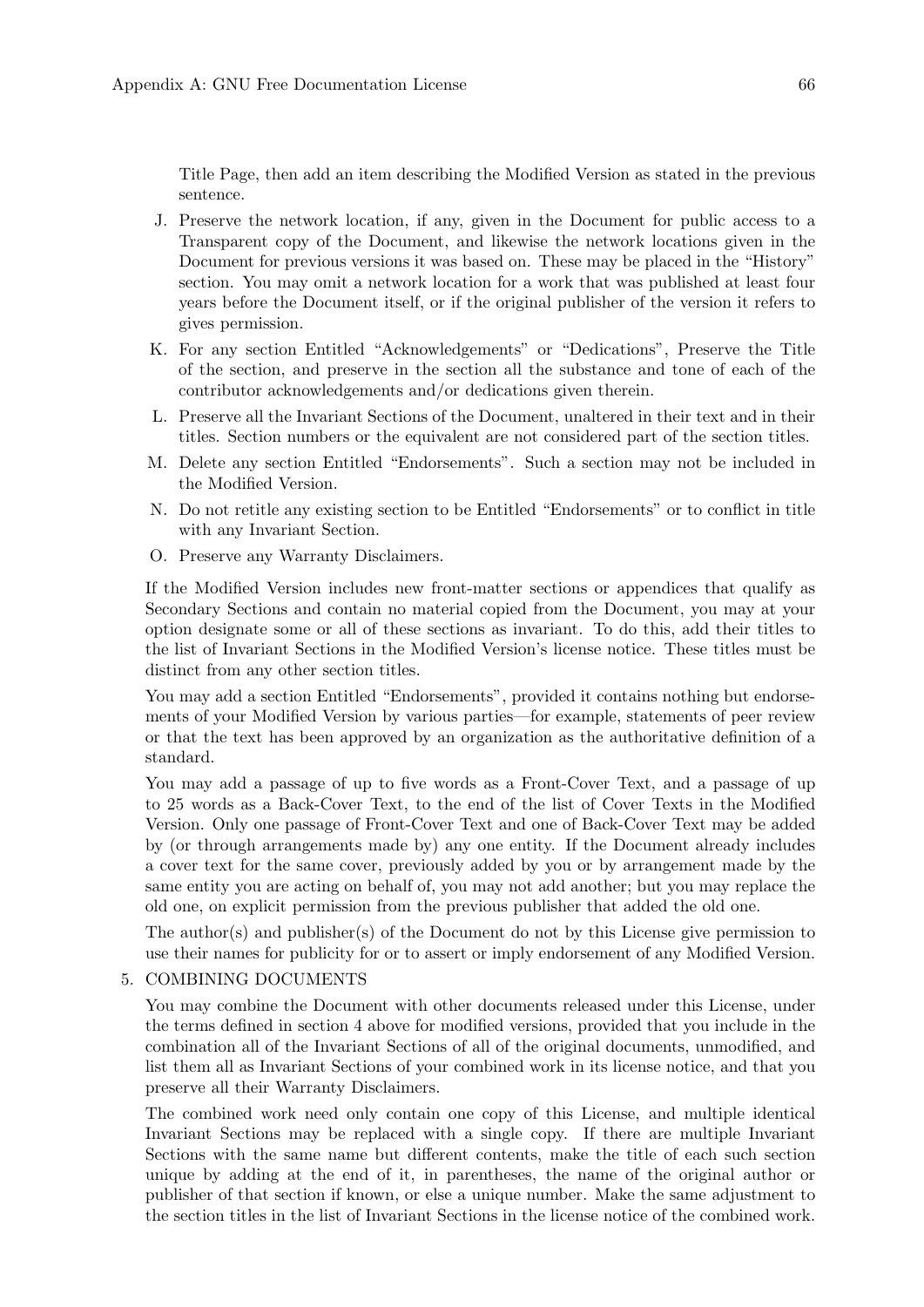In the combination, you must combine any sections Entitled "History" in the various original documents, forming one section Entitled "History"; likewise combine any sections Entitled "Acknowledgements", and any sections Entitled "Dedications". You must delete all sections Entitled "Endorsements."

#### 6. COLLECTIONS OF DOCUMENTS

You may make a collection consisting of the Document and other documents released under this License, and replace the individual copies of this License in the various documents with a single copy that is included in the collection, provided that you follow the rules of this License for verbatim copying of each of the documents in all other respects.

You may extract a single document from such a collection, and distribute it individually under this License, provided you insert a copy of this License into the extracted document, and follow this License in all other respects regarding verbatim copying of that document.

## 7. AGGREGATION WITH INDEPENDENT WORKS

A compilation of the Document or its derivatives with other separate and independent documents or works, in or on a volume of a storage or distribution medium, is called an "aggregate" if the copyright resulting from the compilation is not used to limit the legal rights of the compilation's users beyond what the individual works permit. When the Document is included in an aggregate, this License does not apply to the other works in the aggregate which are not themselves derivative works of the Document.

If the Cover Text requirement of section 3 is applicable to these copies of the Document, then if the Document is less than one half of the entire aggregate, the Document's Cover Texts may be placed on covers that bracket the Document within the aggregate, or the electronic equivalent of covers if the Document is in electronic form. Otherwise they must appear on printed covers that bracket the whole aggregate.

#### 8. TRANSLATION

Translation is considered a kind of modification, so you may distribute translations of the Document under the terms of section 4. Replacing Invariant Sections with translations requires special permission from their copyright holders, but you may include translations of some or all Invariant Sections in addition to the original versions of these Invariant Sections. You may include a translation of this License, and all the license notices in the Document, and any Warranty Disclaimers, provided that you also include the original English version of this License and the original versions of those notices and disclaimers. In case of a disagreement between the translation and the original version of this License or a notice or disclaimer, the original version will prevail.

If a section in the Document is Entitled "Acknowledgements", "Dedications", or "History", the requirement (section 4) to Preserve its Title (section 1) will typically require changing the actual title.

#### 9. TERMINATION

You may not copy, modify, sublicense, or distribute the Document except as expressly provided under this License. Any attempt otherwise to copy, modify, sublicense, or distribute it is void, and will automatically terminate your rights under this License.

However, if you cease all violation of this License, then your license from a particular copyright holder is reinstated (a) provisionally, unless and until the copyright holder explicitly and finally terminates your license, and (b) permanently, if the copyright holder fails to notify you of the violation by some reasonable means prior to 60 days after the cessation.

Moreover, your license from a particular copyright holder is reinstated permanently if the copyright holder notifies you of the violation by some reasonable means, this is the first time you have received notice of violation of this License (for any work) from that copyright holder, and you cure the violation prior to 30 days after your receipt of the notice.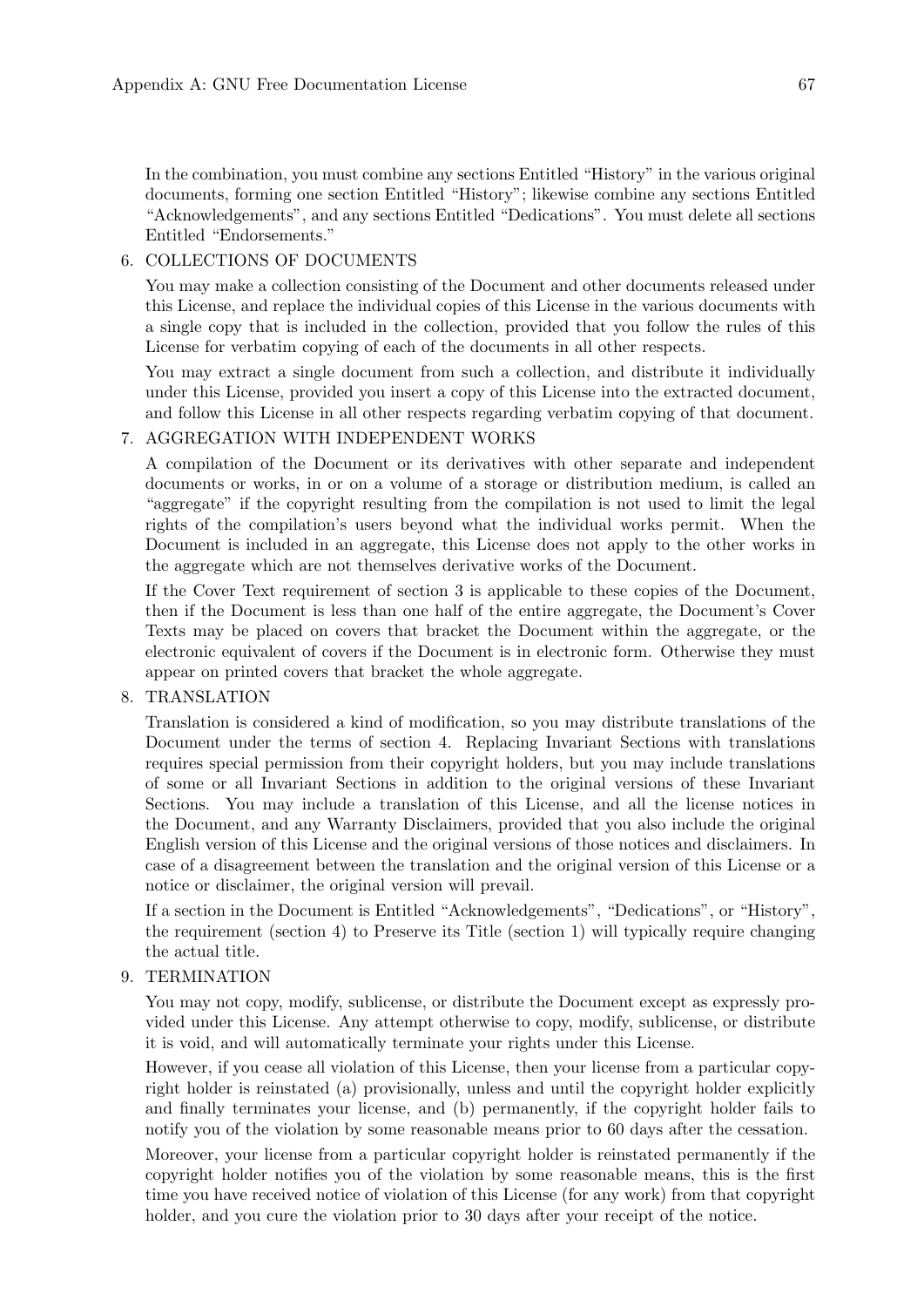Termination of your rights under this section does not terminate the licenses of parties who have received copies or rights from you under this License. If your rights have been terminated and not permanently reinstated, receipt of a copy of some or all of the same material does not give you any rights to use it.

#### 10. FUTURE REVISIONS OF THIS LICENSE

The Free Software Foundation may publish new, revised versions of the GNU Free Documentation License from time to time. Such new versions will be similar in spirit to the present version, but may differ in detail to address new problems or concerns. See [https://](https://www.gnu.org/licenses/) [www.gnu.org/licenses/](https://www.gnu.org/licenses/).

Each version of the License is given a distinguishing version number. If the Document specifies that a particular numbered version of this License "or any later version" applies to it, you have the option of following the terms and conditions either of that specified version or of any later version that has been published (not as a draft) by the Free Software Foundation. If the Document does not specify a version number of this License, you may choose any version ever published (not as a draft) by the Free Software Foundation. If the Document specifies that a proxy can decide which future versions of this License can be used, that proxy's public statement of acceptance of a version permanently authorizes you to choose that version for the Document.

#### 11. RELICENSING

"Massive Multiauthor Collaboration Site" (or "MMC Site") means any World Wide Web server that publishes copyrightable works and also provides prominent facilities for anybody to edit those works. A public wiki that anybody can edit is an example of such a server. A "Massive Multiauthor Collaboration" (or "MMC") contained in the site means any set of copyrightable works thus published on the MMC site.

"CC-BY-SA" means the Creative Commons Attribution-Share Alike 3.0 license published by Creative Commons Corporation, a not-for-profit corporation with a principal place of business in San Francisco, California, as well as future copyleft versions of that license published by that same organization.

"Incorporate" means to publish or republish a Document, in whole or in part, as part of another Document.

An MMC is "eligible for relicensing" if it is licensed under this License, and if all works that were first published under this License somewhere other than this MMC, and subsequently incorporated in whole or in part into the MMC, (1) had no cover texts or invariant sections, and (2) were thus incorporated prior to November 1, 2008.

The operator of an MMC Site may republish an MMC contained in the site under CC-BY-SA on the same site at any time before August 1, 2009, provided the MMC is eligible for relicensing.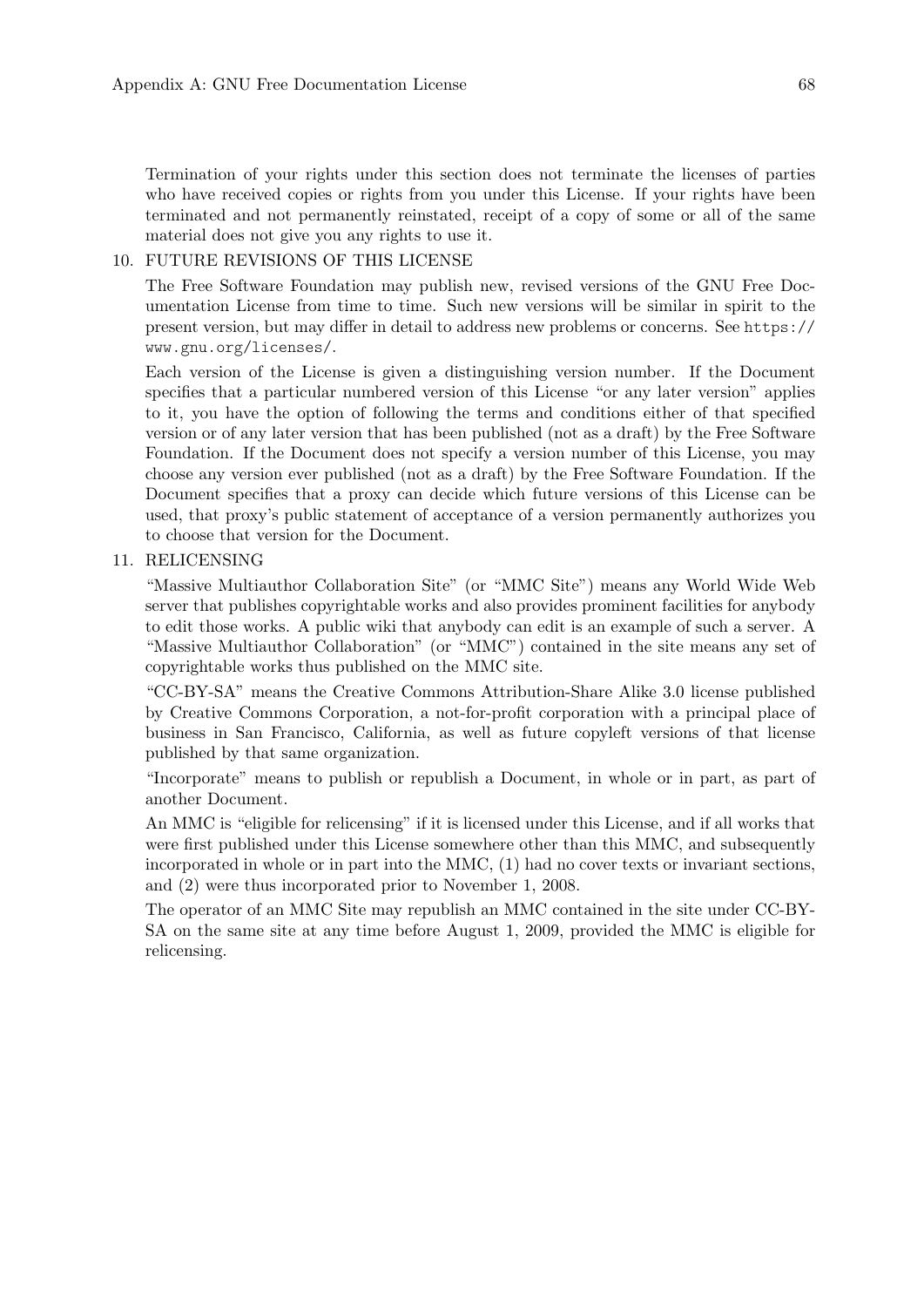### ADDENDUM: How to use this License for your documents

To use this License in a document you have written, include a copy of the License in the document and put the following copyright and license notices just after the title page:

Copyright (C) year your name. Permission is granted to copy, distribute and/or modify this document under the terms of the GNU Free Documentation License, Version 1.3 or any later version published by the Free Software Foundation; with no Invariant Sections, no Front-Cover Texts, and no Back-Cover Texts. A copy of the license is included in the section entitled ``GNU Free Documentation License''.

If you have Invariant Sections, Front-Cover Texts and Back-Cover Texts, replace the "with. . . Texts." line with this:

with the Invariant Sections being list their titles, with the Front-Cover Texts being list, and with the Back-Cover Texts being list.

If you have Invariant Sections without Cover Texts, or some other combination of the three, merge those two alternatives to suit the situation.

If your document contains nontrivial examples of program code, we recommend releasing these examples in parallel under your choice of free software license, such as the GNU General Public License, to permit their use in free software.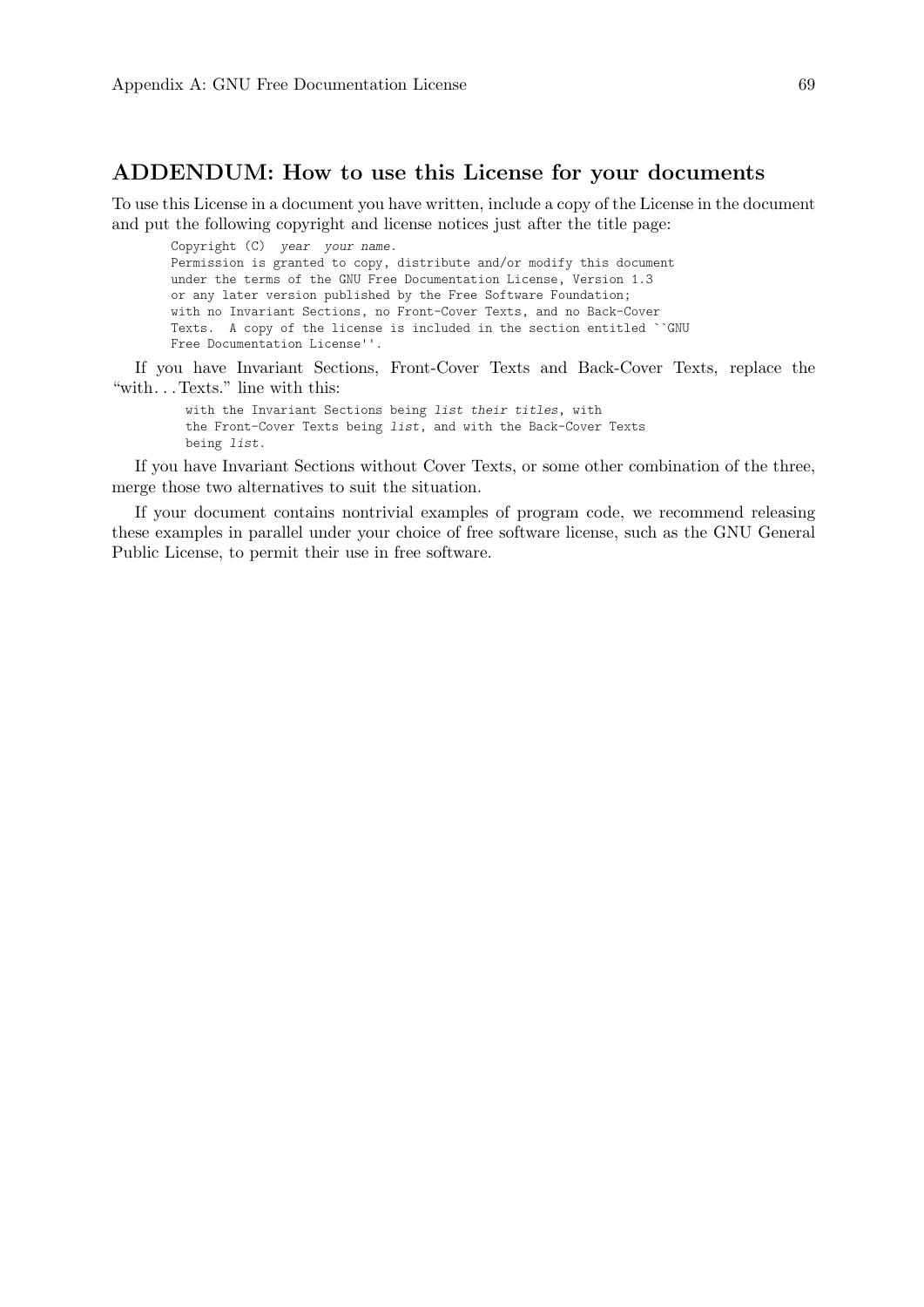# Appendix B LilyPond index

# A

| Aborted (core dumped) 14 |  |
|--------------------------|--|
|                          |  |

# B

# C

# D

| directory, redirect output $\dots\dots\dots\dots\dots\dots\dots\dots\dots$ |  |
|----------------------------------------------------------------------------|--|
|                                                                            |  |
|                                                                            |  |
|                                                                            |  |
|                                                                            |  |

### E

### F

| format, output $\dots \dots \dots \dots \dots \dots \dots \dots \dots \dots \dots \dots 2$ |  |
|--------------------------------------------------------------------------------------------|--|
|                                                                                            |  |

# G

# H

# I

### L

## M

# O

| output, format $\dots \dots \dots \dots \dots \dots \dots \dots \dots \dots \dots \dots$ |
|------------------------------------------------------------------------------------------|
|                                                                                          |
| output, PNG (Portable Network Graphics)5                                                 |
|                                                                                          |
|                                                                                          |
|                                                                                          |
|                                                                                          |
|                                                                                          |